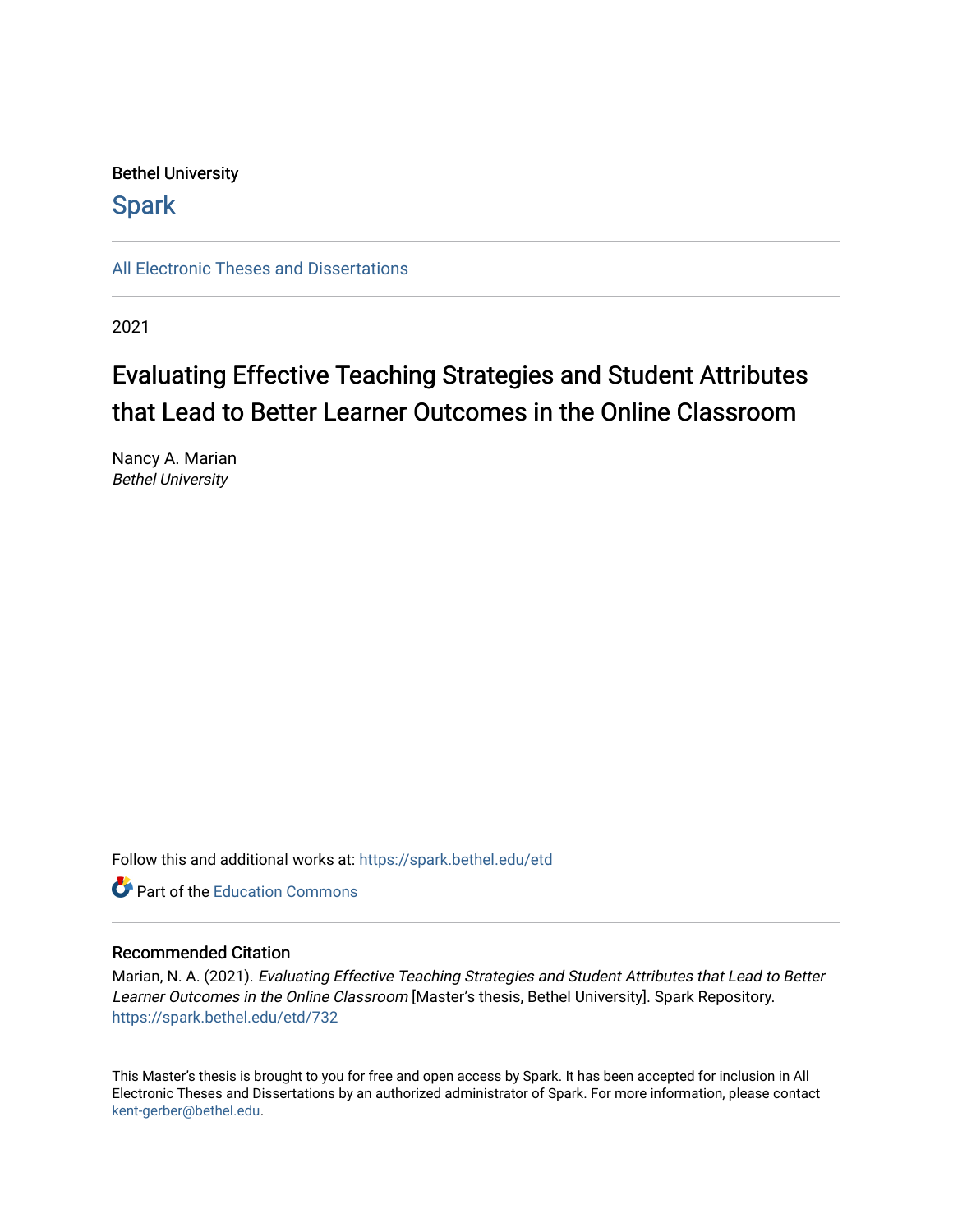## EVALUATING EFFECTIVE TEACHING STRATEGIES AND STUDENT ATTRIBUTES THAT LEAD TO BETTER LEARNER OUTCOMES IN THE ONLINE CLASSROOM

A MASTER'S THESIS

## SUBMITTED TO THE FACULTY

### OF BETHEL UNIVERSITY

BY

NANCY A. MARIAN

## IN PARTIAL FULFILLMENT OF THE REQUIREMENTS

FOR THE DEGREE OF

MASTER OF ARTS

AUGUST 2021

BETHEL UNIVERSITY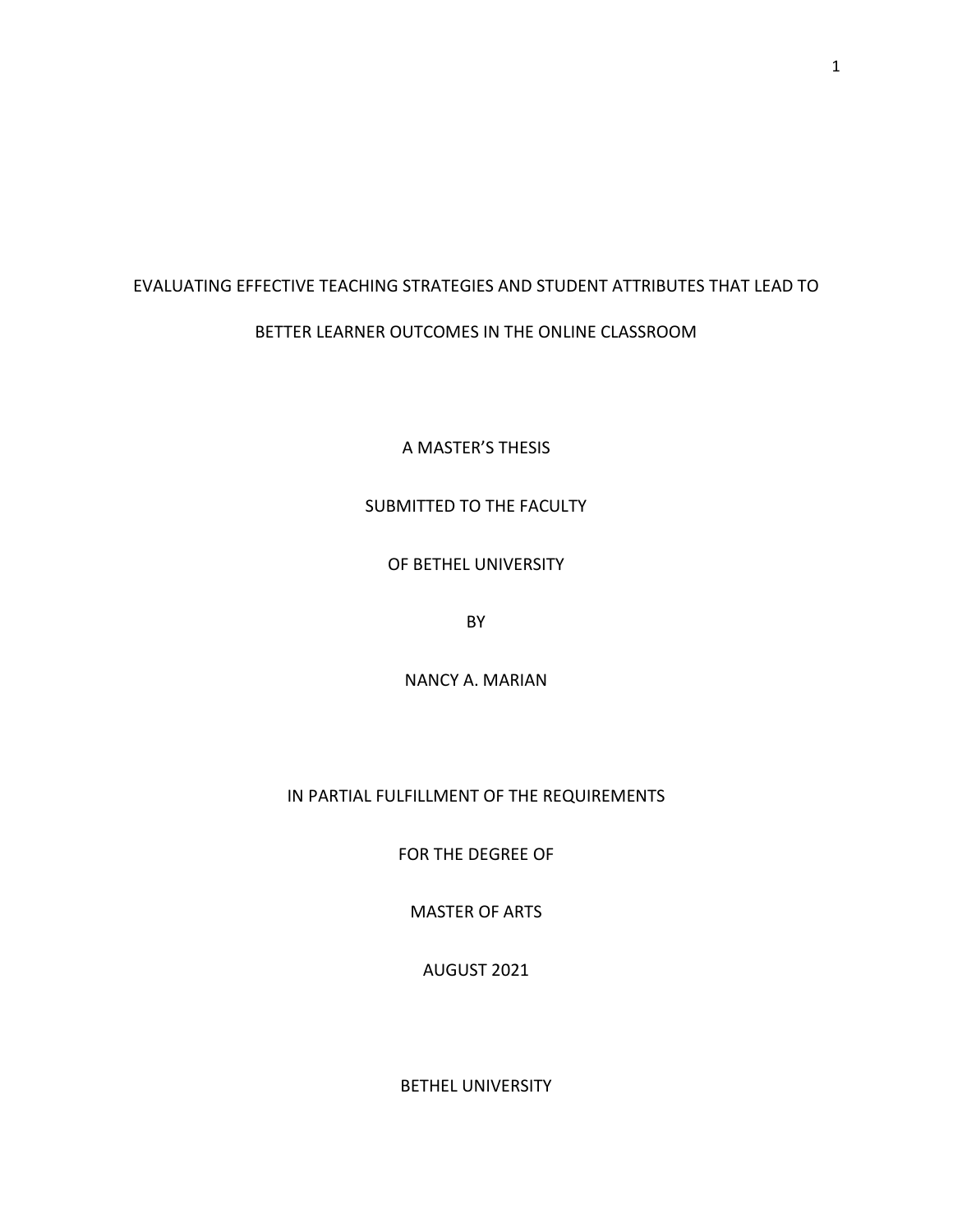## EVALUATING EFFECTIVE TEACHING STRATEGIES & STUDENT ATTRIBUTES THAT LEAD TO BETTER

## LEARNER OUTCOMES IN THE ONLINE CLASSROOM

Nancy A. Marian

August 2021

APPROVED

Thesis Advisor: Jodi Wolkerstorfer, M.A.

Program Director: Molly WIckam, Ph.D., MBA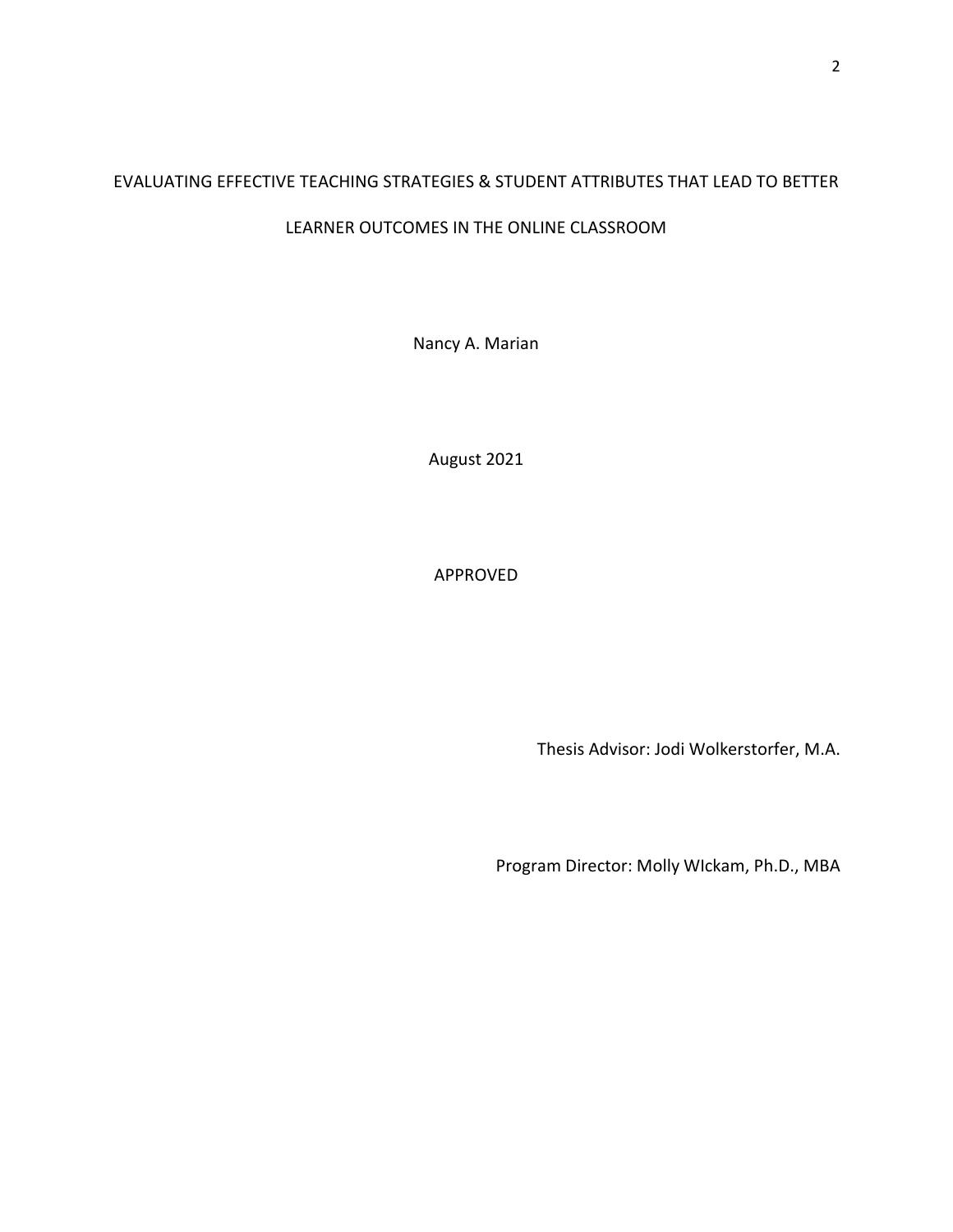#### **Abstract**

<span id="page-3-0"></span>Online teaching and learning continue to grow in the post-pandemic educational world. The purpose of this thesis was to identify effective teaching strategies and student attributes that promote positive learner outcomes in the online environment. Based on the literature review of 30 research studies, evidence supports the following effective teaching strategies: (1) get students to engage with content, (2) give feedback, (3) get students working together, and (4) build students' self-efficacy. Teacher implementation of these methods increases student engagement and improves learner outcomes. Research also supports the following student attributes that contribute to positive, online, academic achievement: (1) motivation, (2) selfdirection, (3) self-efficacy, and (4) supports. Prudent educators will consider these factors when enrolling online students to ensure success. Students will be best served by teachers who continue to define and apply best practices, incorporating effective teaching strategies for the online setting. The majority of the studies reviewed were focused on K-12 students; however, due to the lack of pertinent research available, some studies included students at the postsecondary level. Further studies in this area are needed to fill gaps in the current research and to keep pace with this ever-changing mode of learning so that online learning continues to be an avenue for a quality education.

*Keywords: online, learning outcomes, engagement, teaching strategies, student attributes*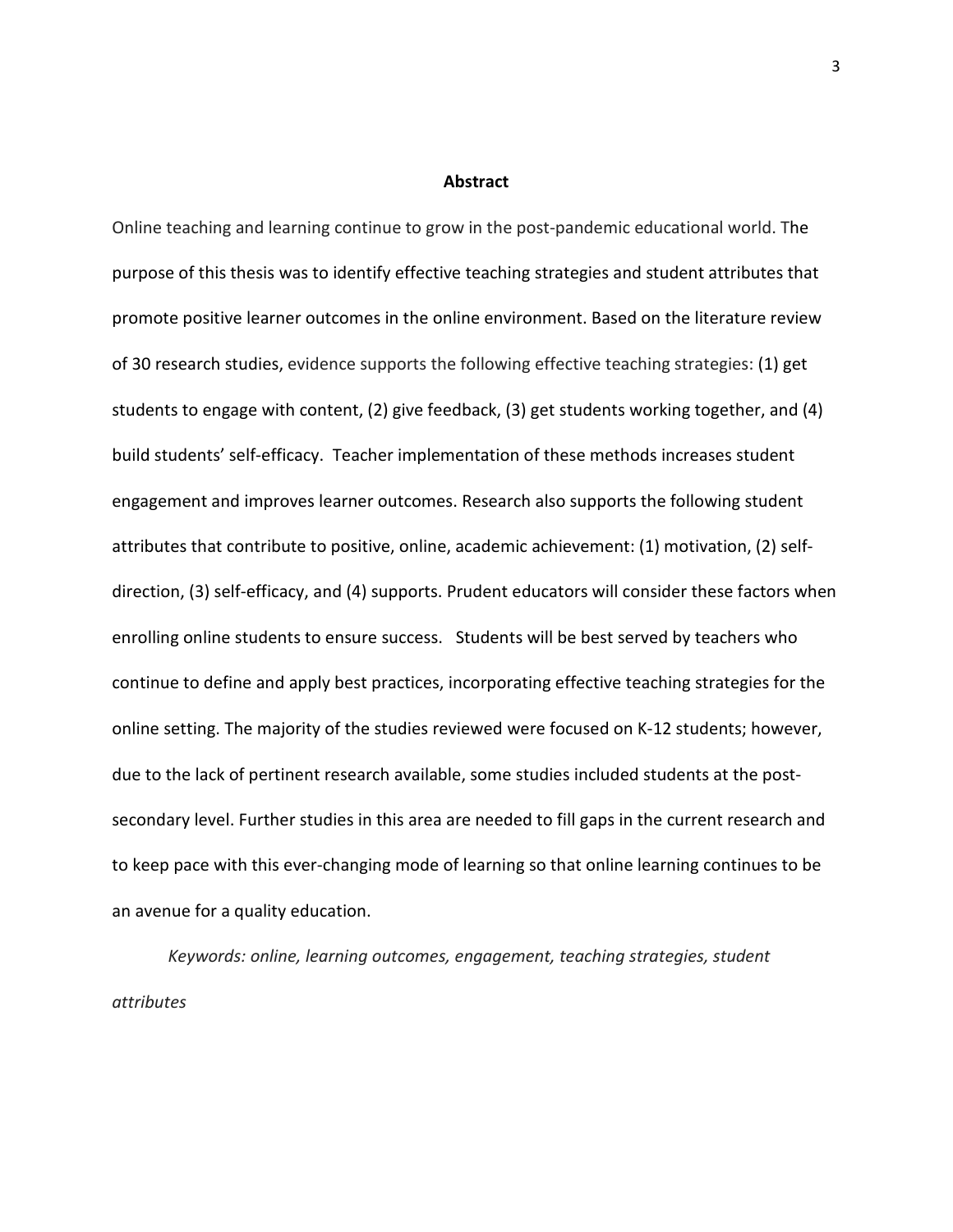## **Table of Contents**

| Abstract                                                     | 3              |
|--------------------------------------------------------------|----------------|
| <b>CHAPTER I: INTRODUCTION</b>                               | 5              |
| Importance of Online Learning                                | 6              |
| Roles of Teacher and Student                                 | $\overline{7}$ |
| <b>Definition of Terms</b>                                   | 9              |
| <b>Purpose and Guiding Questions</b>                         | 11             |
| <b>CHAPTER II: LITERATURE REVIEW</b>                         | 13             |
| Literature Search Procedures                                 | 13             |
| Importance of Student Engagement in Online Learning          | 13             |
| <b>Effective Teaching Strategies for Online Learning</b>     | 17             |
| Get Students to Engage with Content                          | 18             |
| <b>Give Feedback</b>                                         | 24             |
| <b>Get Students Working Together</b>                         | 30             |
| <b>Build Students' Self-Efficacy</b>                         | 33             |
| Summary of Effective Teaching Strategies for Online Learning | 37             |
| Attributes of Student Success for Online Learning            | 37             |
| Motivation                                                   | 39             |
| Self-Direction                                               | 42             |
| Supports                                                     | 48             |
| Summary of Attributes of Student Success for Online Learning | 51             |
| <b>CHAPTER III: DISCUSSION AND CONCLUSION</b>                | 52             |
| Summary of Literature                                        | 52             |
| Limitations of the Research                                  | 58             |
| Implications for Future Research                             | 59             |
| Implications for Professional Application                    | 60             |
| Conclusion                                                   | 63             |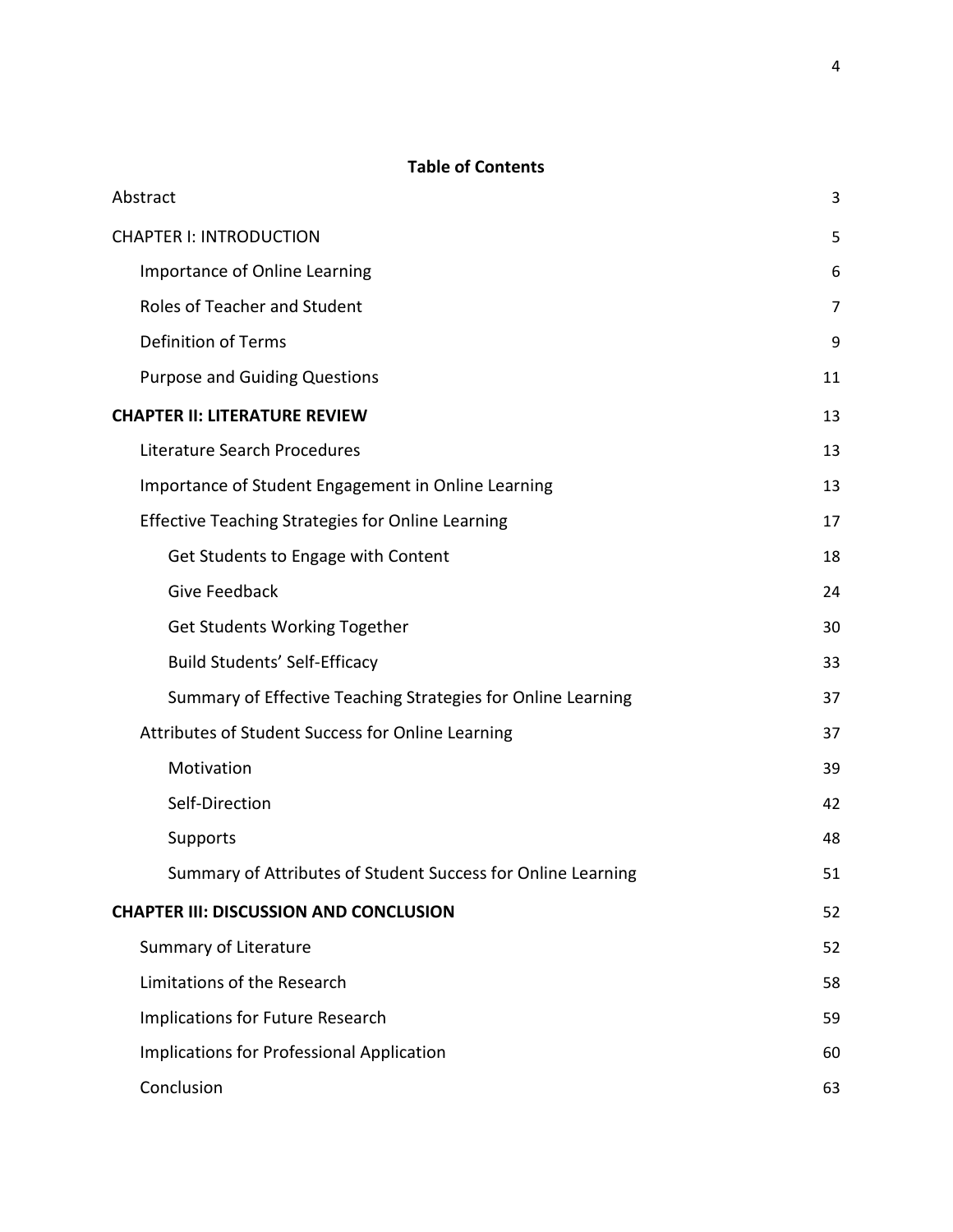## <span id="page-5-0"></span>**[References](#page-64-0)** 64

5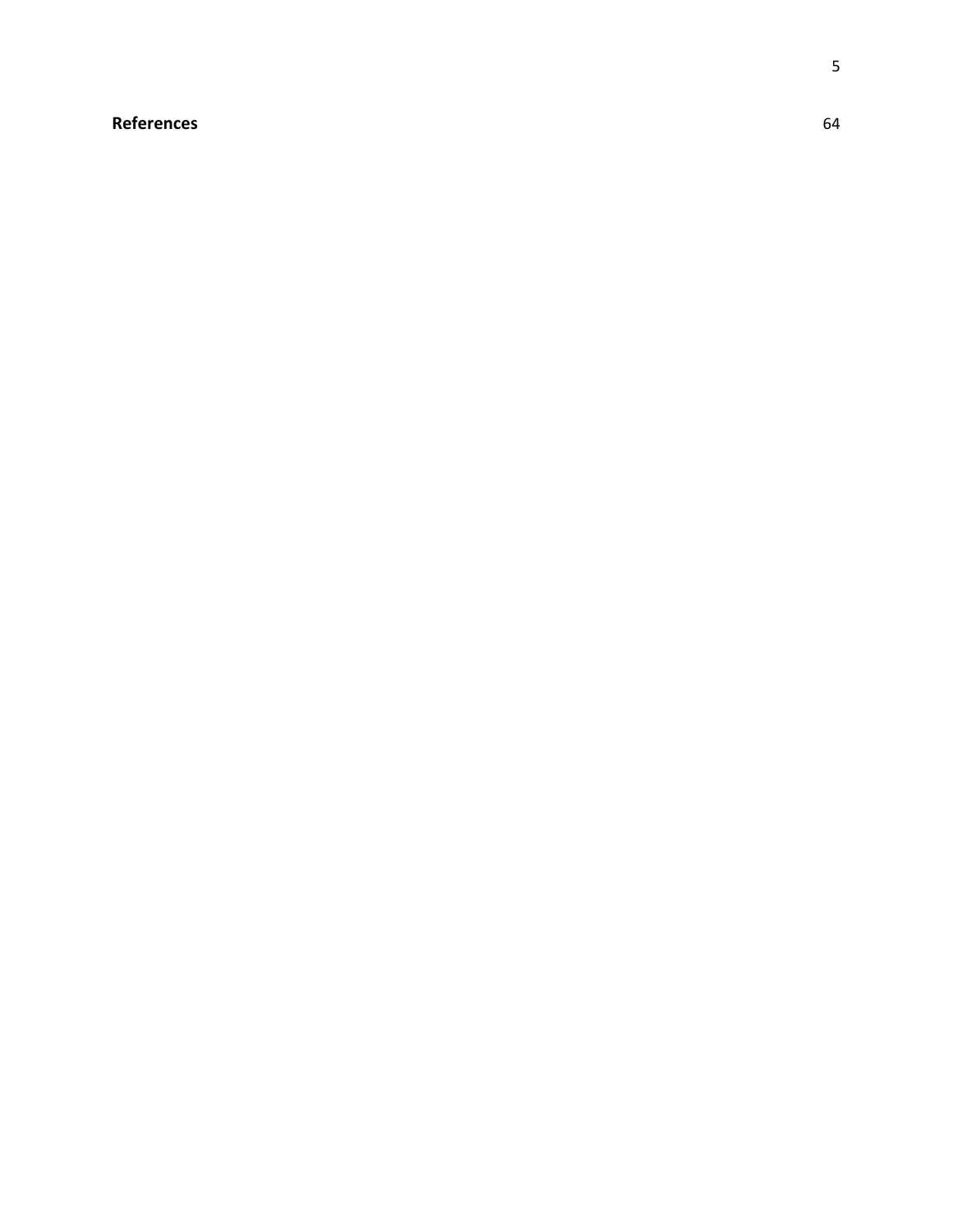#### **CHAPTER I: INTRODUCTION**

#### **Importance of Online Learning**

<span id="page-6-0"></span>With the onset of the COVID-19 pandemic, educational systems were forced to change rapidly. The virtual classroom, which had been rarely used in the K-12 public education setting, became common-place by necessity during the 2020-21 academic year. K-12 teachers had to quickly transition from in-class instruction to online instruction. This switch to an online setting required teachers to learn new technology, developing innovative ways to connect with students and deliver their instruction. For students and their families, it meant adjusting to a new routine where students' daily schedules were more flexible, internet function and computer access were critical, and a quiet space was required for optimum learning. With this shift, teachers, administrators, students, and their families were all forced to learn quickly how to adapt to this new and constantly changing educational environment.

Education is a cornerstone to the success of our future. Our founding fathers' belief that education is key to improved standard of living, health, and economic stability continue to this day. In this ever-increasing competitive global market, being at the forefront of technology and education is critical as an international leader. It is becoming increasingly obvious that the virtual classroom will continue to be an integral part of public education in our post-pandemic world even after school returns to "normal". Some families will prefer to continue with online learning. For example, online learning offers a great degree of flexibility regarding both time and space. Families can travel and still keep their children in a robust learning environment. High school students can work and not have to arrange their schedule around a structured school day. Students with social or behavioral issues may also benefit in the online learning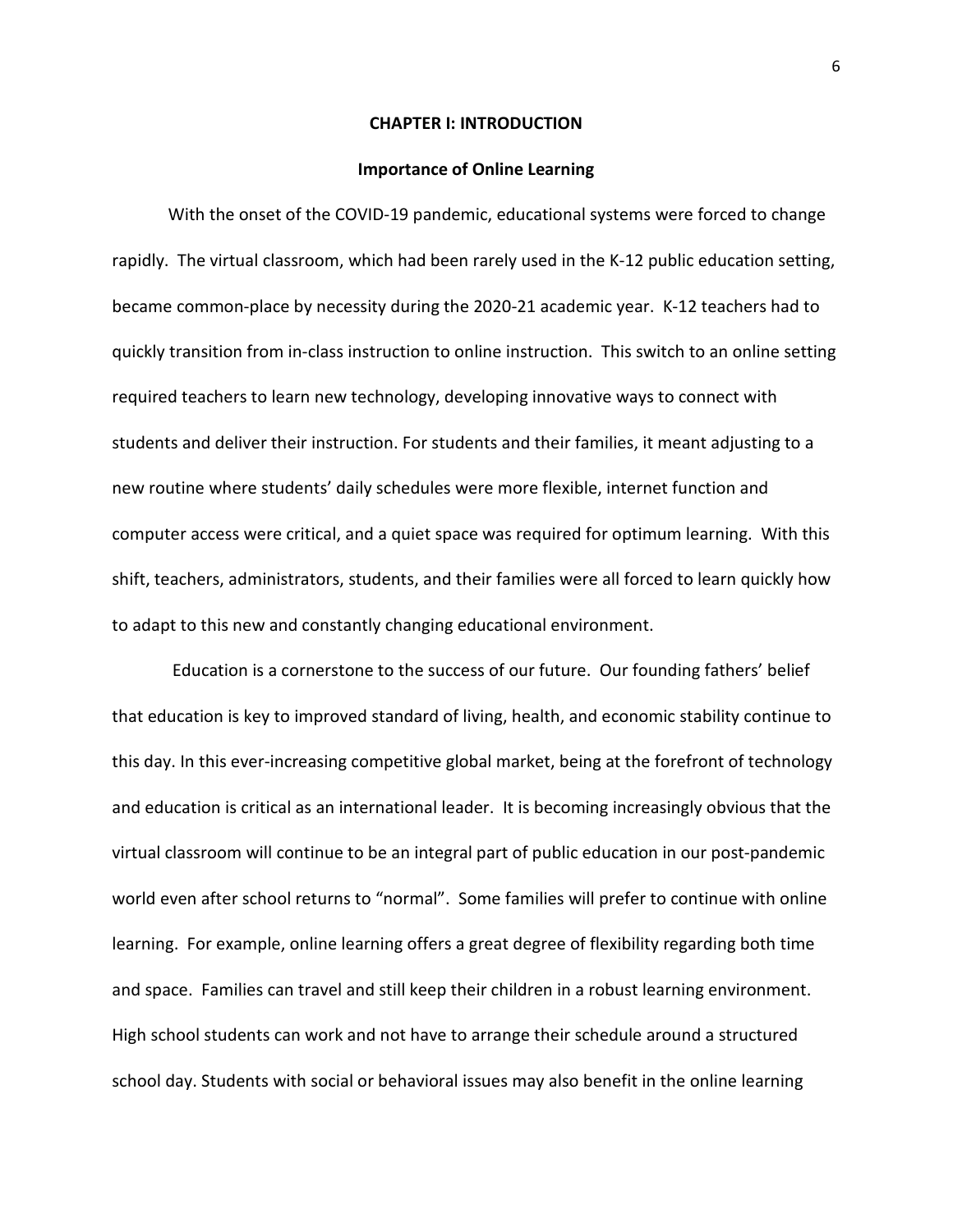environment by having fewer distractions from peers and more flexibility than a traditional classroom setting offers. In addition, certain online learning tools will also be used in the traditional classroom setting as teachers see the benefits of technology. School districts across the country will be re-evaluating their online learning options to meet the needs of the next generation. Our educational system post-pandemic will be different, and the online learning environment will continue to play a key role. Therefore, it is imperative that as educators we learn how best to use this forum, and that we continue to seek to understand the unique aspects of online student engagement to optimize learning and achievement.

#### **Roles of Teacher and Student**

<span id="page-7-0"></span>To optimize the impact of online learning, it is important to take into consideration both the role of the teacher and the role of the student in overall learning and achievement. To look at just one of these roles in isolation would not be as effective. Learning is a reciprocal process demanding both teacher and student to work together to achieve the best outcome. The International Society for Technology in Education recognizes these roles and has developed standards for both students and teachers; these standards provide a guide to both teachers and students for implementing online learning (Morgan, 2020):

| The ISTE Standards for Teachers | The ISTE Standards for Students |
|---------------------------------|---------------------------------|
| 1. Learner                      | 1. Empowered Learner            |
| 2. Leader                       | 2. Digital Citizen              |
| 3. Citizen                      | 3. Knowledge constructor        |
| 4. Collaborator                 | 4. Innovative designer          |
| 5. Designer                     | 5. Computational thinker        |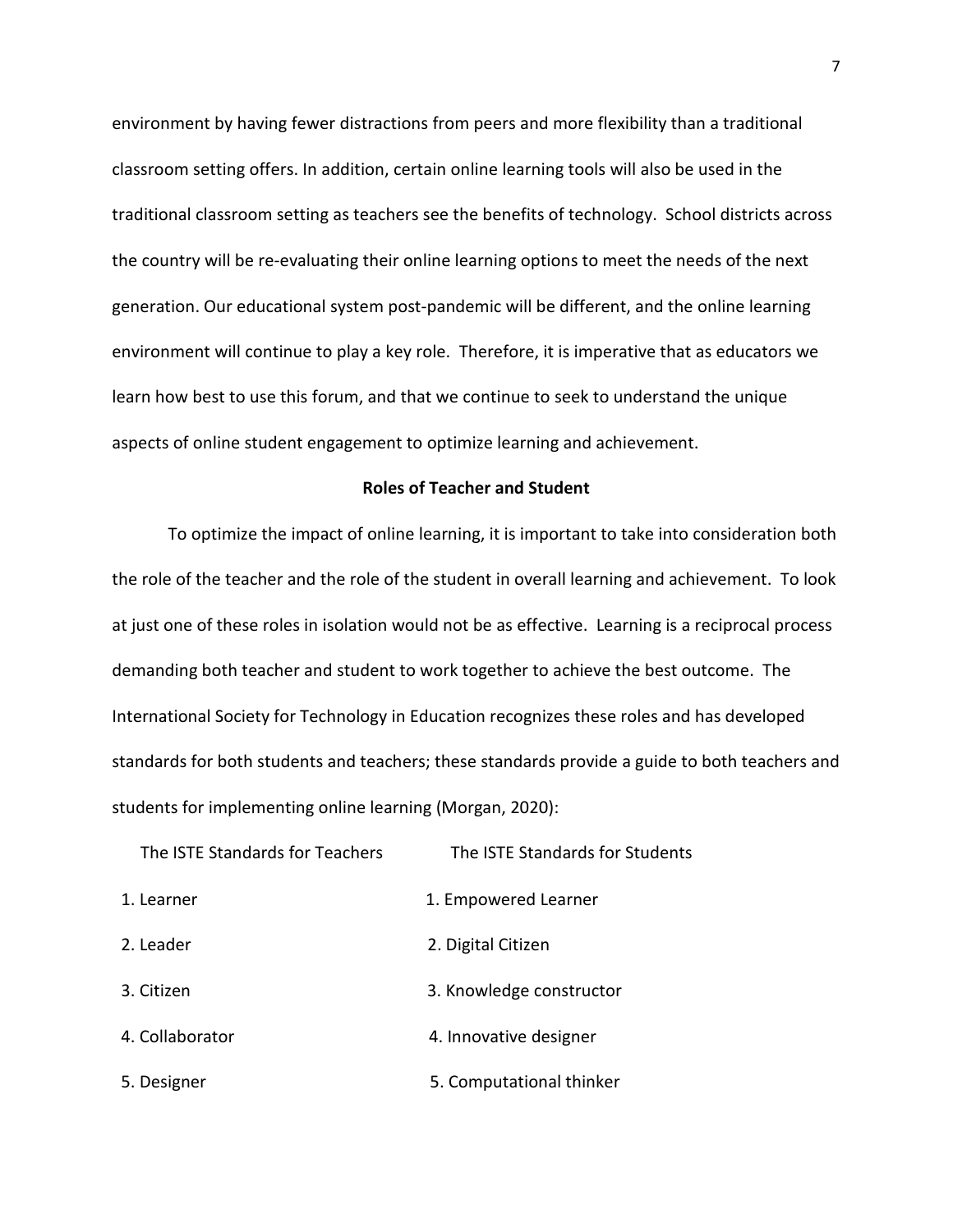6. Facilitator 6. Creative communicator

7. Analyst 7. Global collaborator

According to Hattie's (2003) research, 80% of the achievement variance is attributable to two main components - the student, and the teacher. Parents, family supports, school administration, class sizes, and peers all play a secondary role.

When it comes to learning outcomes, the role of the teacher is remarkably significant. Hattie's (2003) research attributes 30% of the achievement variance to the teacher. "It is what teachers know, do, and care about which is very powerful in this learning equation" (Hattie, 2003, p. 2). Regardless of in-class or online instruction, the role of the teacher is imperative to student success. Teaching strategies have a significant impact on students' learning. Robert Marzano and John Hattie have both reviewed the research on which teaching strategies work best. While they used different methods and terminology in their approaches, according to Killian (2015), they agree on these eight powerful strategies:

- 1. Have a clear focus
- 2. Offer overt instruction
- 3. Get students to engage with the content
- 4. Give feedback
- 5. Provide multiple exposures
- 6. Have students apply their knowledge
- 7. Get students working together
- 8. Build students' self-efficacy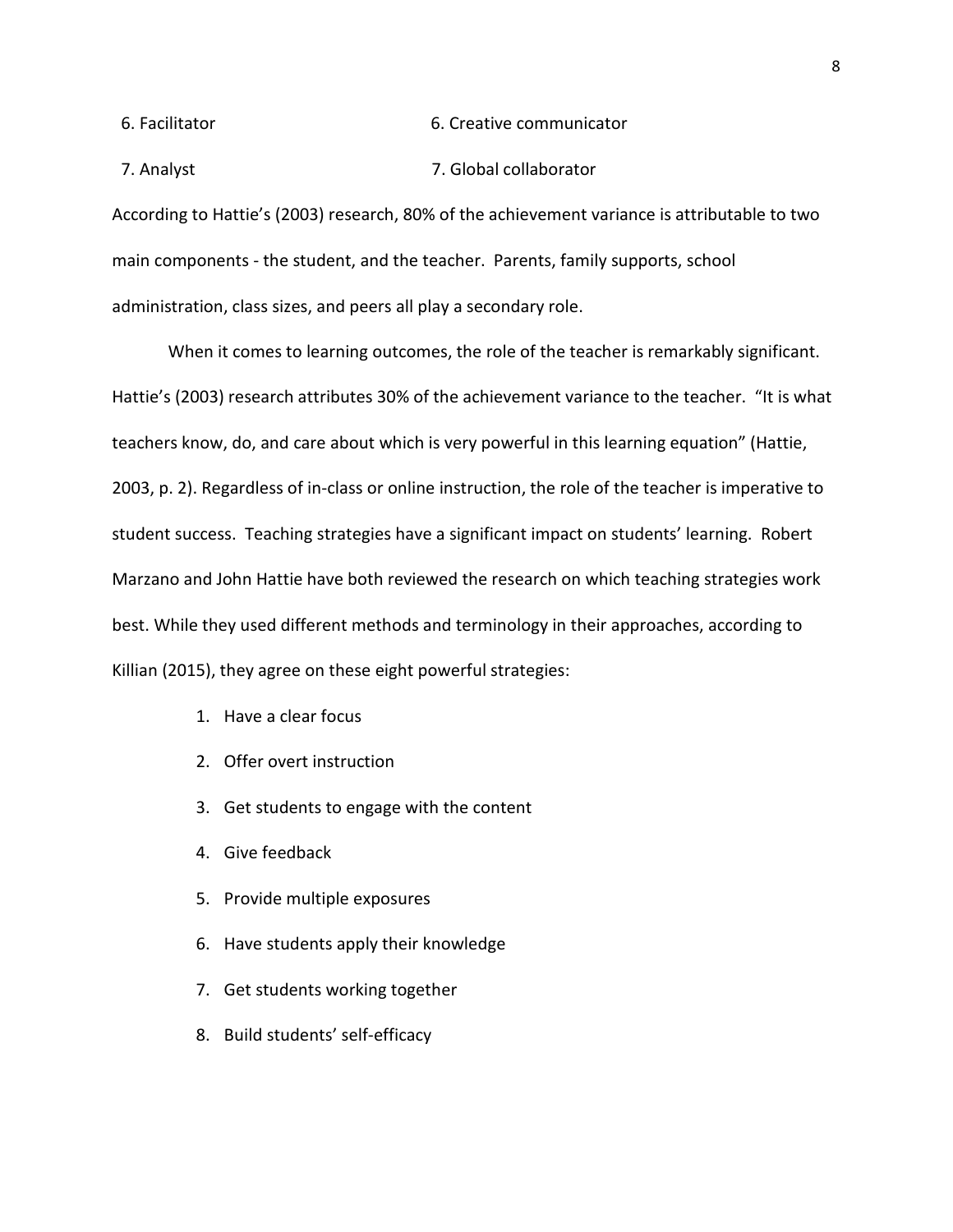In reviewing the literature for effective teaching strategies in the online environment, there will be an attempt to identify themes that connect back to these powerful strategies to further strengthen the validity of the findings.

Even more importantly, according to Hattie (2003), 50% of the achievement variance is attributable to the student. While some of these attributes are beyond the teacher's control, others can be taught or encouraged by the teacher. Here is where there lies a potential for teachers to impact students in the hopes of increasing learning outcomes. Attributes outside of the teacher's control are also worthy of being identified to assist in guiding students to the best learning environment. If students do not have the attributes needed for success in an online learning environment, traditional in-class instruction may be a better option. As we move into a more high-tech educational system, the ability to individualize the learning environment to meet the needs of students becomes either a great benefit or a great barrier to student success. Two key concepts worth mentioning which will be reviewed in further detail in the literature review section of this paper are student engagement and self-efficacy. Both student engagement and self-efficacy are common attributes for successful learner outcomes.

#### **Definition of Terms**

<span id="page-9-0"></span>There are a few important terms used throughout this paper that merit clarification.

#### **Student Engagement**

While student engagement may not initially seem to be a determining factor in actual learner outcomes, it does contribute to lower drop-out rates and less social isolation. Both are important factors in the student's overall achievement. Student engagement is a complex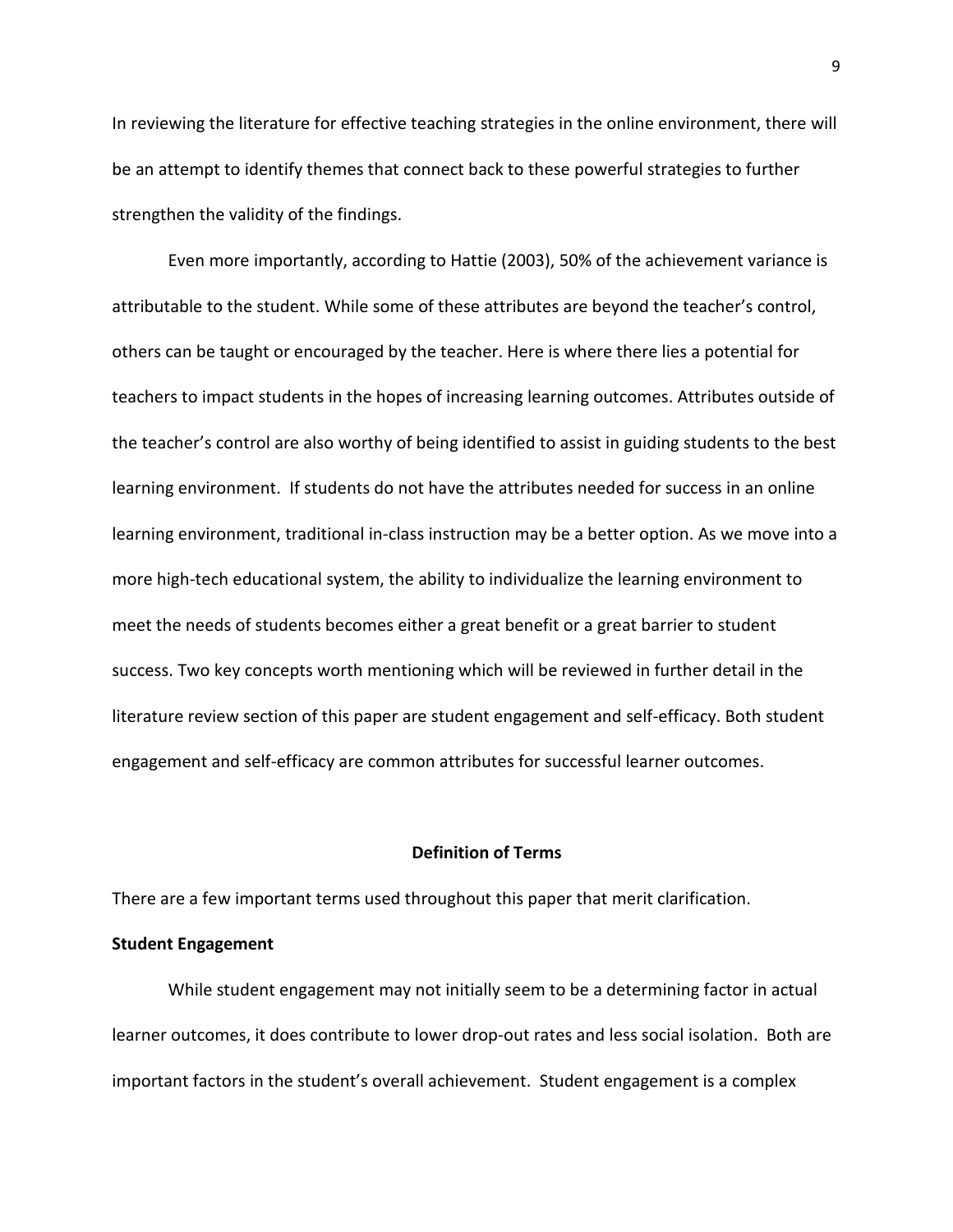concept to define. According to Deng et al. (2020), student engagement consists of the following:

- 1. Behavioral engagement participation and involvement in academic and class-based activities, such as, the number of video lectures accessed, the number of assignments attempted, video interactions, note taking, and participation in peer review tasks
- 2. Social engagement students' social interactions with instructors and peers and their willingness to form and maintain relationships during learning
- 3. Emotional engagement students' positive and negative reactions to teachers, classmates, classroom activities and schools
- 4. Cognitive engagement students' self-regulation and willingness to exert necessary effort to comprehend complex ideas and master difficult skills (p. 691)

#### **Self-Efficacy**

Self-Efficacy is the primary motivational belief that drives students' help-seeking behavior as well as the application of task strategies and time management (Abdullah, 2020). Students with high self-efficacy tend to focus longer on a challenging task. They also have confidence in themselves and are more apt to ask questions to seek to understand. Selfefficacy is important in the online learning environment where teacher presence is often not as immediate as within a face to face classroom. Students with a high degree of self-efficacy are less likely to withdraw and give up. As a result, self-efficacy is a contributing factor to successful learning outcomes.

#### **Online learning**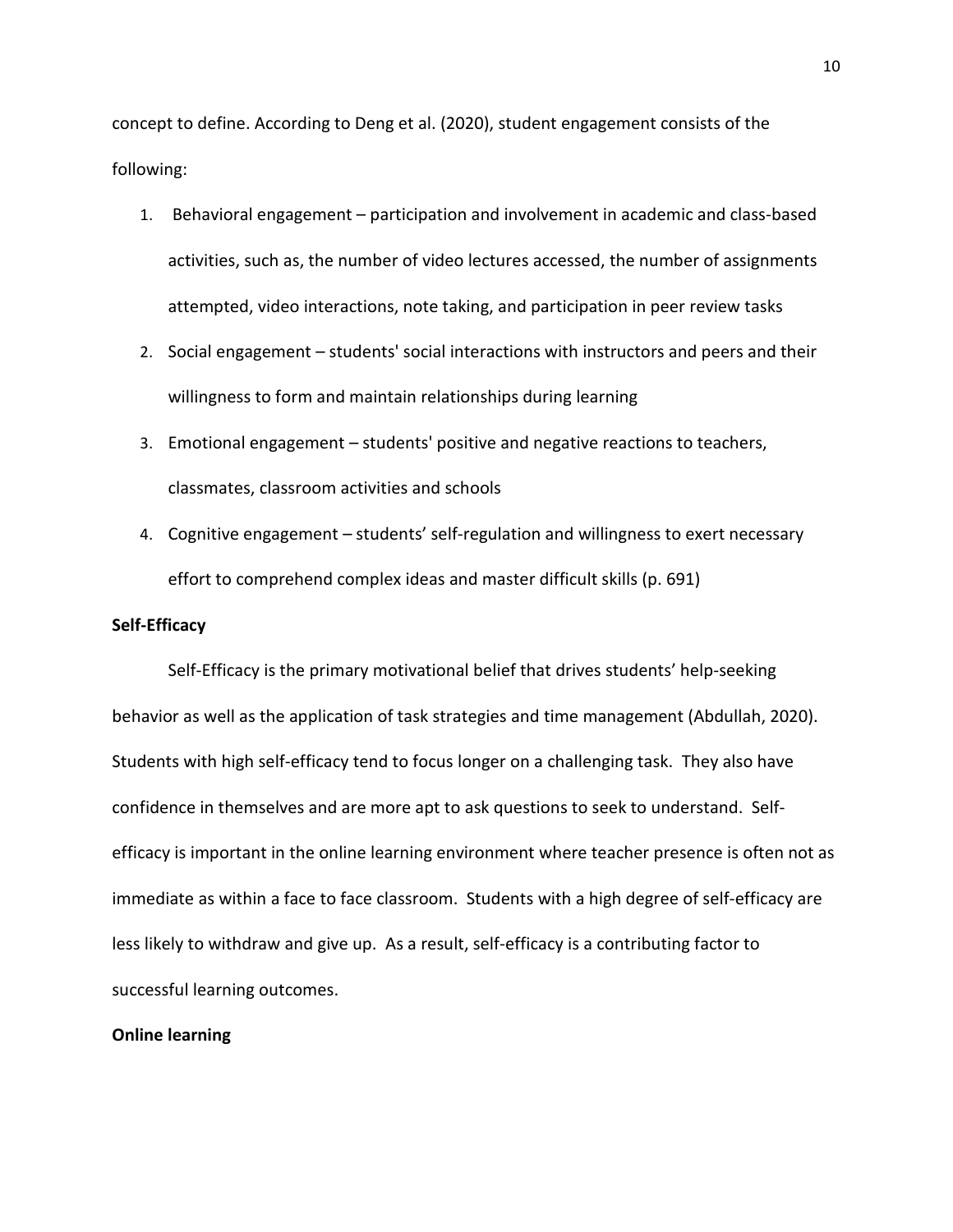In this literature review, the term online learning refers to instruction primarily given via the internet using virtual synchronous meeting rooms (attending at the same time) or asynchronous platforms (flexible time interactions). Other terms used in this paper that are synonymous with online learning include distance learning, e-learning, and virtual learning.

#### **Learning Management System**

The learning management system (LMS) is the platform used in the online setting to facilitate communication, content delivery, and assessments. While it is also often used in the traditional classroom setting, an LMS is an essential tool for online education. The LMS also facilitates the use of discussion forums, instructional videos, and other educational resources.

#### **Purpose and Guiding Questions**

<span id="page-11-0"></span>During the pandemic, there was a heightened concern of students falling behind in their learning and overall achievement. Keeping students engaged in the learning process and continuing to achieve satisfactory learner outcomes has been a challenge during this transition from a traditional classroom setting to online instruction. Teachers have needed to learn new approaches to instruction using technology and online tools. Throughout this process, it has become clear that there are some teaching strategies that are more effective than others to engage students in the learning process. There are also students who are at greater risk of failing in this new environment. Since this abrupt, mandated switch to online learning at the K-12 level is new for many, there is not yet an abundance of research on this topic. The purpose of this literature review is to bring to light the research that has been conducted to date regarding both the most effective teaching strategies for online learning and student attributes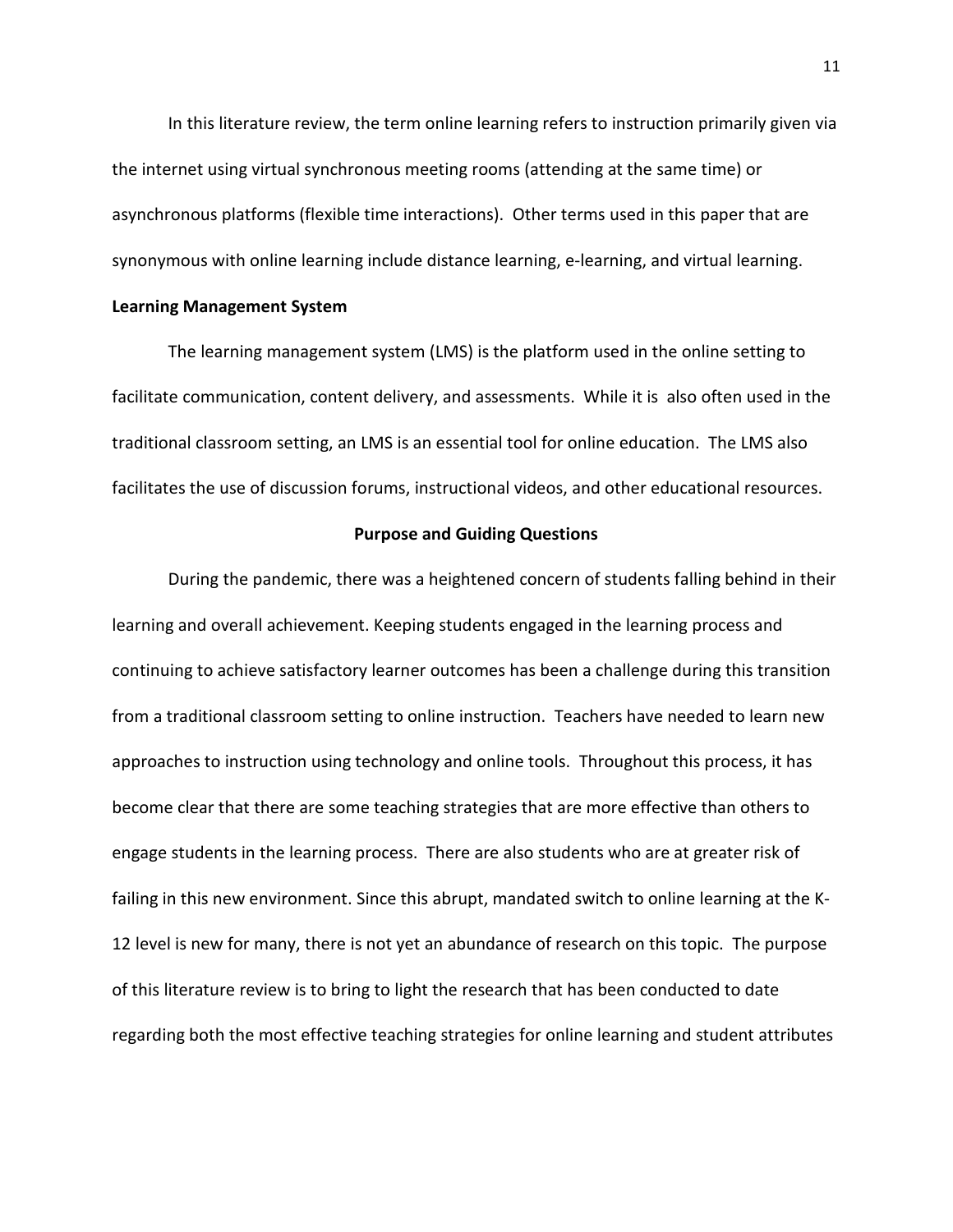that lead to successful learner outcomes. During this process, gaps in the research will also be identified, gathering insights on the need for further research in this area.

Although at the time of this writing the COVID-19 pandemic is waning and many schools are transitioning back to a more traditional classroom setting, the importance of knowing how best to implement online learning remains. The data from this review of research will not only apply to pandemic times, but to post-pandemic education as well. For these reasons, this paper will seek to answer the following two questions:

● What are the most effective teaching strategies for online learning?

● What student attributes contribute to successful online learning?

Online learning will likely continue to be a critical component of the post-pandemic educational system. Therefore, it is imperative to evaluate and identify effective practices for optimizing learning in this online teaching environment.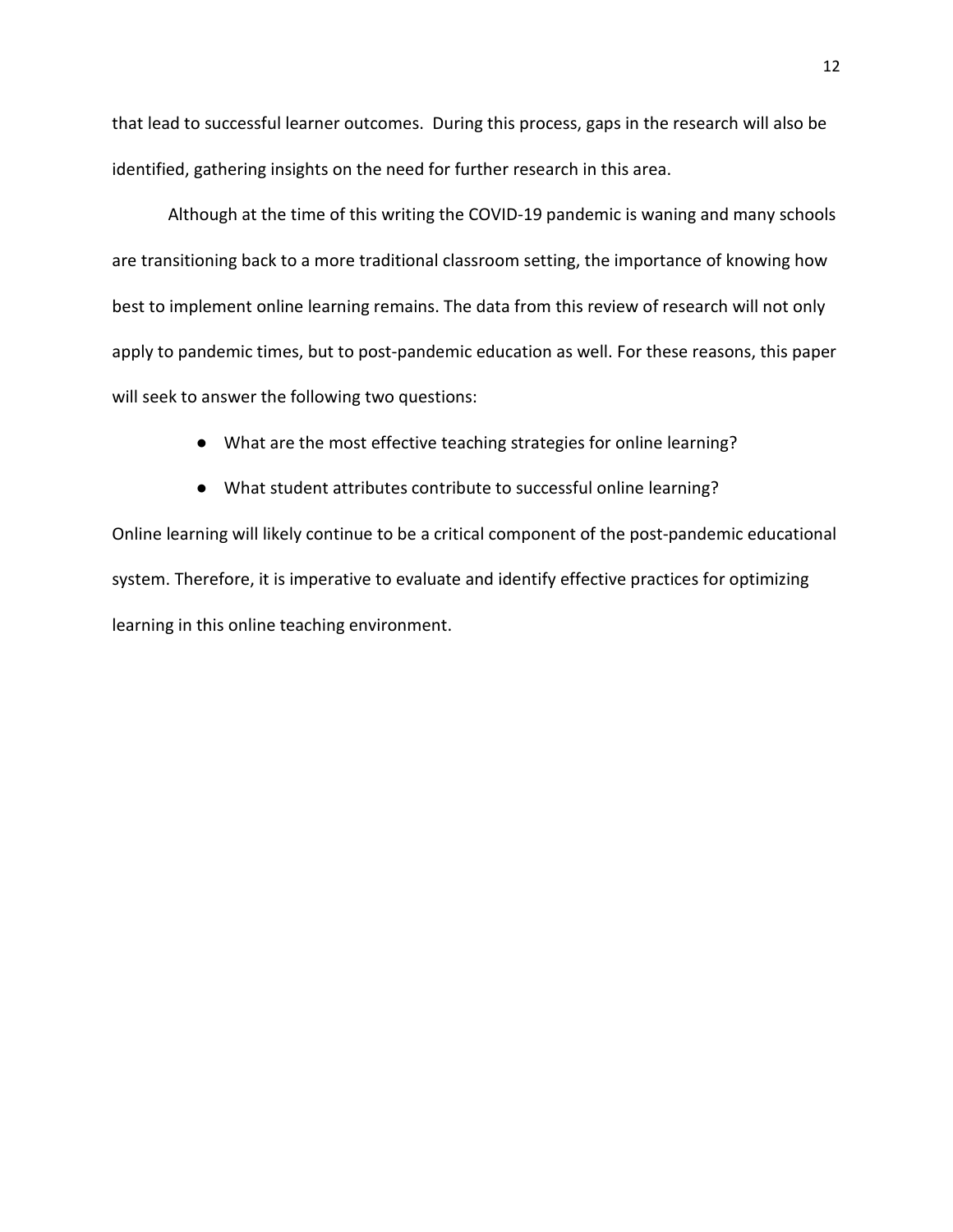#### **CHAPTER II: LITERATURE REVIEW**

#### **Literature Search Procedures**

<span id="page-13-1"></span><span id="page-13-0"></span>This literature review summarizes the published literature regarding effective teaching strategies and student attributes that optimize online learner outcomes. Both qualitative and quantitative research studies are included in this literature review.

To locate the literature for this thesis, ERIC (EBSCOhost) and ProQuest Education Journals searches were conducted for publications from 2000 to 2021. The literature was narrowed by only reviewing published empirical studies and peer reviewed journals that addressed the guiding questions. The key words and phrases that were used in these searches included "online learning and learner outcomes," "online learning and effective strategies," "online learning and synchronous and asynchronous," "online learning and engagement," "online learning and student success," "distance learning and teaching strategies," "distance learning and self-efficacy," and "distance learning and success."

This chapter will review the literature relating to (a) effective teaching strategies in the online setting and (b) important student attributes in optimizing learner outcomes. Before examining the effective teaching strategies and student attributes, it is important to review the literature that supports the theory that engaging students does, in fact, improve learner outcomes.

#### **Importance of Student Engagement in Online Learning**

<span id="page-13-2"></span>Student engagement is a common discussion point in evaluating the effectiveness of online education, and is referenced frequently in the studies reviewed in this thesis. Engagement is an underlying theme relevant to both teaching strategies and student attributes.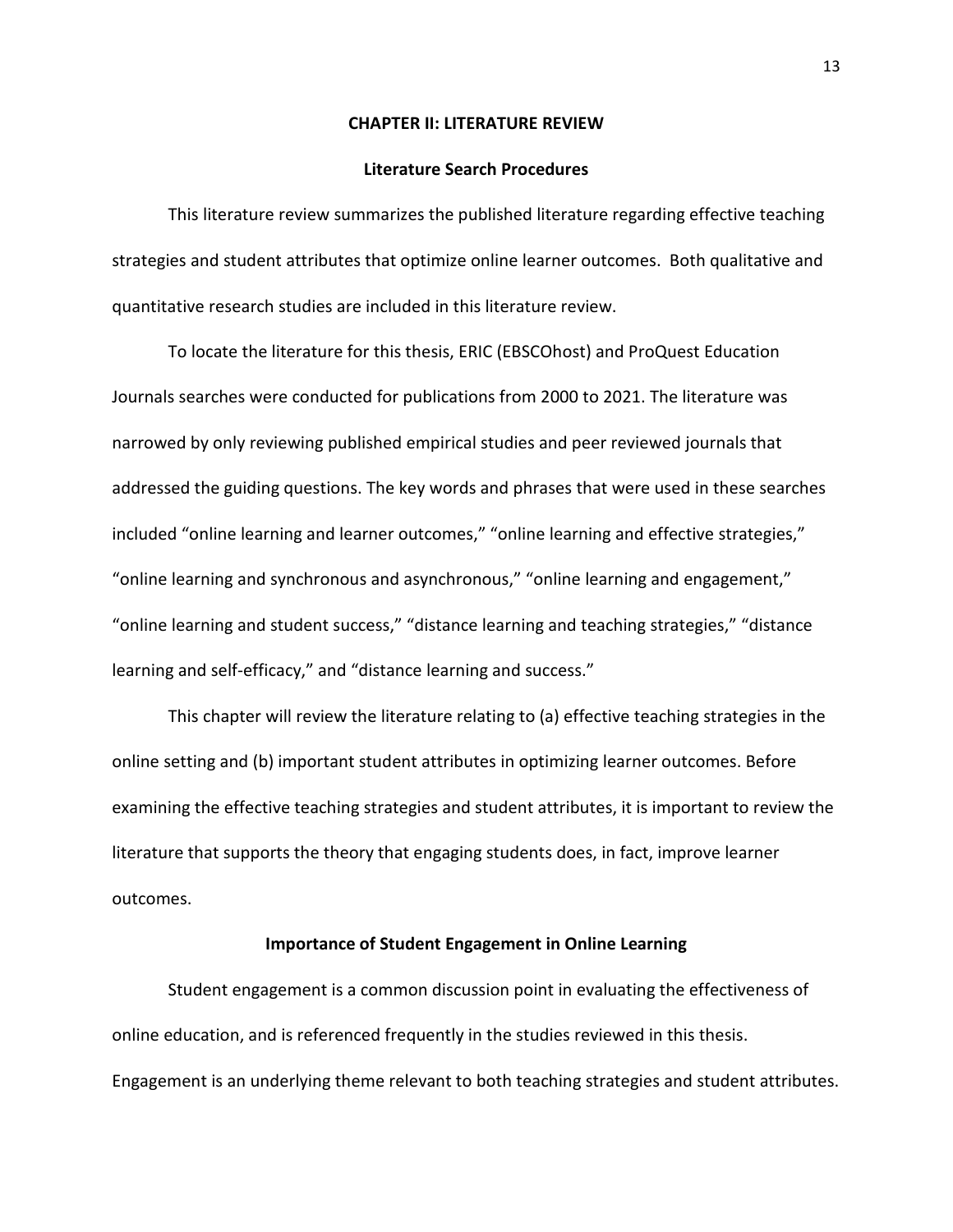Hence, the literature review section of this thesis begins with discussing what the research says about student engagement.

A study performed by Pazzaglia et al (2016) targeting U.S. high school students highlights the importance of student engagement for online learning. Participants included 1,179 students enrolled in 109 online courses offered by Wisconsin Virtual School, with 170 students taking more than one online course. Fifteen percent of enrollees were in Advanced Placement (AP) courses, 36% were in core courses, and 49% were in elective courses. Ninetyseven percent of student enrollments were in grades 9–12. The goal of the study was to identify patterns of student engagement and determine if higher levels of engagement were related to better outcomes. Pazzaglia and colleagues found that there was a positive correlation between the amount of time students engaged with the online course content and their academic performance. The best performing students engaged for two or more hours per week. Even students who consistently engaged less than two hours per week outperformed those who may have started out with higher engagement time but consistently declined in engagement throughout the semester.

In a similar study, Ifenthaler et al. (2018) analyzed data from 13,655 students (40% male, 60% female) who took two online courses offered by Curtin University in Australia. Student data regarding launching a task, time on task, length of written responses, and completion of a task were compiled and compared to learning performance. The authors concluded that a higher frequency of launching and completing tasks correlated with a higher number of correct responses. "The analytic results showed that learning engagement in challenge-based online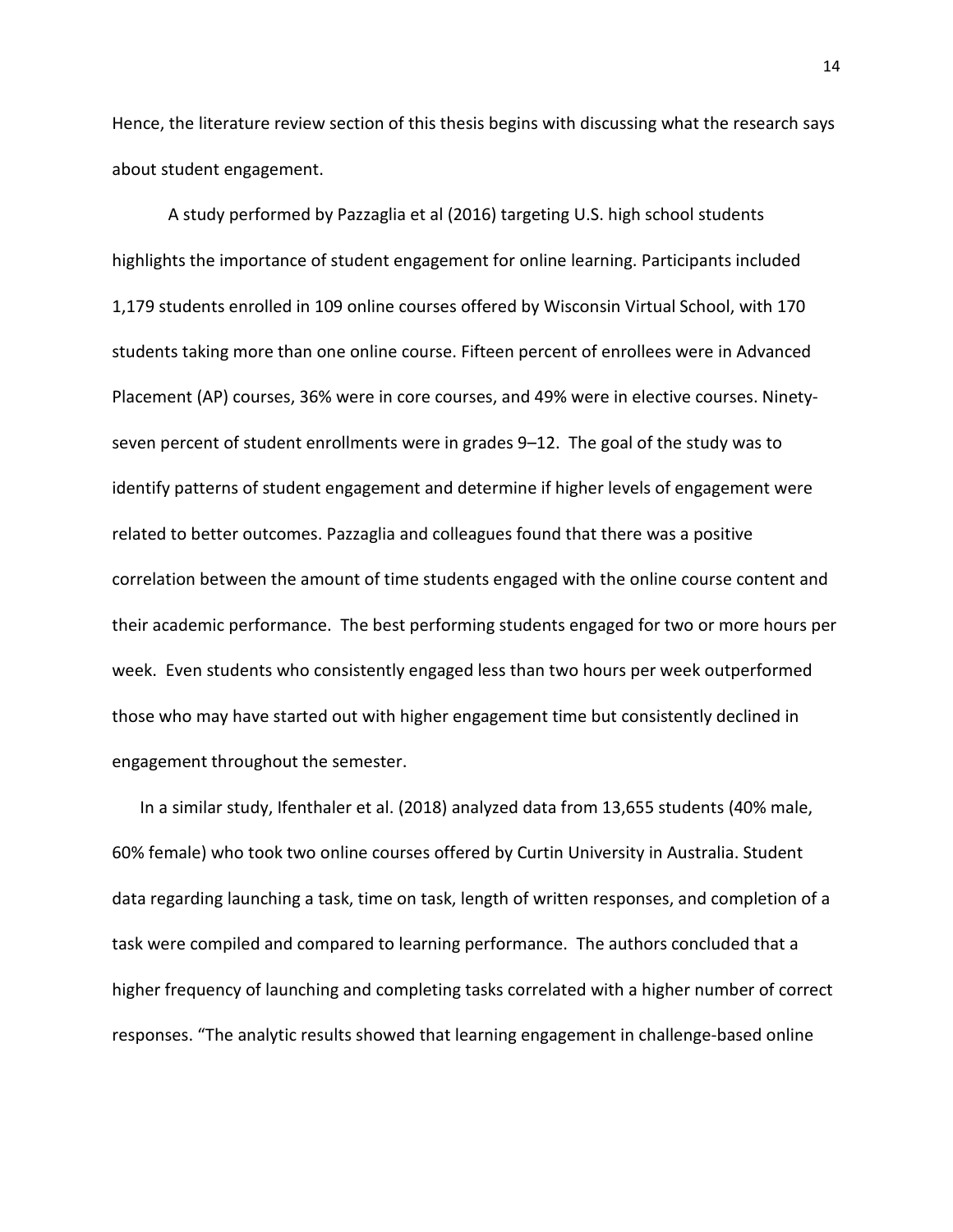learning environments is significantly related to learning performance," (Ifenthaler et al., 2018, p. 230).

In another study involving student engagement, Louwrens and Hartnett (2015) interviewed four teachers and ten students (grades 7-10) to understand both teacher and student perceptions about what increases the level of student engagement. This study attempted to identify the various aspects of student engagement including behavioral, cognitive, and emotional. Although details of this study are discussed in the section of this thesis addressing effective teaching strategies, Louwrens and Hartnett noted how student engagement in the online environment is more complicated than measuring behavior statistics regarding frequency of logins, quantity of forum posts, or time spent online (as was used in the two studies cited above). Cognitive and emotional engagement are also important, making it difficult to measure this multi-dimensional concept of student engagement.

A clear definition of student engagement is important because it is a key indicator for positive academic achievement. A unique study by Deng et al. (2020) defined engagement as a multi-dimensional concept taking into consideration the following patterns of engagement: behavioral, social, emotional, and cognitive. Based on survey responses from 1,452 students enrolled in a Massive Open Online Course (MOOC), Deng and colleagues categorized students into the following three groups:

- 1. Individually Engaged learners who exhibited a high level of behavioral, cognitive, and emotional engagement and a low level of social engagement
- 2. Least Engaged learners who demonstrated a medium level of cognitive and emotional engagement and a low level of behavioral and social engagement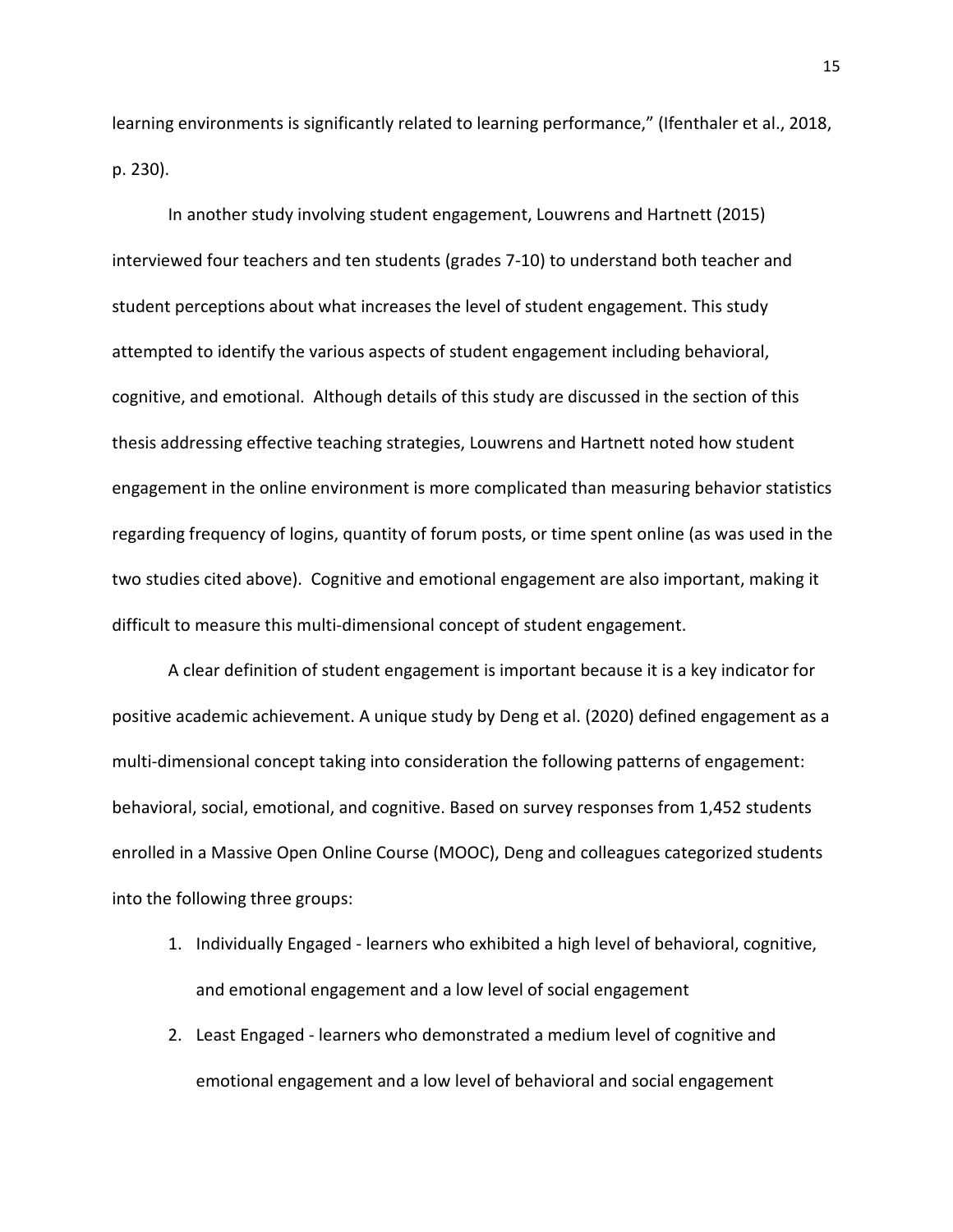3. Wholly Engaged - learners who displayed the highest level of behavioral, cognitive, emotional, and social engagement (p. 691)

The survey results were analyzed to identify patterns of each group in relation to learner factors (age, gender, education background, origin, and motivation), teaching context (area of study, level of the MOOC, duration of the MOOC, and form of the assessment), and learning outcomes (completion, academic performance, and rating of instruction). Interestingly, neither age nor educational background were strongly correlated to any particular group; however, the wholly engaged group tended to consist of more males and those who were extrinsically motivated. As over 50% of survey respondents were from Africa and Asia, the correlation may not be fully applicable to the U.S. high school student population. In addition, higher engagement was positively correlated with rigor and frequency of assessment, but not correlated to any specific area of study. Not surprisingly, engagement was a determining factor in the successful completion of the course.

Results of these studies challenge teachers to implement the following strategies to increase engagement and potential student success in online instruction:

- Identify students who are not extrinsically motivated to be able to provide greater support and scaffolding to engage them in the learning process.
- Administer meaningful and frequent assessments, including self-assessment strategies to increase engagement.
- Provide an appropriate level of rigor to challenge students and keep them engaged. These research studies provide evidence that student engagement does positively impact academic achievement; however, it would be insufficient to review only studies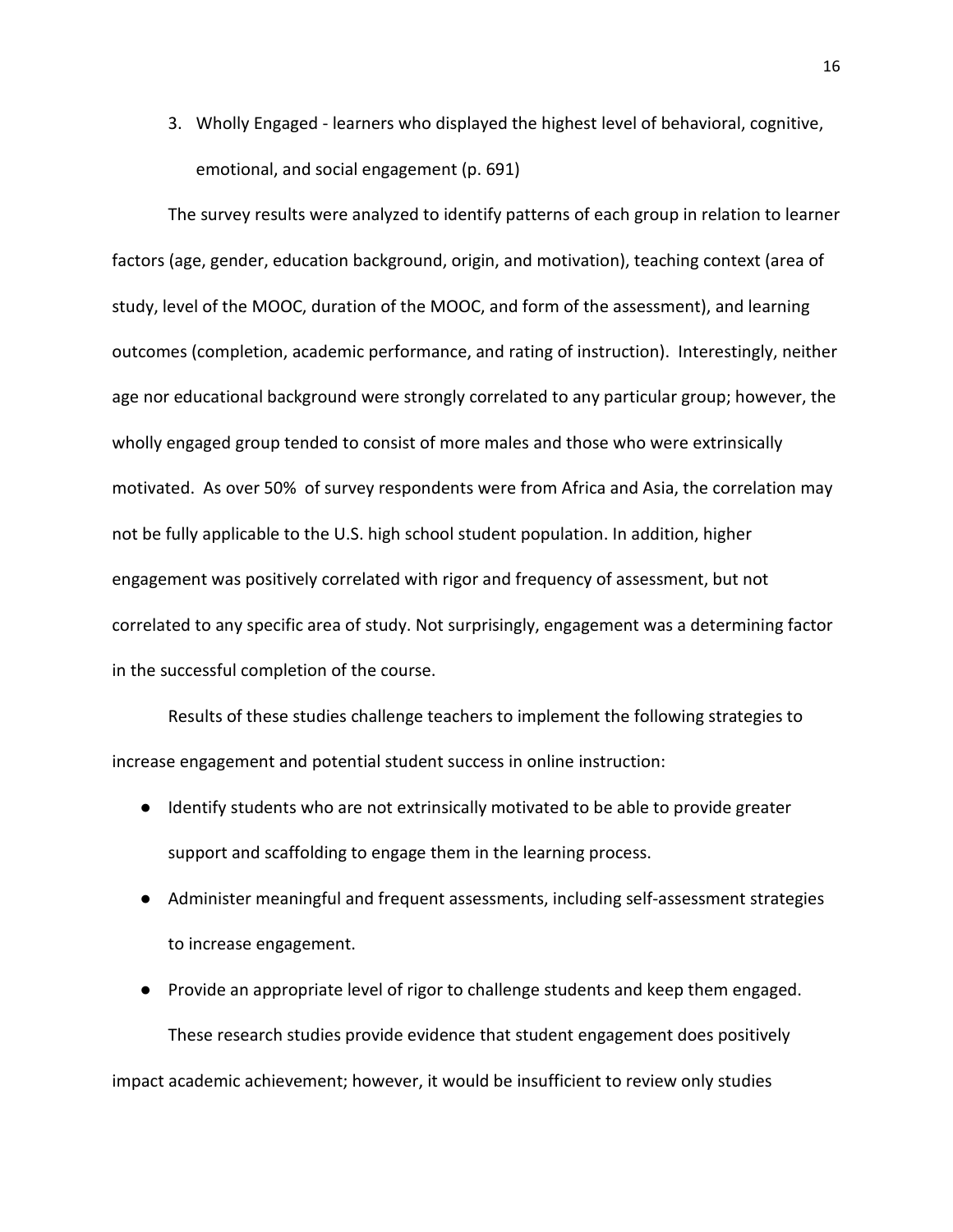regarding the relationship between engagement and learning outcomes. To effectively increase online academic performance, it is essential to identify the teaching strategies that increase student engagement. Exploring best practices in teaching strategies is the next step in improving learner outcomes in the online environment.

#### **Effective Teaching Strategies for Online Learning**

<span id="page-17-0"></span>Teachers play an important role in the student's academic achievement. Hughes et al. (2021) used data from an online high school biology course offered by Florida Virtual School and found that teachers do impact learner outcomes. The goal of the study was to analyze student performance data to determine if certain teachers consistently had higher performing students than others. Performance was measured by students' rates of completion, time to complete, and exams scores. The sample consisted of 10,618 online students taught by fiftyseven teachers over the course of four years. All students and teachers shared the same curriculum, instructional materials, and exams. Not surprisingly, the results showed there was a notable difference in student performance between those taught by a higher-ranked teacher versus students taught by a lower-ranked teacher. Hughes and colleagues explained, "students of a teacher ranked at the 75th percentile had consistently better outcomes than students of a teacher ranked at the 25th percentile (p. 5)." The study recognizes that further research is warranted to determine exactly what the higher-ranking teachers do to achieve this result. More research on the pedagogical practices of the higher-ranking teachers would be helpful and provide information to assist in teacher training to ensure the best learner outcomes. However, one thing is clear - good teachers produce better academic results.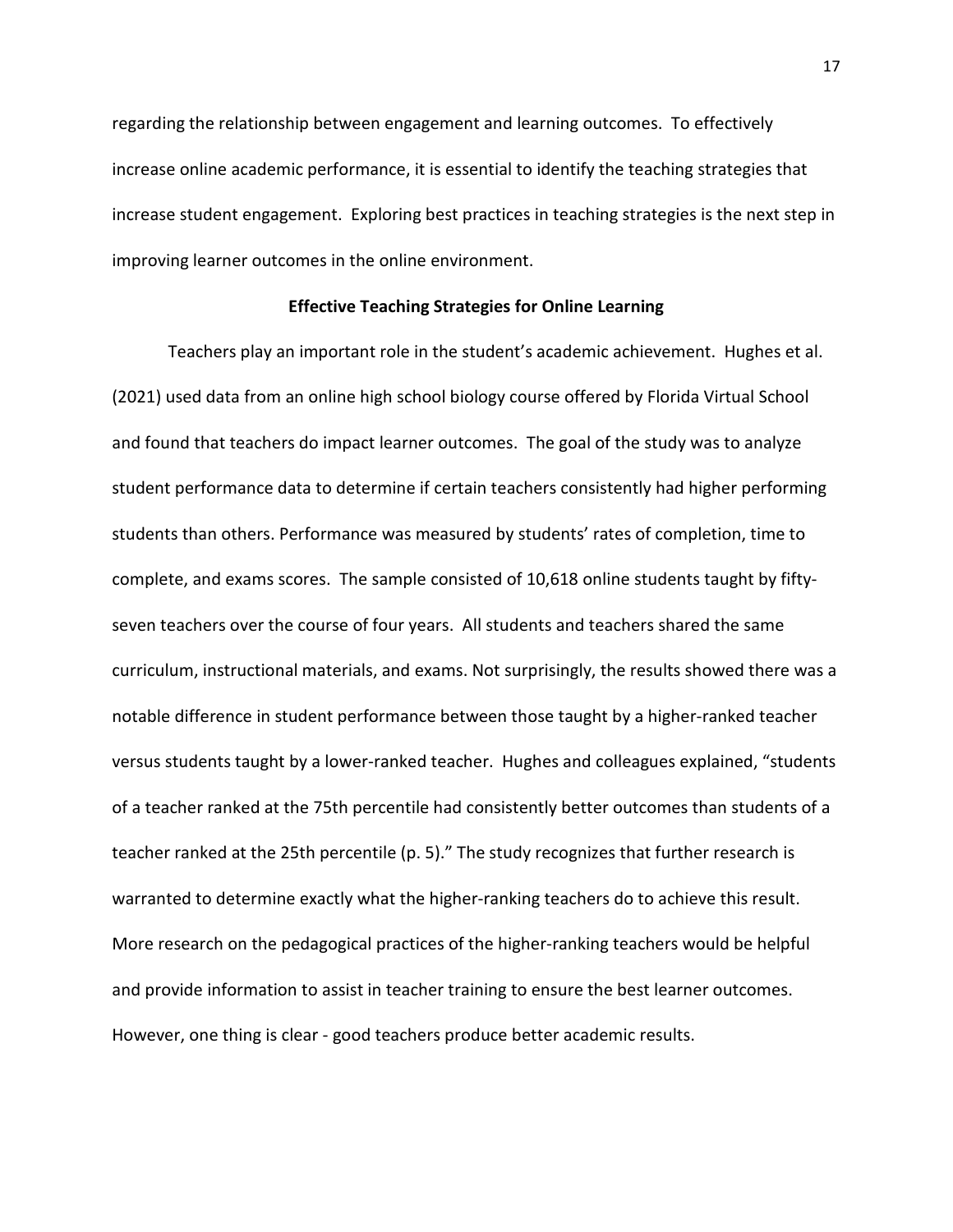Although the Hughes et al. (2021) study did not identify specific characteristics of the higher-ranked teacher, there is evidence to support effective teaching strategies as a key component. Hattie's (2003) study revealed that the teacher has a significant role in the overall learning process for students, and 30% of the variance in student achievement may be attributed to the teacher. Although online learning changes the means of interaction between student and teacher, the importance of teaching strategies remains an essential factor for learning. As discussed in the introduction, according to Killian (2015), Hattie and Marzano agree on eight powerful teaching strategies that are important for learning. The four strategies that will be discussed in relation to the literature review include: (1) get students to engage with content, (2) give feedback, (3) get students working together, and (4) build students' selfefficacy.

#### <span id="page-18-0"></span>**Get Students to Engage with Content**

The online classroom provides students opportunities to engage with content in many ways that are similar to the traditional classroom. However, there are unique and different ways for teachers to promote student engagement in the online setting. The use of visualization tools, interactive online activities, and online forum posts are integral components of the online learning environment and when used appropriately can increase student engagement. As online learning grows in popularity, the relationship between student engagement using these online education vehicles and students' overall learning outcomes continues to be a topic of great interest and research. Does use of visualization tools, hands-on online activities, and interactive games and quizzes increase the probability of a student's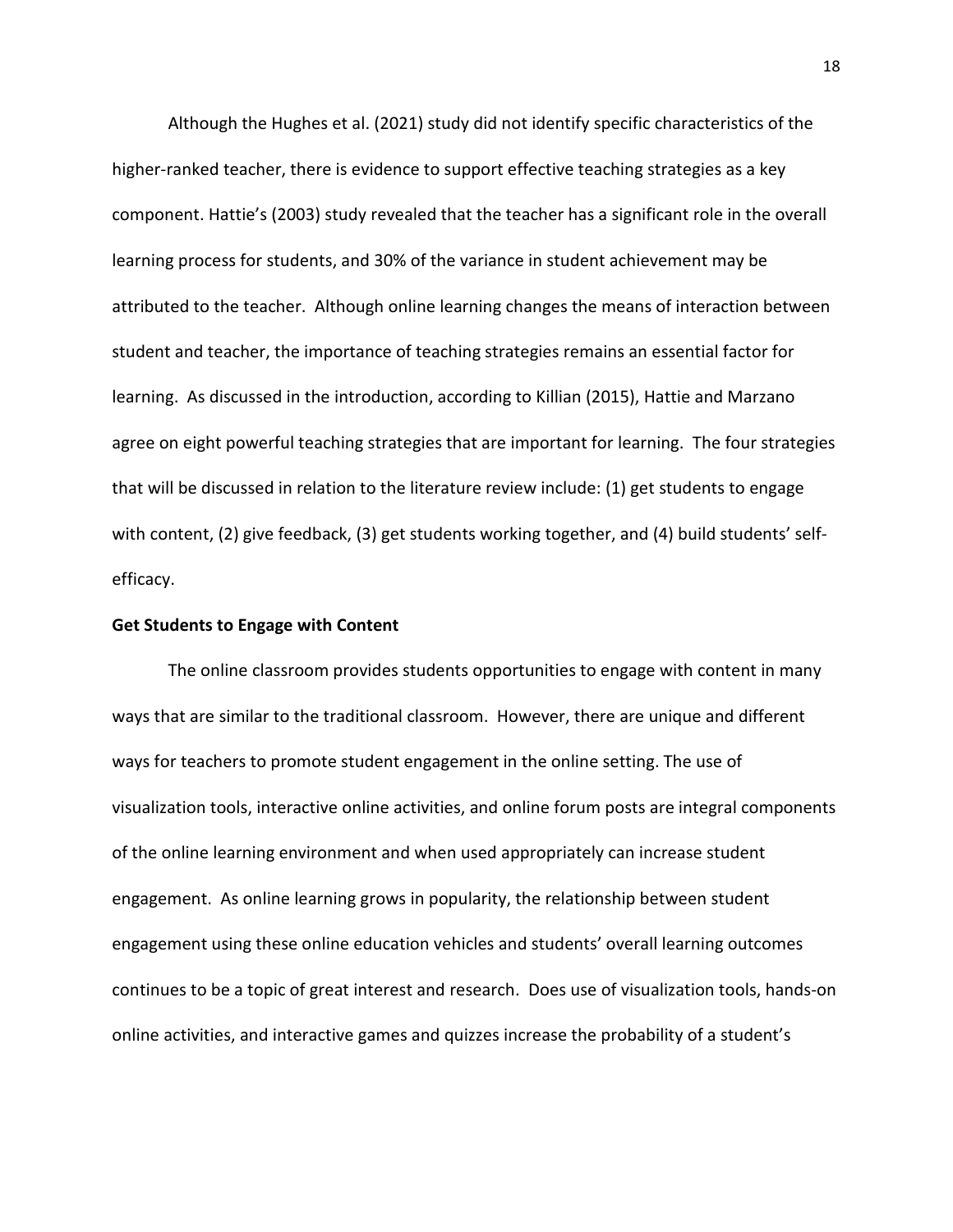successful course completion and overall learning? The following review of research studies addresses this question.

The topic of using visual instructional materials is examined in the study by Ilhan et al. (2021). Ilhan and colleagues analyzed the relationship between engaging students via the use of digital comics and learner outcomes. Data was collected from ten sixth grade students taking a distance learning social studies course conducted during the 2019-2020 academic year in the face of the COVID-19 pandemic. The purpose of this study was to determine the effect of digital comics material on students' academic success. The comics were closely tied to the learning concepts for the course, providing colorful and easy to understand pictures to explain relatively complex ideas. Based on the data, the authors concluded that implementing digital comics into the online curriculum enhanced learning and positively impacted student satisfaction with the course. Using fun, stimulating and creative educational materials in the online classroom helps to engage students with the content and, as a result, improves learner outcomes.

Providing additional evidence of the importance of visual enhancements to support online learning is Blackburn's (2005) study. The study involving 385 first-year university students enrolled in a statistics course, investigated the technological capability of embedding pictorial stories into online course elements as a technique for illustrating abstract statistical concepts with icons. Results indicated that the pictorial stories had a positive influence on student understanding of the subject matter, attentiveness, enthusiasm, and participation. Therefore, the findings of the research suggest the use of digital comics or pictorial stories is an effective medium of engaging students in the content and improving learner outcomes.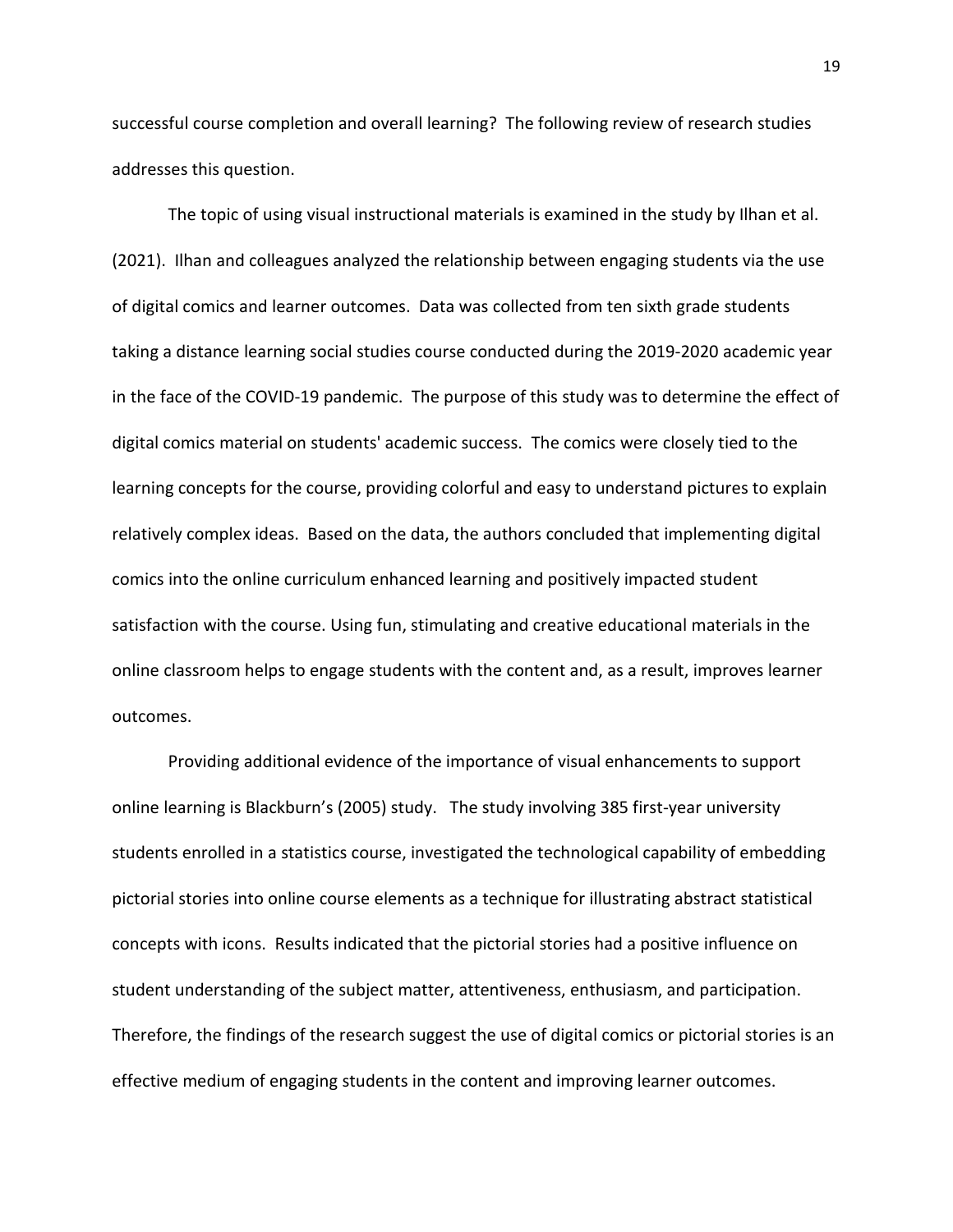In addition to visualization tools, online interactive curriculums play a role in the distance learning environment. Ogbonna et al. (2019) conducted a study to further explore the use of interactive online curriculum among two secondary schools in Nsukka, Enugu State, Nigeria. A sample consisted of 70 middle school students, ages 10–12, who were enrolled in two distinct word processing classes from the two schools. One class of 34 students was taught asynchronously and the other class of 36 students was taught synchronously. Upon completion of the course, the data showed both the synchronous and asynchronous online courses greatly increased the students' word processing skills. The authors contend, "An increasing body of literature shows that students learn better when actively involved with the curriculum and learning content through technology. Teachers should thus develop curricula that engage students with hands-on, inquiry-based learning" (Ogbonna et al., 2019, p. 3-4).

The studies discussed thus far mainly involve samples of secondary students as opposed to college students. However, the samples were all relatively small and the research methods were not statistically quantifiable. The remaining studies reviewed relate to post-secondary students. While there certainly are differences between secondary students and college students, the findings of these studies provide insight and help fill the gap in research specifically pertaining to engaging students in secondary online learning. The lack of research studies suggests the importance of further research specific to engaging secondary students in the online setting.

Another study providing support for using visualization tools to impact the learning process is Sung-Hee Jin's (2017) study. The main goal of this study was to determine if an online visualization tool would increase participation, perceived satisfaction, team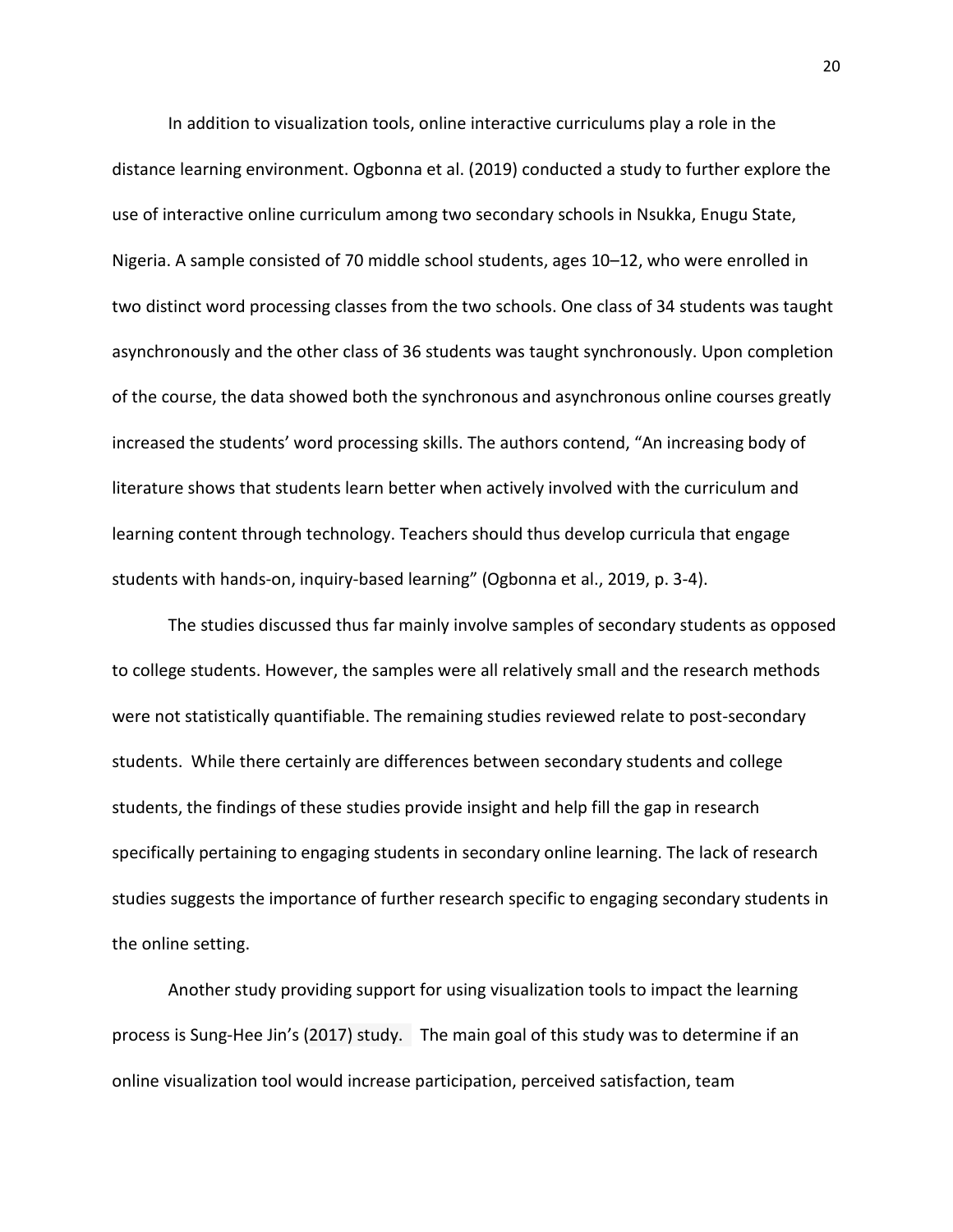collaboration, and learning. In the study involving 118 undergraduate students from a South Korean university's Engineering College (91 males, 27 females) enrolled in a creative thinking course, two visualization tools were introduced to two different groups (43 students in Group A; 40 students in Group B). A third control group (35 students in Group C) had no visualization tool. Group A had a visualization tool that represented group participation and interaction between groups (group awareness), while Group B had a visualization tool that represented the group participation and individual participation (group and objective self-awareness). Sung-Hee Jin (2017) measured online participation by analyzing each of the following units of activities with their assigned weighted value: "login frequency (1), number of original postings (3), number of responses and comments (2), the message lengths (2), the read messages (1), and number of votes (1), " p. 54. Student perceived learning and perceived satisfaction were determined from a questionnaire administered to the students.

Results of the Sung-Hee Jin (2017) study showed learners in both Group A and Group B had higher perceived learning and satisfaction than those in Group C. This suggests that visualization tools in the online environment enhance the learning process. In addition, learners in Group B had a higher degree of online participation than learners in Group A. The study also supports the theory that "objective self-awareness information has a more positive effect on individual participation than group awareness information," (p. 60). Practical implications of these findings include implementing visualization tools that provide individual feedback via online polls and assessments to enhance student engagement. Conversely, this study begs the question as to whether it is prudent to allow students to keep their camera turned off during online instruction. Does this practice hinder engagement? How can we more effectively use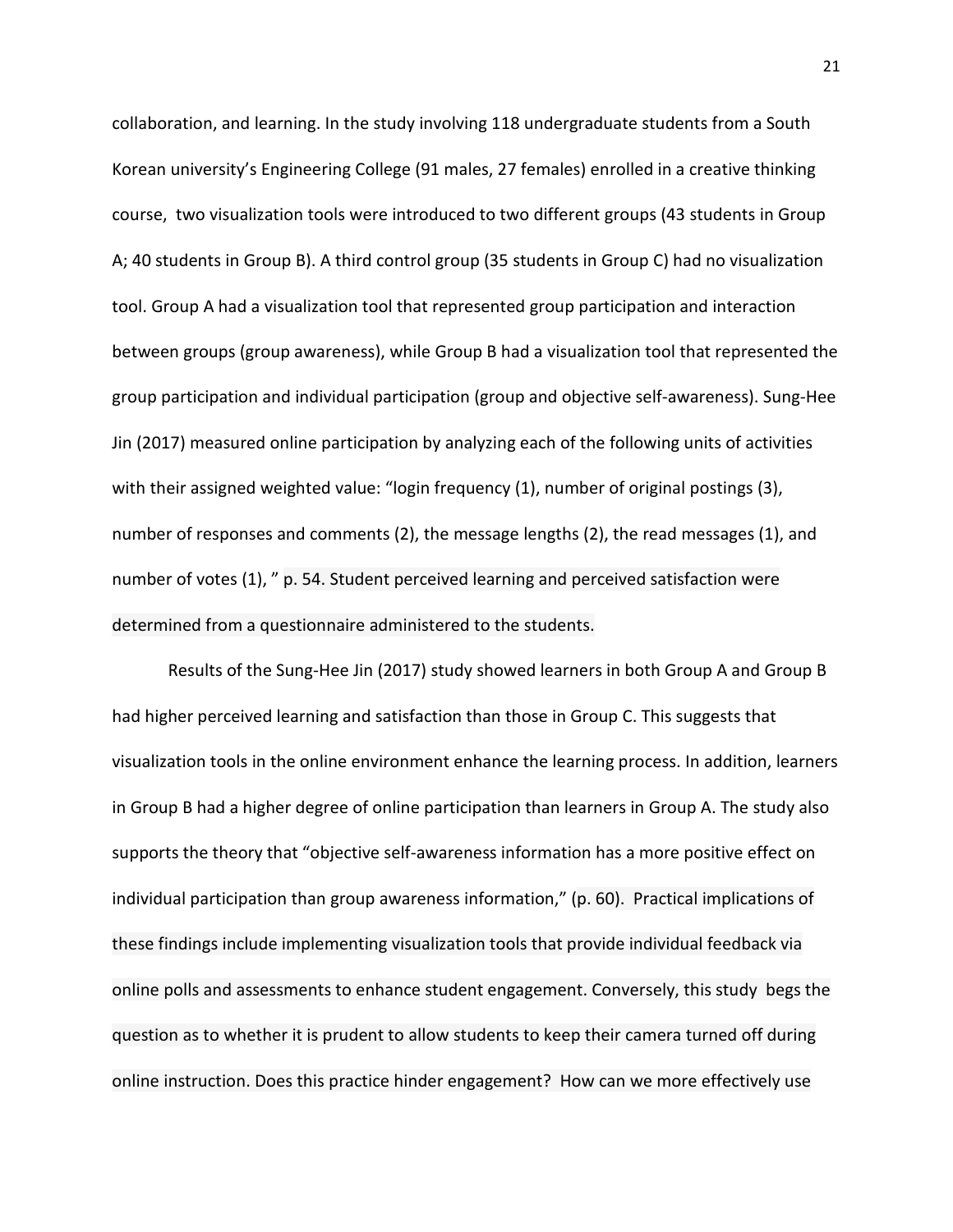visualization tools to motivate students to learn? These questions will be of great importance as we move into a new era of online learning.

A study by Bollinger and Armier (2013) analyzed data on graduate students' perceptions of requiring student-generated audio files as part of the curriculum of an online, asynchronous course. The objective was to gain an understanding of how required student-generated audio files impacted students' perceived satisfaction, engagement, connectedness, learning, and utilization. Both qualitative and quantitative methods were used with a sample of 22 students, which involved all education majors enrolled in one course offered by one institution.

The most significant observation of this study was that student produced audio files have the potential to increase engagement, active learning, and self-assessment. They also help students develop skills in communication and technology – both invaluable skills in this age of online learning. Many respondents felt the development and distribution of studentgenerated audio files fostered their engagement with instructional materials, involved them in their learning, assisted them in effectively communicating with peers, and increased their understanding (Bollinger & Armier, 2013). Although the study focused on student-produced audio files, it is highly likely that similar results would apply to student produced video files as well.

Important insights for classroom application from this study include student comments about staggering the audio file assignments within the class and not over utilizing this method of delivery. Having students take turns in producing audio files on various topics throughout the course would lessen the burden of the students needing to listen to everyone's audio file at

22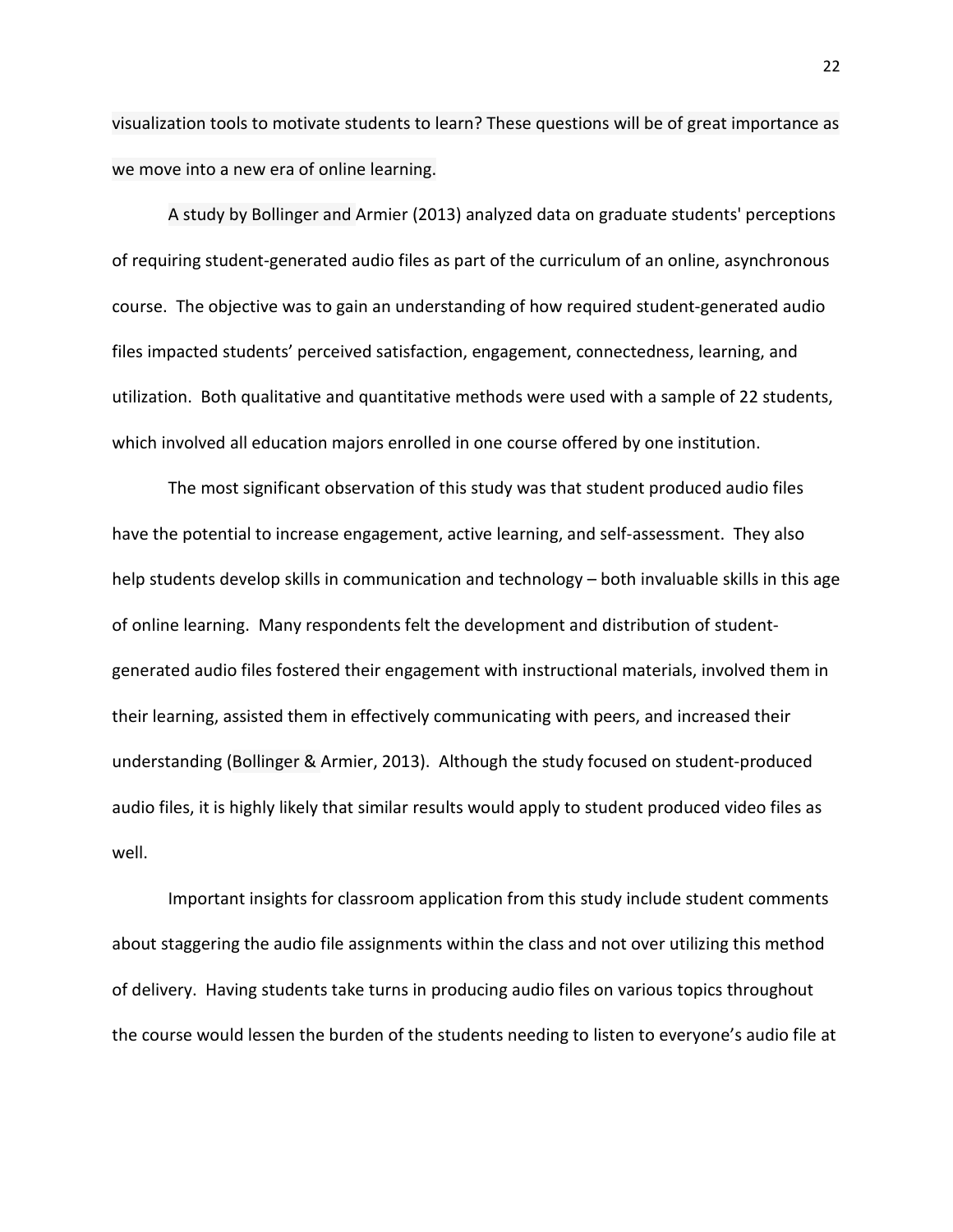one point in the course. It would provide an opportunity for peer evaluation and for learning how to best use this delivery method.

Interactive games and quizzes in the online environment are another way to engage students with course content. The Peachey et al. (2006) study, involving nineteen students enrolled in online business courses offered by the University of Glamorgan in Wales, analyzed the impact of games and quizzes on student engagement. The games and quizzes related to the curriculum and were intentionally developed as supplemental educational material to add to the students' knowledge of the subject. A secondary goal of the activities was to encourage social interactions and a sense of community. In one of the learning modules, 54% of the posts for the module related to the dedicated social and games forums. The results of the Peachey et al. (2006) study indicate that "including online quizzes and games that are relevant to the taught subject can increase the participation levels of the students and possibly enhance the learning process," (p. 67).

There are many practical applications from these studies to promote students' engagement with course content. One application is utilizing interactive games and quizzes, such as Kahoot and Quizlet Live. These platforms increase engagement with the content, adding colorful graphics and a sense of fun competition. Any technological, educational tool that encourages student interaction and challenges students to apply their knowledge, providing positive feedback when a student completes a level or answers a question correctly, enhances student engagement with the content. Additional practical applications from these studies include hands-on interactive activities, such as the use of student created videos or audio files; and visualization tools, such as, online concept mapping tools to reinforce student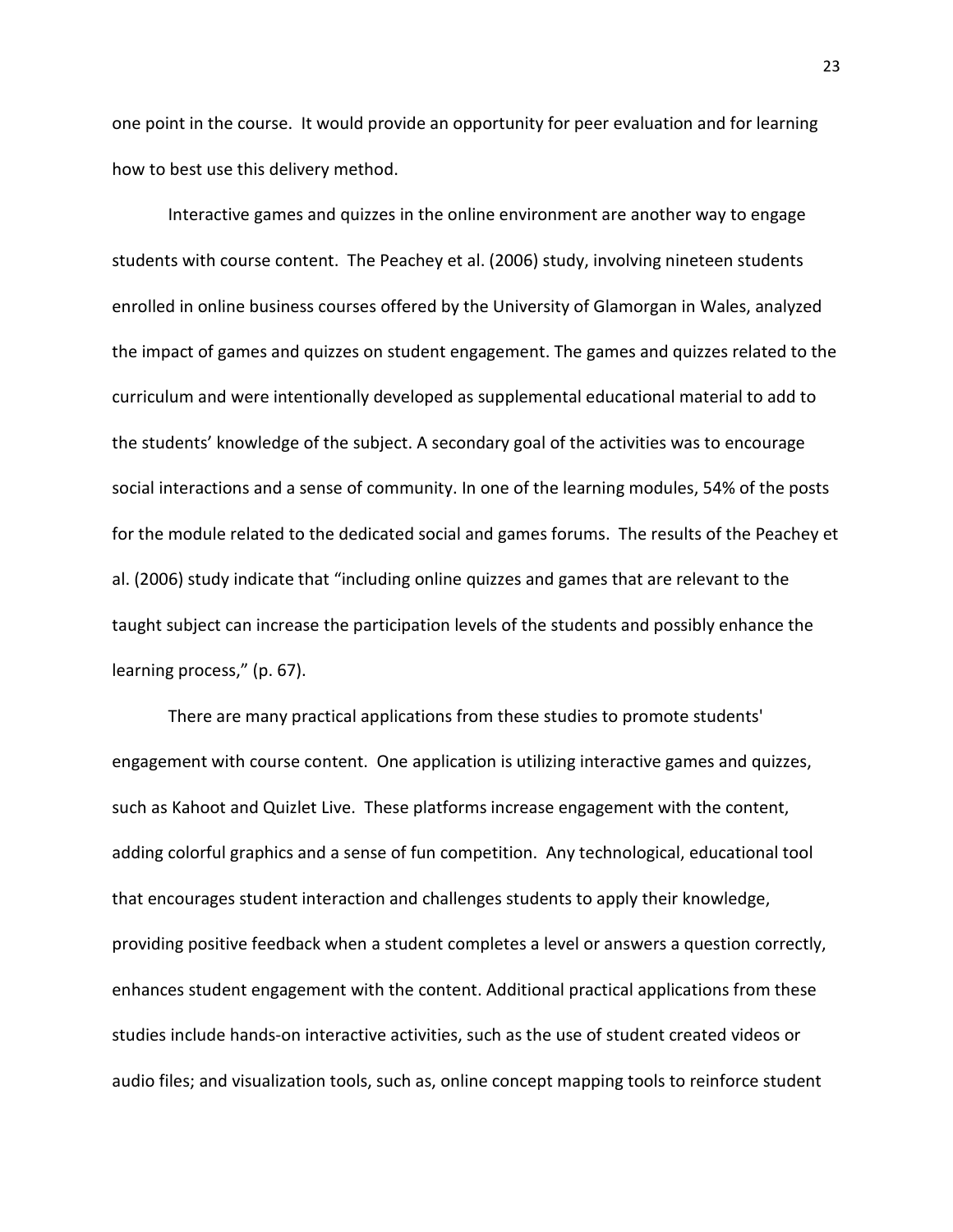understanding of the content. These are just a few constructive ideas teachers can apply to engage students in the content within the online classroom and effectively improve learner outcomes.

#### <span id="page-24-0"></span>**Give Feedback**

Teachers provide frequent feedback to students in a traditional classroom setting. The nod of a head, a smile, or a thumbs up can encourage students to stay engaged in the learning process. Within the online environment, these more subtle methods of feedback are often not readily available. What does teacher feedback look like in an online setting? Because nonverbal feedback is less prevalent without in-person contact, new and innovative ways for teachers to provide feedback in the online setting need to be considered. Online forums, posts, chat rooms and one-on-one virtual meetings are all options. During the literature review for this thesis a few research studies addressed the effects of teacher feedback. These studies are summarized in the following paragraphs.

One of these empirical studies by Dubuclet et al. (2015) investigated the impact of the discussion forum design and facilitative strategies on student participation and cognitive levels of student dialogue. This study included fifty-five students who were enrolled in three online secondary school courses (C++, Computer Science, and Advanced Math) taught by the same instructor. The students were primarily juniors and seniors of both genders, 78% male and 22% female. There were no face-to-face meetings with the teacher during the course. The results of this multiple-case study showed that the teacher's role during the online discussions influenced student participation and learning. Strategies such as participation requirements and question design had an impact on student participation and cognitive levels of student dialogue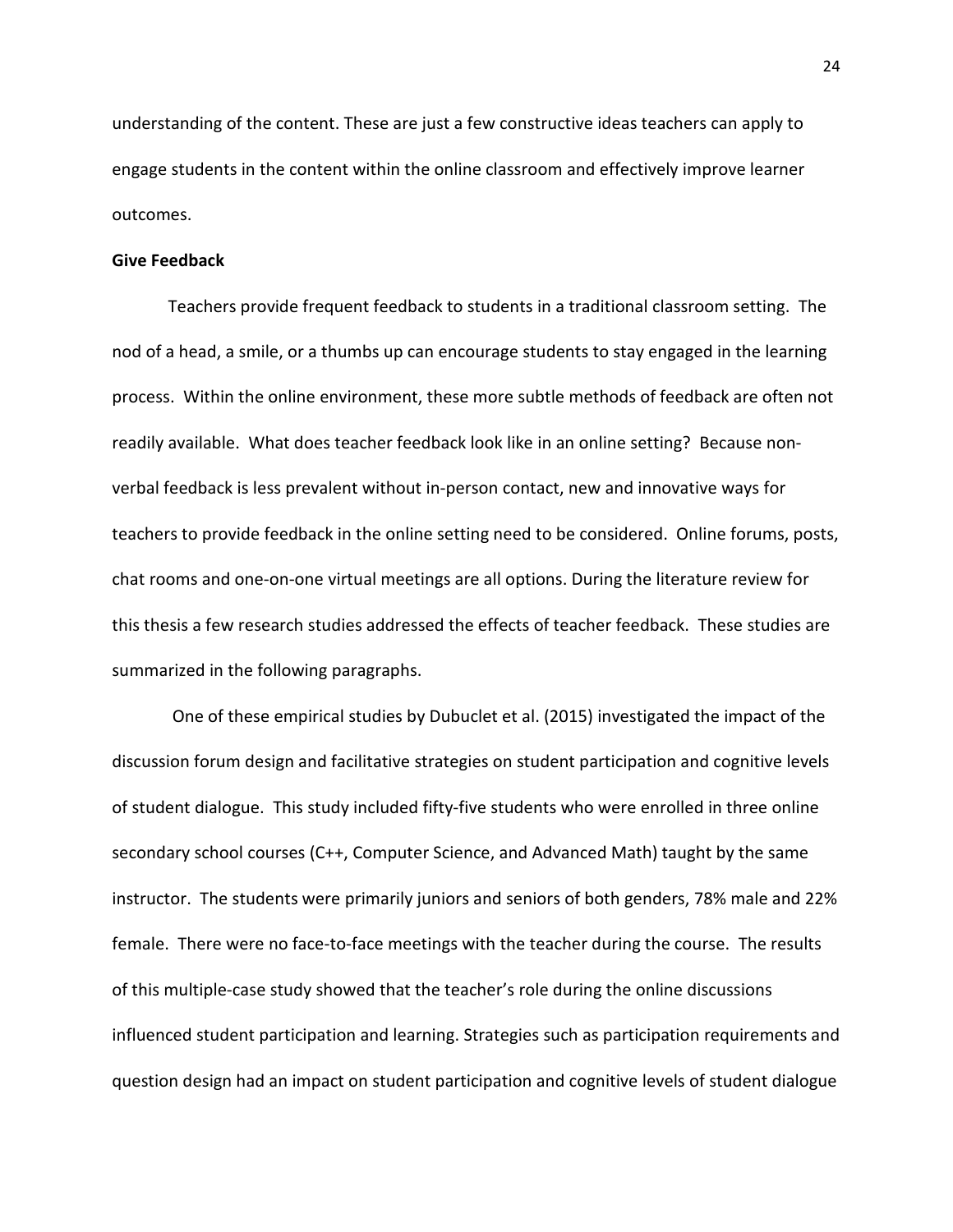(Dubuclet et al., 2015). It must be recognized that this study involved a relatively small sample of students taking courses from a single instructor; however, the results provide evidence that teacher feedback does have a positive impact on learning.

Of particular interest in the Dubuclet et al. (2015) study was the specific teacher prompt that increased student participation. Dubuclet and colleagues examined the student response rate when teacher's explicitly required student participation. The results showed a clear pattern that requiring students to participate is associated with a higher participation rate; however, specifying the minimum number of posts required may not be the best strategy. Although the discussion with the highest level of participation did not indicate a specific number of required posts, there was a strong emphasis that participation was required. When the teacher provided a minimum number of classmates to which students should reply, students rarely replied to more than the number specified, indicating that specifying the number of classmates to which students should reply may actually restrain students from replying to more than the specified number and limit the development of dialogue (Dubuclet et al., 2015).

The importance of feedback is addressed in an article by Page et al. (2020) examining best practices for online instruction. Listed as number one best practice is instructor feedback and availability. The author continued by explaining what type of feedback is most productive. Although encouragement and praise have a role in the student-teacher relationship, this was not the most effective feedback for student learning. Authentic, honest feedback regarding a student's effort and constructive comments on ways to improve appeared to be the most valuable and encouraged engagement. This type of feedback enhances learning by providing a deeper level of understanding along with an opportunity to apply this newly gained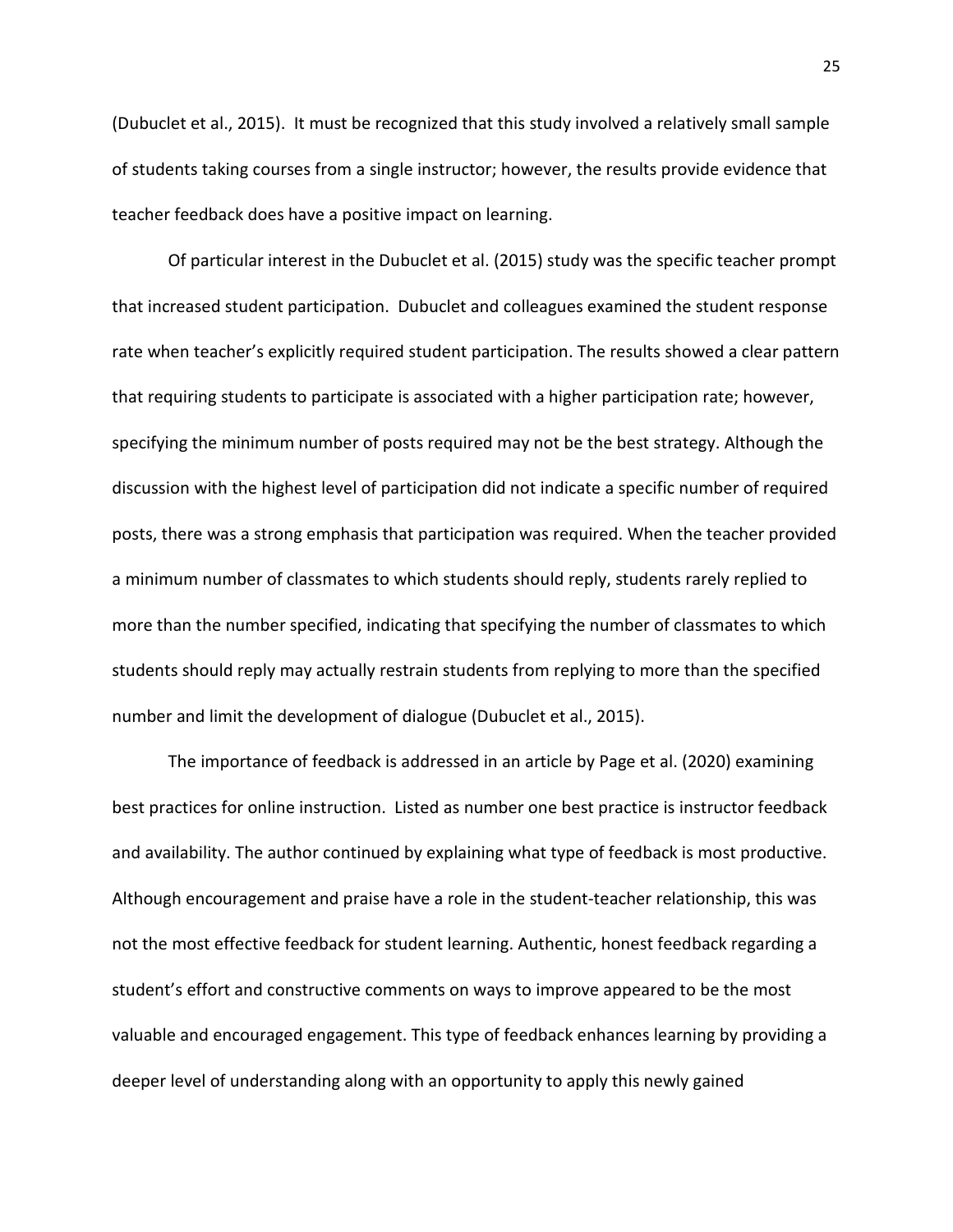understanding going forward. According to Page et al. (2020), the timeliness of the feedback and perceived accessibility of the teacher also increases the effectiveness of the feedback.

Reinforcing the importance of feedback is a study conducted by Lockman and Schirmer (2020) in an effort to identify effective teaching strategies within the online setting by reviewing research literature. Their findings highlighted once again that teacher feedback is an effective teaching strategy. The scope of the review included 104 empirical studies published from 2014-2019 involving both graduate and undergraduate students. Looking for patterns and trends in the research studies, Lockman and Schirmer identified common topics which include course design, teaching methods, engagement, and student attributes for success. For the most part, the effective online practices were similar to those used in the traditional classroom, such as, scaffolding, good student-teacher rapport, classroom collaboration, and academic support. In addition, Lockman and Schirmer (2020) found:

Unique to the online environment are user-friendly technology tools, orientation to online instruction, opportunities for synchronous class sessions, and incorporation of social media. Given the few studies utilizing methodological designs from which claims of causality can be made or meta-analyses could be conducted, we identified only faculty feedback as an evidence-based practice and no specific intervention that we could identify as research-based in online instruction. (p. 130)

Regarding feedback, this study introduced the concept of face threat mitigation which is described as "an approach to reducing the potentially threatening nature of feedback when nonverbal cues are not available through face-to-face discussion to soften the impact," (Lockman & Shirmer, 2020, p. 135). Face threat mitigation is most effectively addressed by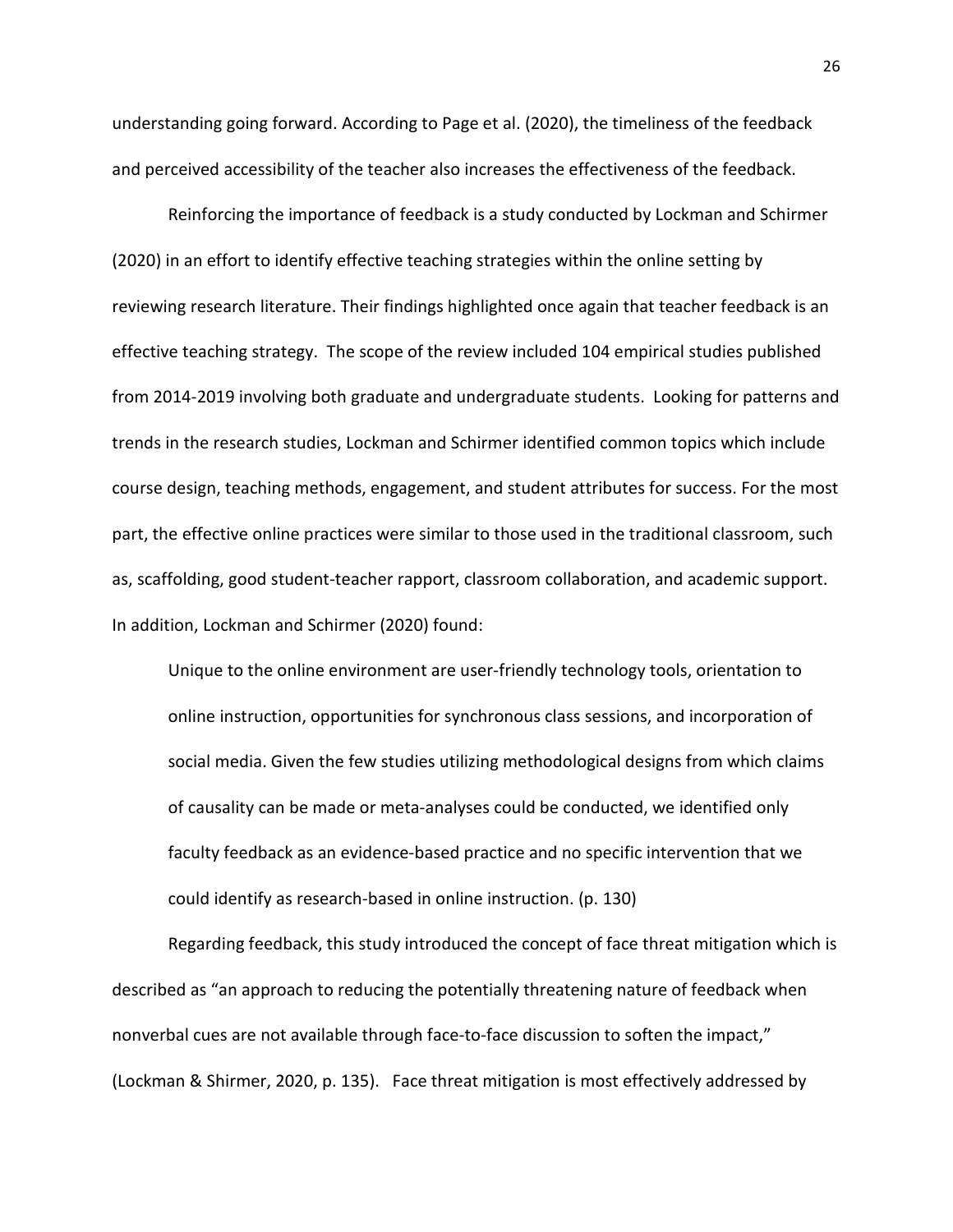building a good rapport with students. The teacher-student relationship needs to be built on trust and mutual respect. By building trust and providing assurance of teacher accessibility and availability, the teacher can decrease any sense of threat and increase student engagement. Similar to face-to-face instruction, developing a good rapport with students is important when providing constructive criticism, but in the online setting teachers need to develop new techniques to promote a sense of accessibility. Showing interest in the student, asking questions, providing a caring environment, and being available are all important ways to build this trust. By addressing this unique threat within the online environment, teachers increase the effectiveness of the feedback.

This leads to the questions, "what specific feedback is best?" and "how is it most effectively delivered in the online setting?" The Lockman and Shirmer (2020) study specifically addresses these questions as follows:

One implication is the use of feedback that is differential in what the student accomplished well and what needs to be improved, precise in exactly what the issues are that need to be addressed in a revision or future assignments, respectful of the student's effort and current stage of learning, and timely in offering feedback relatively soon after an assignment is submitted. (p. 149)

Since feedback is most effective when a good teacher-student relationship exists, it is important to consider how to develop a good relationship in the online setting. Addressing this issue is the study performed by Keaton and Gilbert (2020) which involved interviewing twelve students in grades 9-12 taking online STEM courses offered by a private school. The students were selected from a population of 156 students and identified by their teachers as either high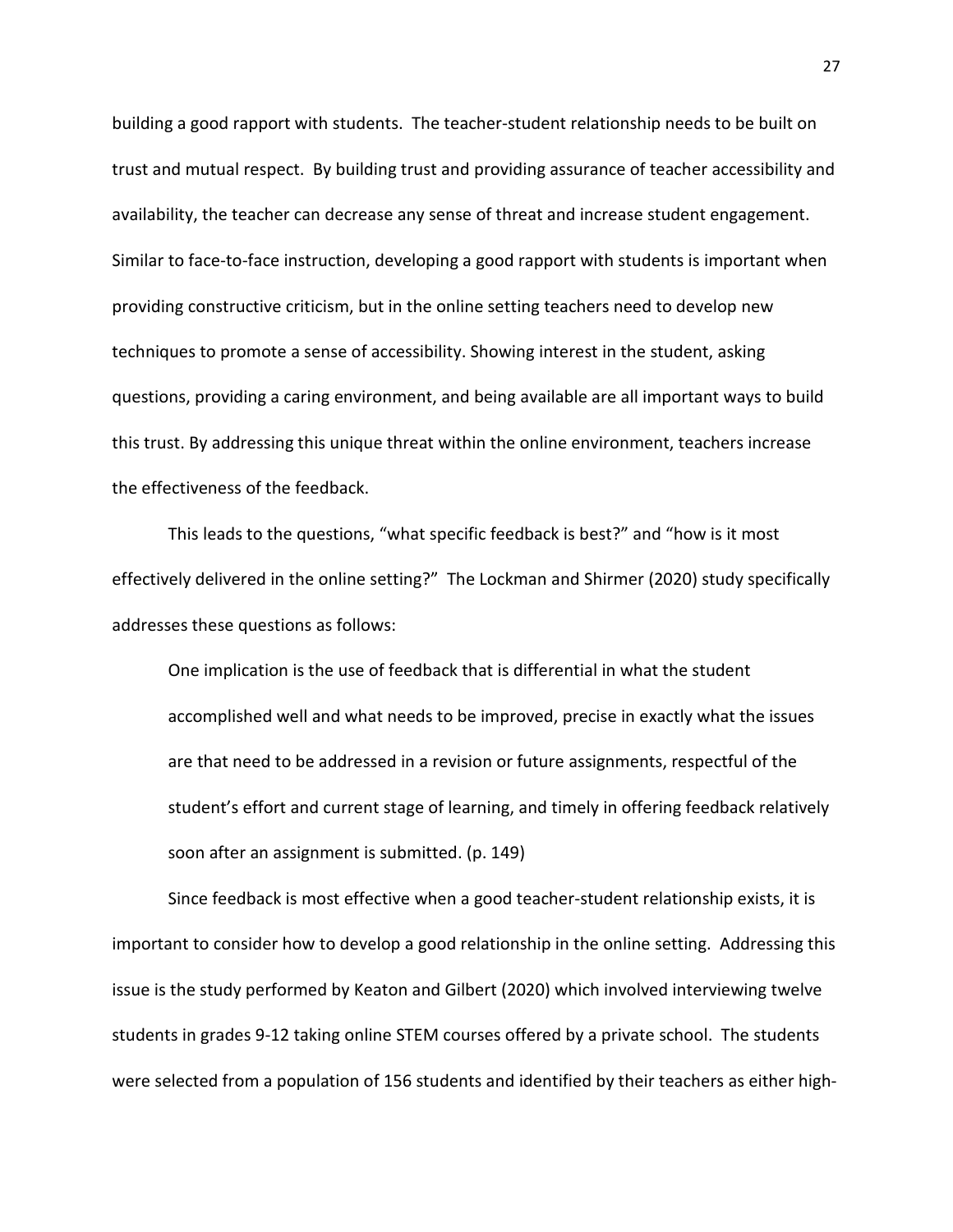achieving, average, or low-achieving students. Four students in each category were selected for the interviews.

Interestingly, the student perception of the teacher's availability was high, and most students reported feeling that teachers were readily accessible, even more so than in a brickand-mortar setting. Overall, the study indicated that interactions with the teacher could help to create a connection for some students. Interactions were defined as any type of communication between a student and teacher, including synchronous interactions via Zoom or GoogleMeets, and phone calls, as well as asynchronous communications such as emails and feedback on coursework. However, similar to the Lockman & Shirmer (2020) study, some students found the interactions created anxiety, preventing them from attending class for fear of having to interact (Keaton & Gilbert, 2020). This further supports the importance of good teacher-student relationships. In addition, this fear may also be related to the student's lack of self-efficacy which will be addressed in the student attribute section.

In Darby's (2020) article regarding tips on becoming a better online teacher, the topic of how to model engagement and create a caring learning environment where students perceive a high level of accessibility is addressed. Ideas from Darby's (2020) online teaching guide include: (1) publish weekly announcements explaining upcoming topics and/or to review previous learning, (2) promptly answer students' questions and/or online postings, (3) establish and communicate online office hours where students can discuss questions, (4) create and post videos that provide examples of learning activities/assignments, (5) communicate feedback and results of assessments in a timely manner, and (6) promote engaging online discussions.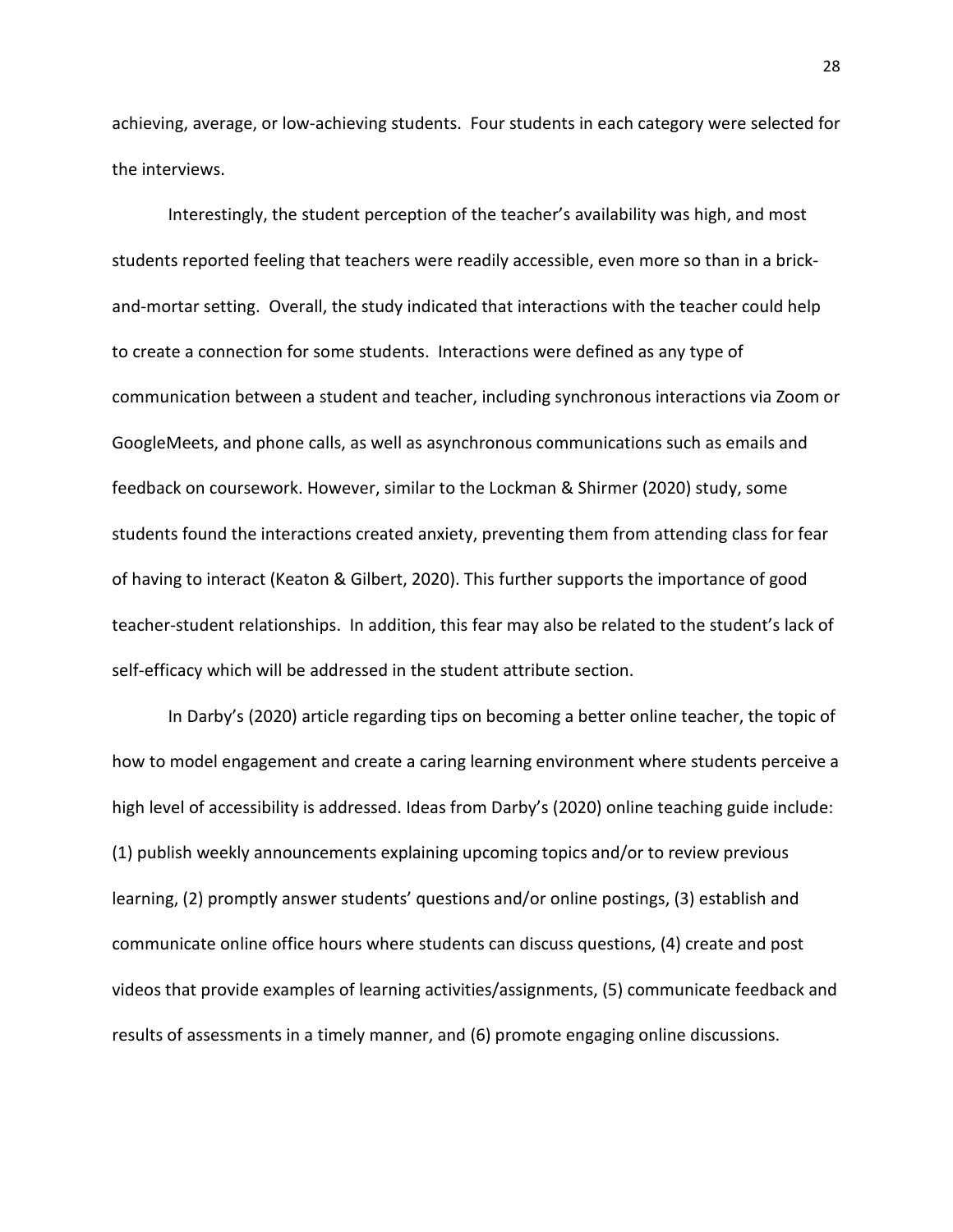Continuous feedback is an underlying theme in most of these ideas, helping to build a positive student-teacher relationship.

Feedback was also a theme studied by Curtis and Werth (2015). Their study's research goal was to identify factors affecting student achievement in a K-12 online public-school setting. Eight parent participants (all college educated), representing eleven students with varying degrees of online success, volunteered to be interviewed twice. This study shed light on the importance of feedback to parents as well as students. Although feedback to parents at the secondary level is not as critical as at the elementary level, it is still a valuable means to increase learner outcomes. Participants in the study reported that communication with the school positively affected student success and, adversely, poor communication negatively impacted achievement. The frequency of the communication varied depending on the grade and subject matter; however, once a week seemed to be the optimum frequency for the participants in the study. Curtis and Werth (2015) found the following:

The most successful students in the current study were those who had parents who communicated with the school regularly. Many parents reported checking electronic mail daily and calling teachers or school personnel regularly. Parents also spoke about communication coming from the school as positive. (p. 174)

The last study examined for this literature review that relates to the importance of teacher feedback was a New Zealand study performed by Louwrens and Hartnett (2015) where they sought to understand both teachers' and students' (grades 7-10<sup>th</sup>) ideas on what increases engagement. Both the teachers and students interviewed stated that building relationships and providing support via feedback were important factors in engagement. "Receiving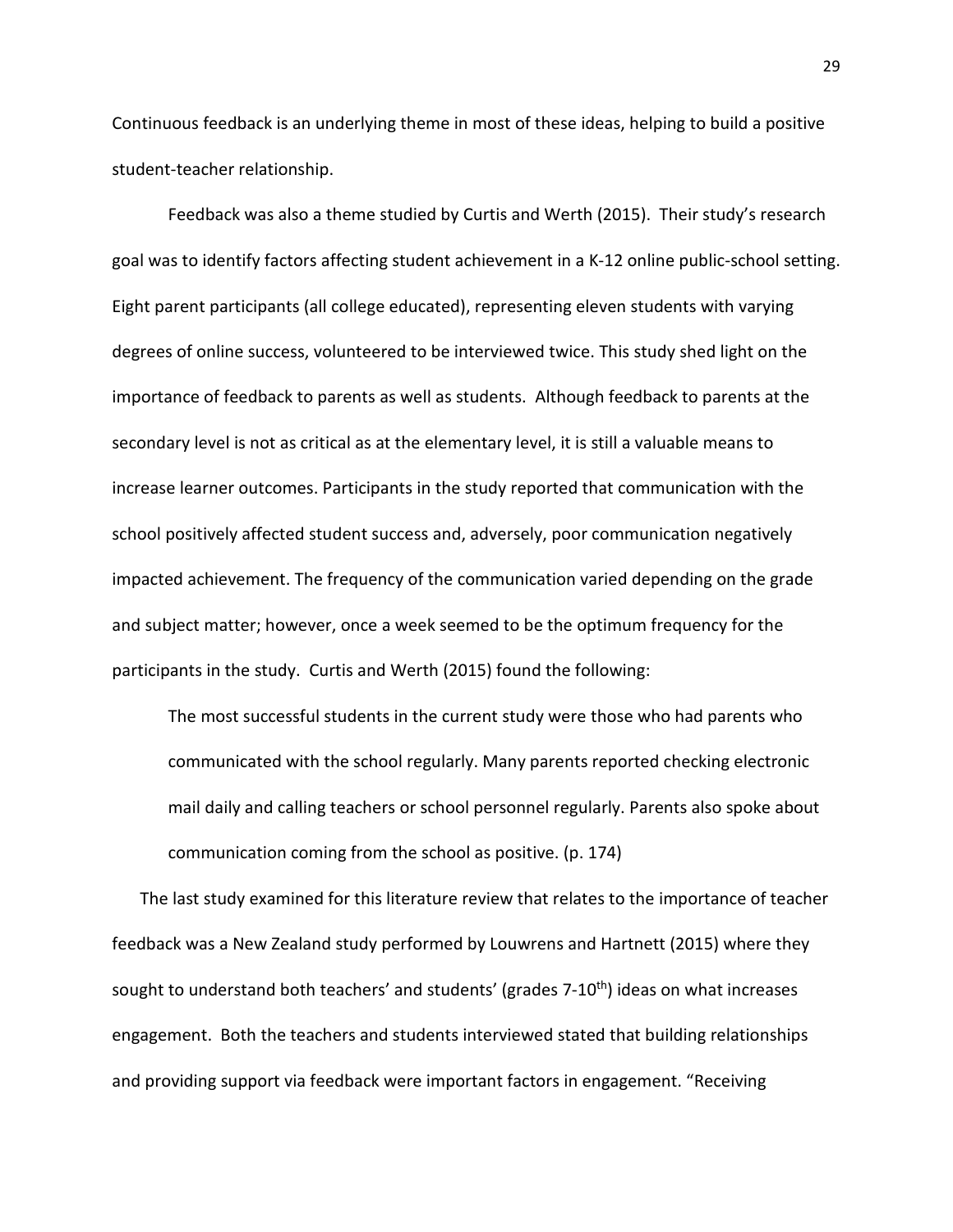feedback, accepting the critique, and acting on it appeared to require students to have a degree of emotional engagement," (Louwrens & Hartnett, 2015, p. 37). As engagement tends to improve learner outcomes, it follows that feedback is an effective tool for increased learning.

#### <span id="page-30-0"></span>**Get Students Working Together**

Collaboration in the learning process is another effective teaching strategy. According to Killian (2015), both Hattie and Marzano state that having students work together is a powerful tool for gaining knowledge. Assigning students to work in small groups provides opportunities for them to share and learn from each other, reinforce learning, and develop social skills. Friendly competition among students can also create a sense of excitement. Students are more likely to be engaged when learning is fun and enjoyable.

Collaboration was also found to be beneficial according to Louwrens and Hartnett (2015). Louwrens and colleagues sought to understand what increases student engagement by interviewing four teachers and ten students (grades  $7-10<sup>th</sup>$ ). The results found that 50% of the teachers felt peer interaction and collaborative activities increased engagement. When students worked together on a project or activity and they perceived that their peers were counting on them to participate and constructively contribute they were more likely to be engaged (Louwrens & Hartnett, 2015). This supports the idea that having students work together impacts learning in a positive manner.

Another study addressing the benefits of collaboration was performed by Ng et al. (2020) whose purpose was to identify effective teaching strategies for online learning. The study involved three institutions in Hong Kong: one university, one primary and one secondary, and used qualitative research methods to observe, describe, and interpret the "lived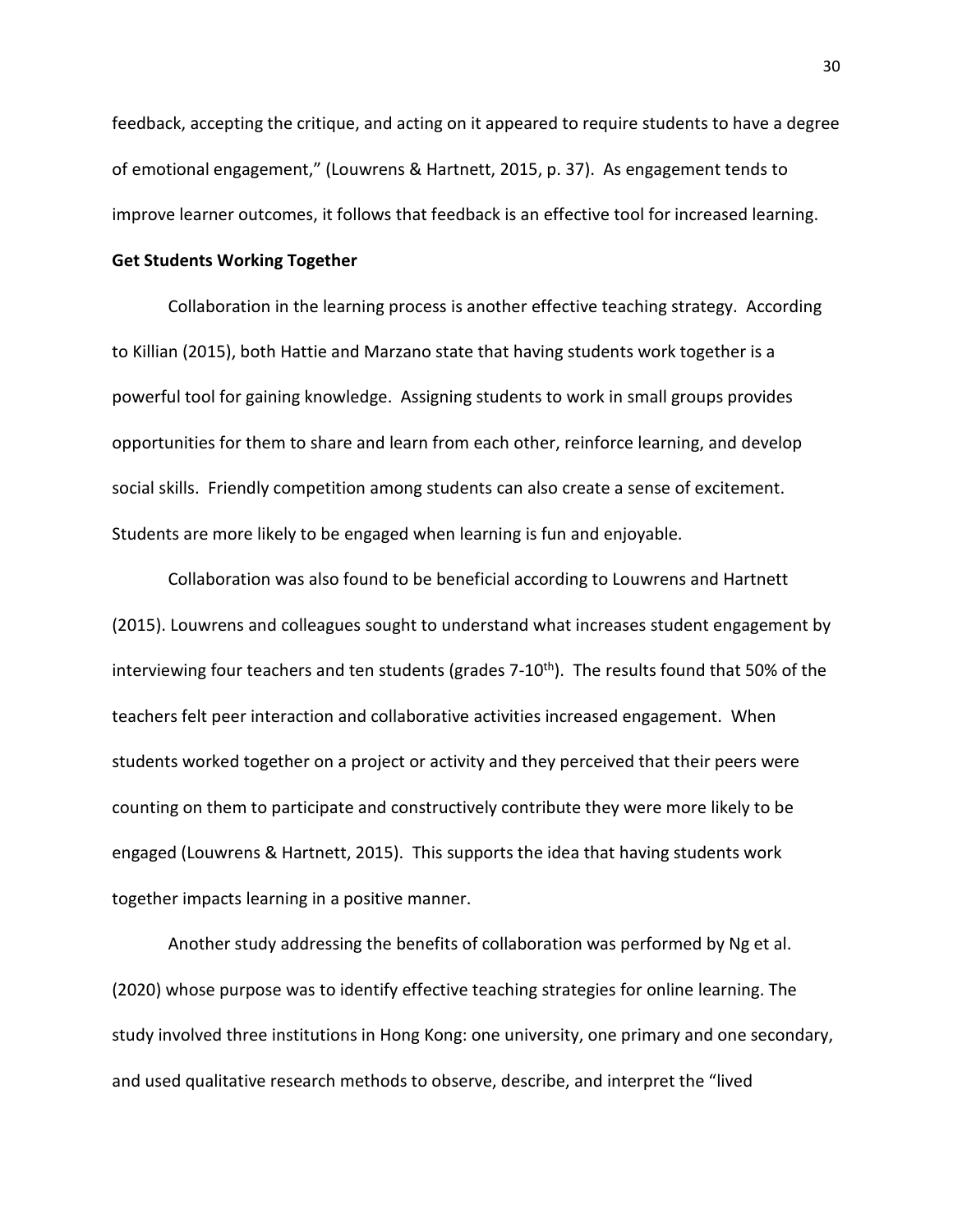experiences" at these institutions as they faced the challenges of online instruction during the COVID-19 pandemic. Only one individual was selected at each institution including one secondary teacher. Given the exceedingly small sample size, the findings may not be truly reliable, but they do reinforce the importance of students working together. The results noted that, within the online context, activities where students had the opportunity to socialize were beneficial. Therefore, educational technology in the online setting should continue to emphasize ways to encourage any type of social interaction and incorporate collaboration among students (Ng et al., 2020). Specific ways the secondary teacher encouraged students to work together were by using online break-out rooms for group discussions and creating interest groups via Edmodo where students could collaborate with each other (Ng et al., 2020).

Social interaction was found to be a key component of collaboration and was highlighted as a best online teaching practice in the next study. The Makani et al. (2016) study focused on effective strategies or best practices that promoted deeper learning in the online environment. A systematic process was used to identify 857 studies published from 2006 thru 2016 that focused on effective online learning and virtual teams, including 500 studies that were classified as empirical studies. The results of the review found that conversation was a key component in deeper learning. "Conversation allows learners to experience social presence and develop a feeling of trust, belonging and psychological closeness, which is crucial to the promotion of deeper learning" (Makani et al., 2016, p. 13). Developing social interactions or conversations within the online setting helps to strengthen collaboration and teamwork. The study cited specific ways to promote conversation, including purposeful online discussions, and video conferencing or synchronous online meetings, such as an online break-out rooms. Such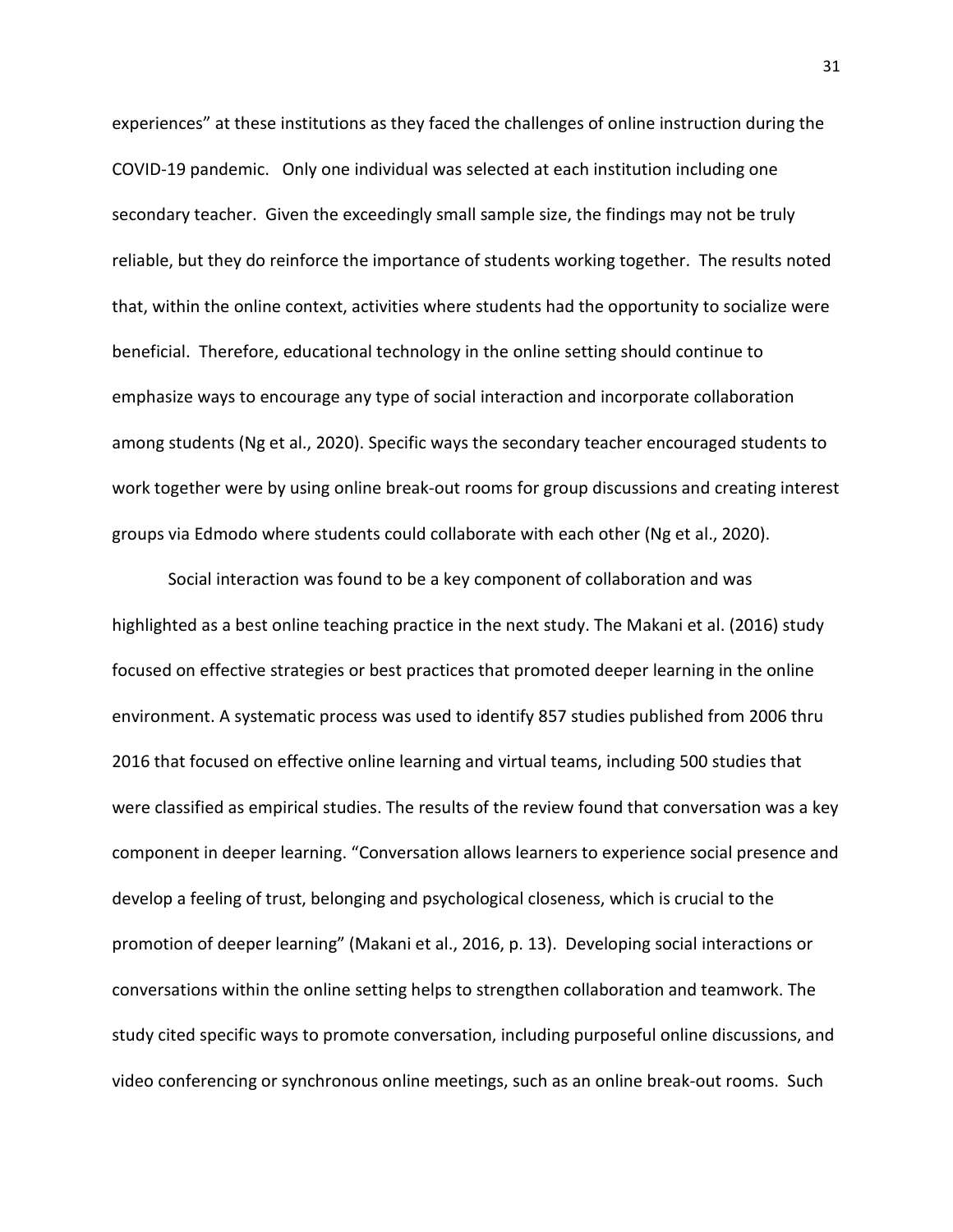strategies enhance the learning process by encouraging collaboration among students and promoting higher level cognitive skills. Interestingly, the concept of conversations as a key aspect of online learning not only reinforces the importance of working together, but it also supports the previously discussed strategy of providing feedback as conversations are also a critical aspect with this strategy.

This Makani et al. (2016) study's main strength was the large amount of data that was synthesized together to come to some insightful conclusions. One of these insights made by Makani and colleagues was that online teaching is most effective using the social constructivist theory introduced by Vygotsky in 1978. This theory emphasizes the importance of social interactions and collaboration in the learning process. It also is based on the idea that the student "constructs" their knowledge from experiential learning (Makani et al., 2016). While it is unclear how many of these studies relate to secondary education within the United States, the overall pattern of such a large amount of data reveals information worthy of reflection as to how it can be applied in the online educational setting.

Discussion and collaboration were found to be effective learning activities in the New Zealand study. Lai's (2017) study investigated online teaching practices by compiling the results of an online questionnaire completed by thirty-two online secondary teachers working in the NetNZ educational system, a community of fifty-four-member online schools in New Zealand. The teachers voluntarily participated in the study and had an overall average of five years of teaching in the online environment.

It is also important to note that New Zealand's educational system is ranked as one of the highest in the world. In both 2018 and 2019, New Zealand was ranked third in the world by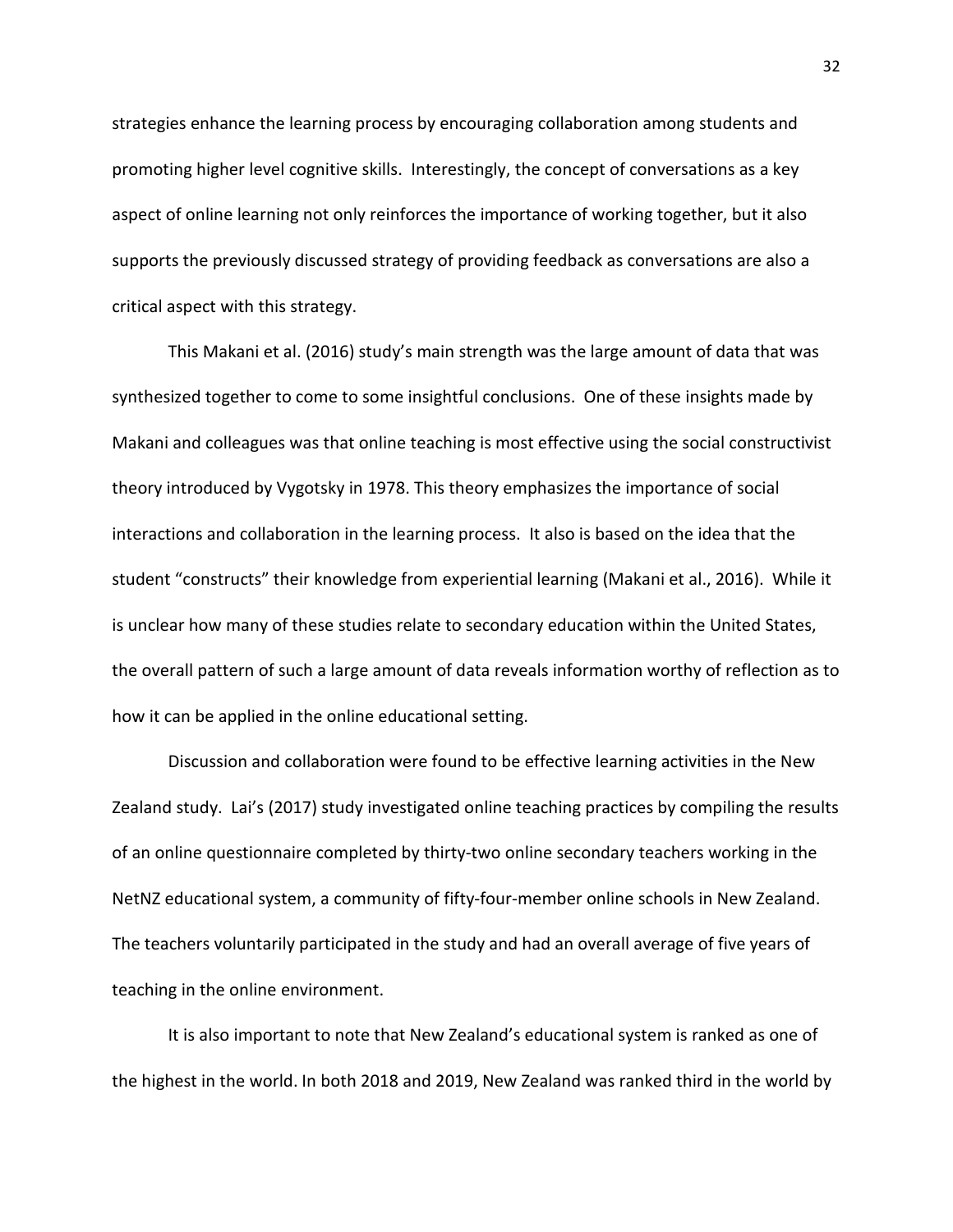The Economist's Worldwide Educating for the Future Index, far surpassing the United States who was ranked 22<sup>nd</sup> ("Worldwide educating for the future," 2019). More specifically to the NetNZ educational community, a 2016 survey of NetNZ students showed that 93% of their students responded that they gained knowledge and understanding in addition to feeling engaged and well supported. Another positive factor is the high retention rate of 82% (NetNZ, 2016). Considering this stellar track record, it seems appropriate to investigate the teaching practices utilized by these teachers to help identify the best practices for online learning.

According to Lai (2017), pedagogical practices that were utilized within the NetNZ system included a flipped learning methodology where students were expected to come to the Google hangout prepared to discuss and interact with each other about the subject matter. In addition, 22% of the teachers reported using Knowledge Forum, a collaborative networking software to engage students in online discussion and idea sharing. Teachers noted that use of the software helped build community and connect students, providing a means for peer support and learning interaction. Developing relationships not only between the students and teacher but also between each individual student was an important factor for learning. By building a trusting and caring community students were more apt to learn from each other and work collaboratively (Lai, 2017). Overall, inquiry-based learning where students are encouraged to work together, share ideas and question concepts was frequently utilized as an effective teaching strategy.

#### <span id="page-33-0"></span>**Build Students' Self-Efficacy**

Weaving through this thesis is the importance of student engagement for learning. One factor in keeping students engaged is to make sure they feel confident to tackle the task at

33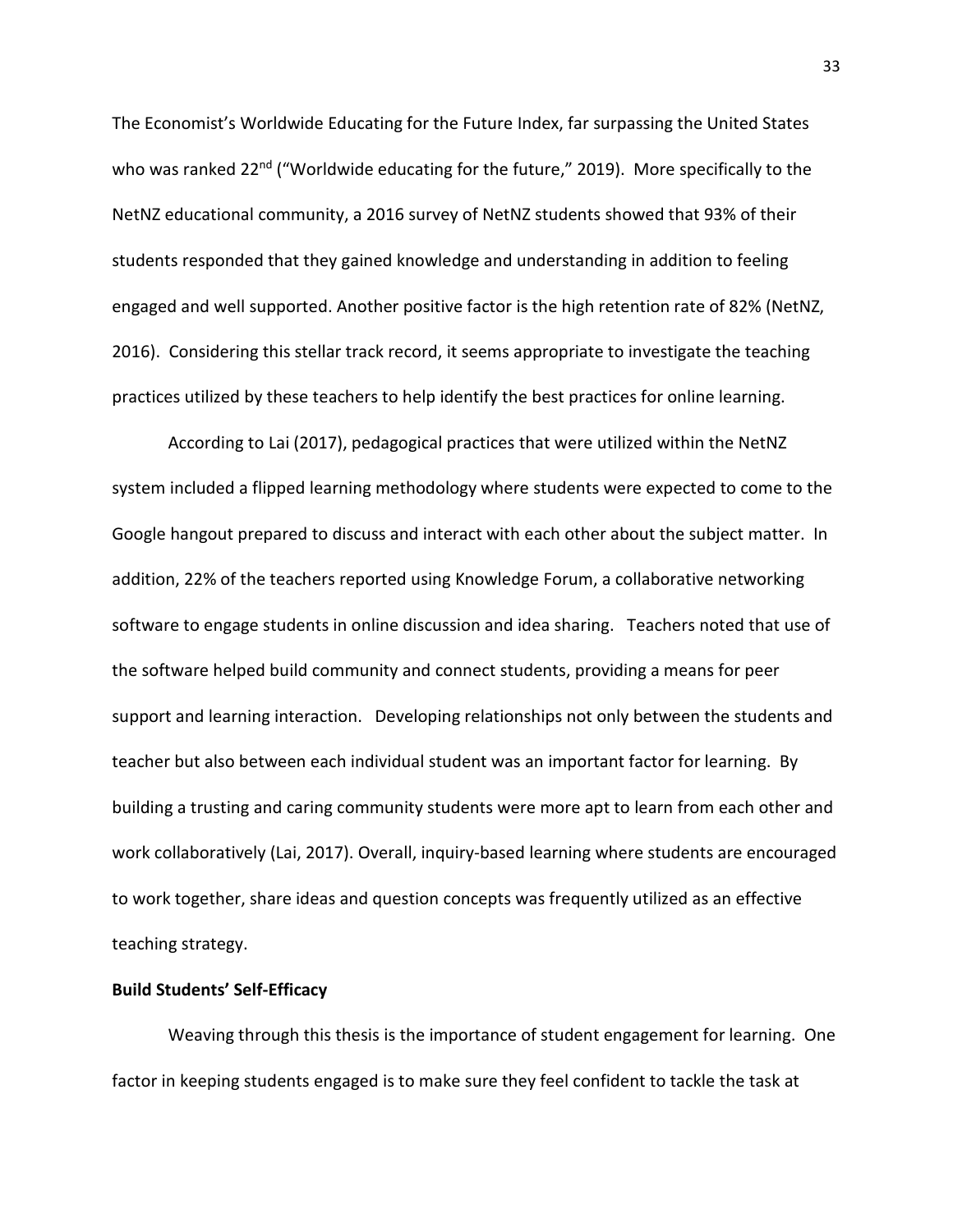hand. Self-efficacy is the student's belief in his or her ability to succeed. It drives an individual student to persist rather than give up when faced with challenges. The idea of grit or the ability to set a goal and push to see it fulfilled is becoming recognized as a great predictor of success. Therefore, it only follows that building self-efficacy is a desirable characteristic to achieve better learning outcomes. The question is "how do you build self-efficacy, particularly in an online learning environment?" According to Marzano et al. (2013), teachers can build selfefficacy by providing genuine praise for specific achievements and expressing their belief in their student's ability to succeed.

Zeichner (2018) investigated two types of feedback that have the greatest impact on a student's self-efficacy: "cognitive content-oriented feedback designed to meet the student's cognitive needs relating to the curriculum, and non-cognitive feedback that refers to motivational–affective aspects of the learning process," (p. 13). The study sample included 171 high school students, aged 14-15 years old, who took the synchronous year-long distance learning course, *Intro to Computer Science*. The students were split into three groups each receiving a different type of feedback: content feedback only, cognitive and ability feedback, or cognitive and effort feedback. The students were given four questionnaires during the study: personal data questionnaire, self-efficacy questionnaire, student perception questionnaire, and an achievement test. The self-efficacy and student perception questionnaires were administered twice - both before and after the intervention. No significant differences were found in self-efficacy or perceptions between the three groups prior to the intervention. After the intervention (feedback), the group receiving content feedback only had a significant decrease in self-efficacy scores while the other two groups' self-efficacy scores increased. The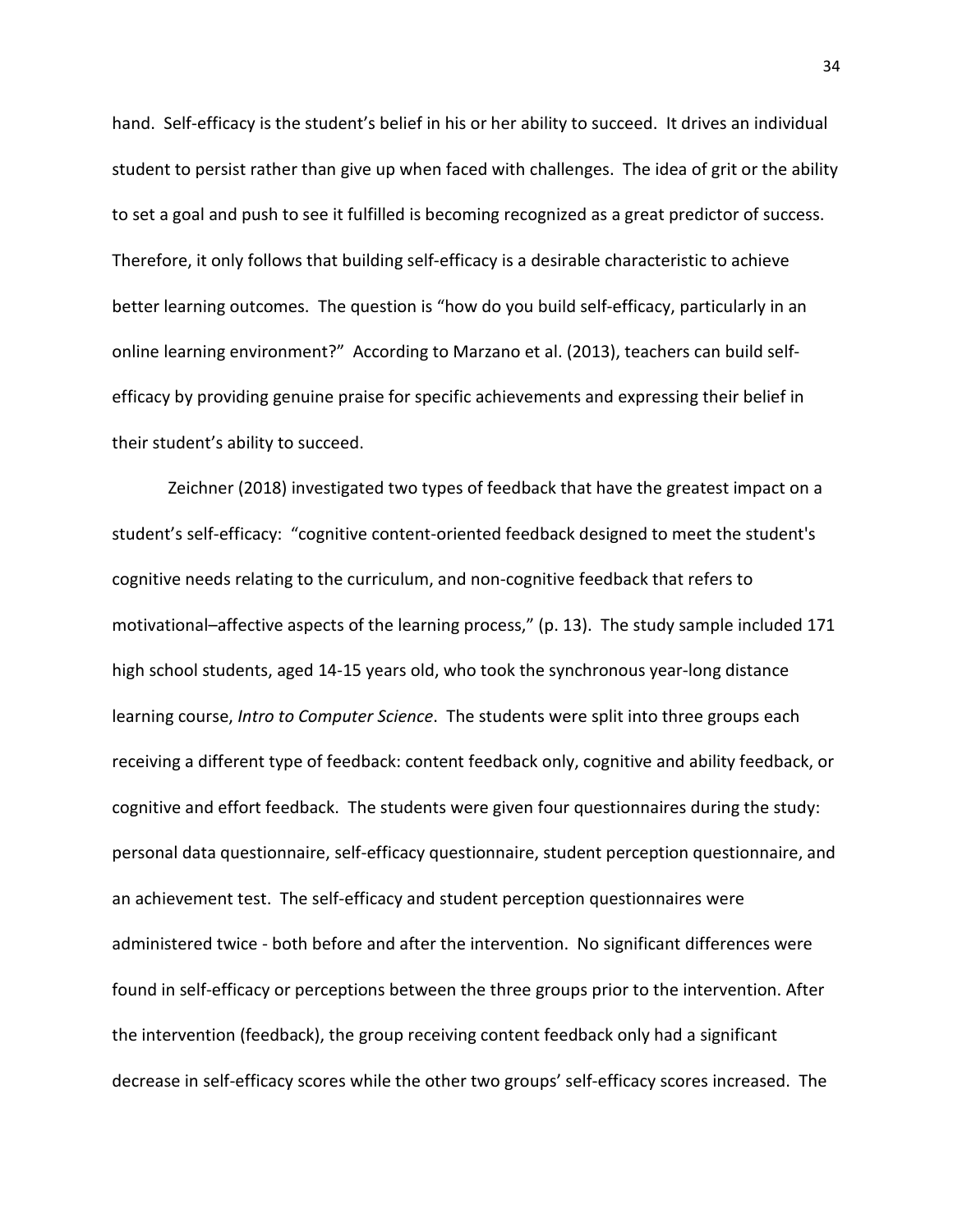group receiving the content and effort feedback scored slightly higher than the group receiving content and ability feedback. The achievement test results showed similar distinctly different results between the three groups with the highest performing group being the effort feedback group and the lowest being the feedback only group. (Zeichner, 2018).

Based on Zeichner's (2018) findings, suggestions for increasing self-efficacy include a concerted effort on the part of the teacher to recognize the student's effort when providing feedback and emphasizing that errors or mistakes are an expected result in the learning process. Failures are not a sign of failing but an opportunity to learn and grow. According to Zeichner (2018), teachers can build self-efficacy by "supplying students with feedback designed to enhance their self-esteem and belief in their ability to put in the effort required to achieve the goal," (p. 22).

Another study, performed by Jeong et al. (2019), utilized Spanish college student and supports many of the same findings as those completed with secondary students in the U.S. This group of researchers assessed the impact active teaching methodologies had on selfefficacy in the online environment. To achieve this goal, a comparative study was carried out between a control group, in which a traditional distance methodology was used, and an intervention assessment group, in which an active learning methodology was applied. All participants volunteered to take part in the study and were randomly assigned to either the control group, consisting of 119 students, or the intervention group, consisting of 112 students. In the control group, students were given a textbook and encouraged to participate in online activities; however, their grade was solely based on the final exam. In the intervention group, the grade was based on the final exam in addition to the participation and completion of case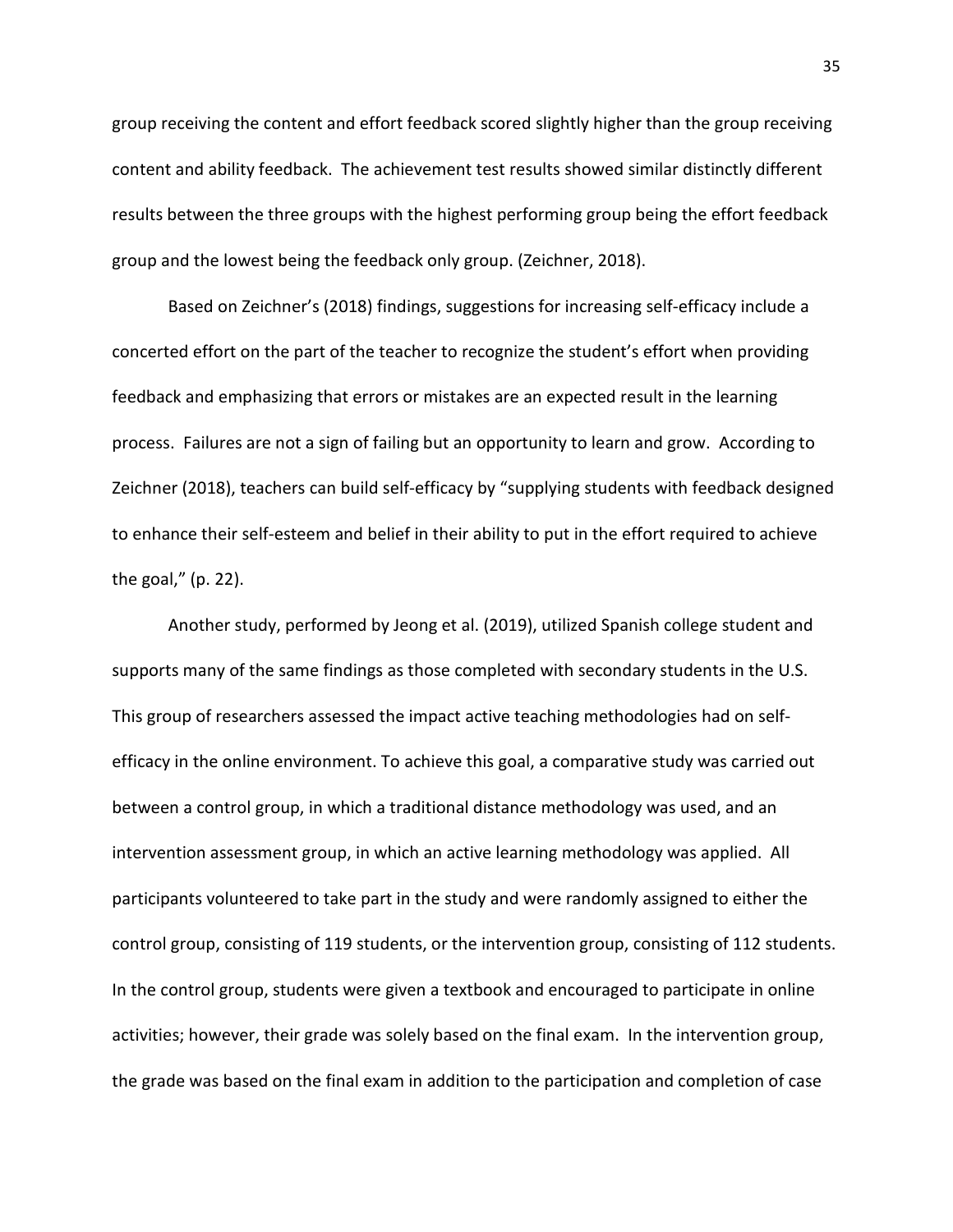studies relating to each subject section, and an individual portfolio where students were required to perform self-reflection. The case studies involved interactive activities, such as concept maps, hot potato exercises, and online discussions, providing opportunities for ongoing feedback from the teacher. During the last week of the course, a questionnaire was supplied to all students. Completion of the survey was voluntary and included seven questions assessing the development of students' self-efficacy during the course. Results showed that students in the intervention group exposed to active learning methodologies had higher scores on the final exam and higher self-efficacy levels from the control group. It was noted that the differences between the two groups were statistically significant (Jeong et al., 2019).

These studies reinforce the benefits of engaging students and providing feedback. There is a natural interplay between the effective teaching strategies discussed previously and the strategy of building student self-efficacy. In addition to feedback that explicitly acknowledges a student's efforts, the use of scaffolding by teachers to help the student feel competent to master the content is also a way to positively impact self-efficacy. Teachers who implement well-constructed lessons that incorporate these strategies will help the student develop their self-efficacy.

Self-efficacy will be discussed further in the next section regarding "Attributes of Student Success for Online Learning" as self-efficacy is one of the many attributes identified. More research studies were found relating to the attribute of overall self-efficacy than research studies specifically focused on how teachers build self-efficacy in their students. This is a definite gap in the research and necessitates the need for further research on how teachers can build this important attribute in their students to impact their academic success.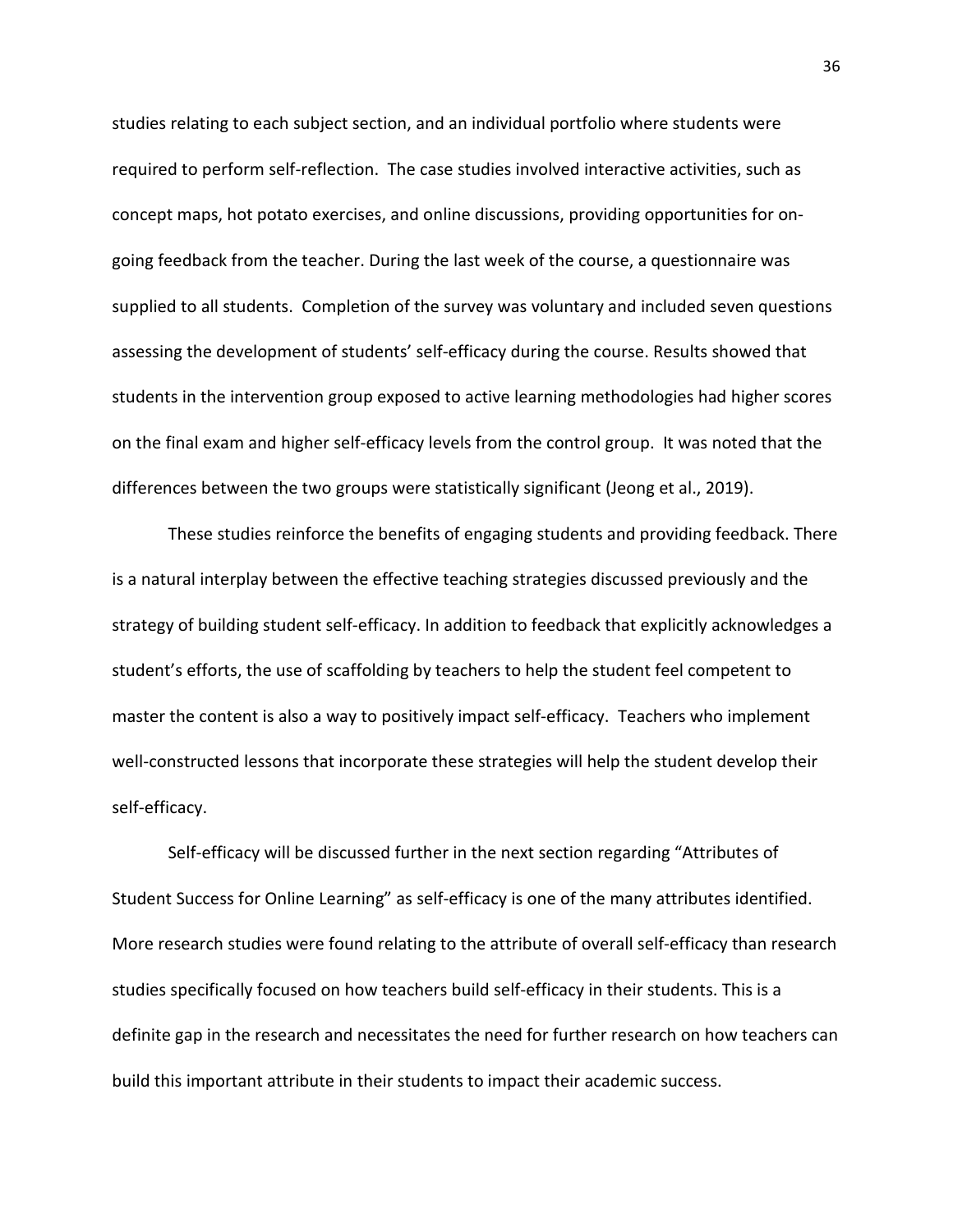### **Summary of Effective Teaching Strategies for Online Learning**

In summary, there are numerous studies that provide evidence of the effectiveness of the teaching strategies discussed: getting students to engage with content, giving feedback, getting students working together, and building students' self-efficacy. However, research on how to specifically implement these strategies in the online environment particularly at the secondary education level is not abundant. Overall, it is interesting to note that good teaching practices consistently impact student achievement in a positive way regardless if learning is done online or face-to-face.

# **Attributes of Student Success for Online Learning**

As discussed in the introduction, learning is a reciprocal process between both teacher and student. Effective teaching strategies are just one side of this reciprocity. The student's online readiness is also an important factor in the overall academic success. In the Torun (2020) study an e-learning readiness scale was used to determine the relationship between certain readiness characteristics and academic success. The scale consisted of six characteristics (1) computer self-efficacy, (2) internet self-efficacy, (3) online self-efficacy, (4) self-directed learning, (5) learner control, and (6) motivation toward e-learning. The study involved surveying 153 freshman students enrolled in an English as a foreign language course at a public university to determine the relationship between their academic success and their e-learning readiness. The results showed the strongest correlation between academic success and selfdirected learning and motivation. Conversely, there was not a statistically significant relationship between achievement and computer, internet, or online self-efficacy (Torun, 2020).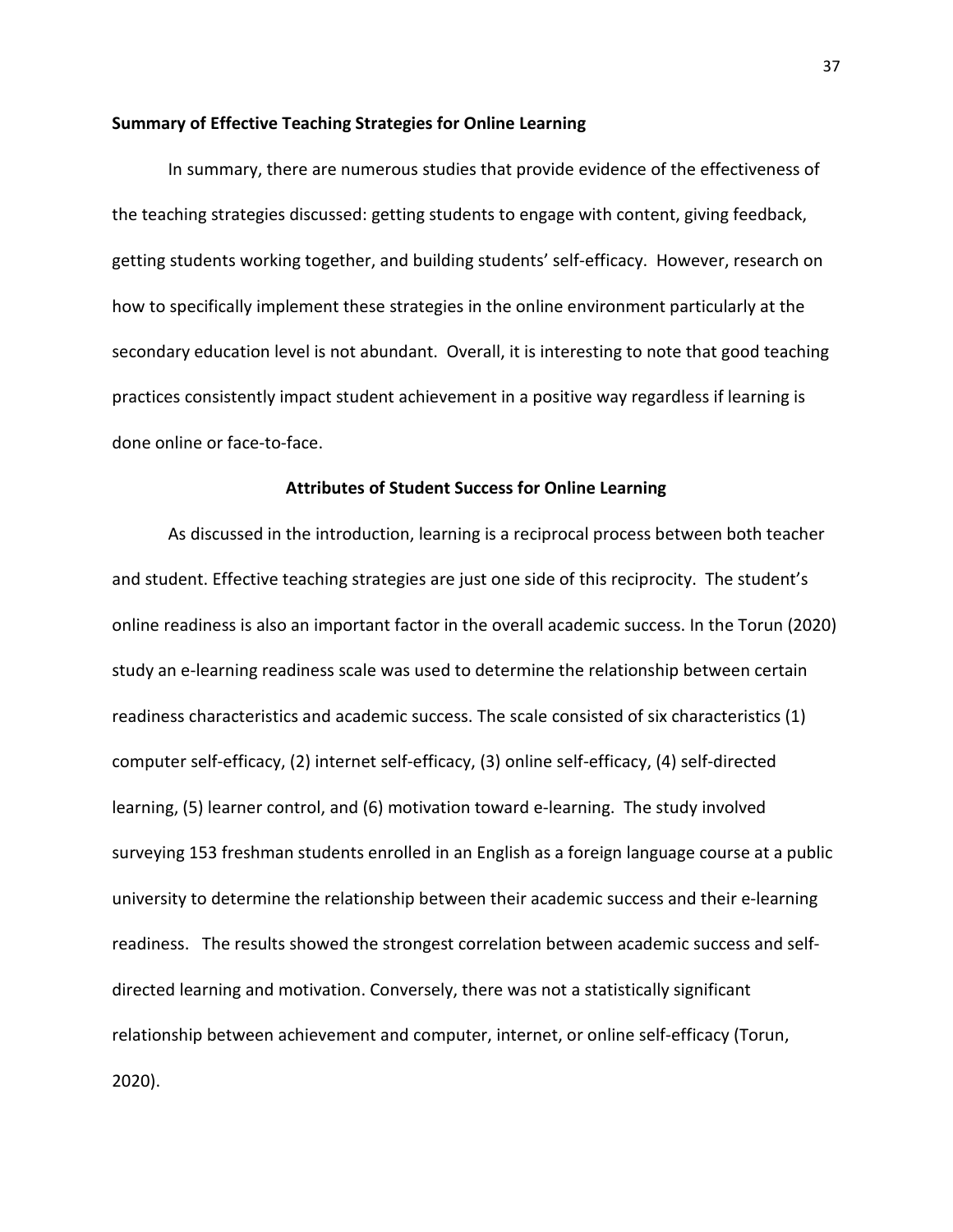The type of technological skill self-efficacy addressed in this study is not the same as cognitive self-efficacy relating to mastering the curriculum; therefore, the results suggest that the newest generation of students feel technologically capable of maneuvering in the online environment. Even though this study involved freshman college students, it is highly likely that computer and internet self-efficacy for high school students is also relatively high which will be discussed further in the self-efficacy section to follow. This study sheds light on what student attributes are important for successful online learning, particularly self-direction and motivation.

 According to Lockman and Shirmer (2020), their review of research literature supports the notion that student motivational and emotional variables significantly predict student achievement and satisfaction. In addition, several individual factors have also been found to be positively correlated to online course achievement. These include past academic success, motivation, family support, workload management, and digital literacy. Similarly, Darby (2020) asserts that online learning requires high-level executive-function skills, good time management skills, self-motivation, self-regulation, and the ability to assert oneself to seek help when needed.

Overall, the research reviewed clustered around these four main attributes: (1) motivation – the desire to do it, (2) self-direction – the ability to get it done, (3) self-efficacy – the confidence to do it, and (4) supports – the external helps to ensure it gets done. In the following sections, we will take a deeper dive into these student attributes, reviewing the research literature that addresses each student attribute and its impact on improved learner outcomes.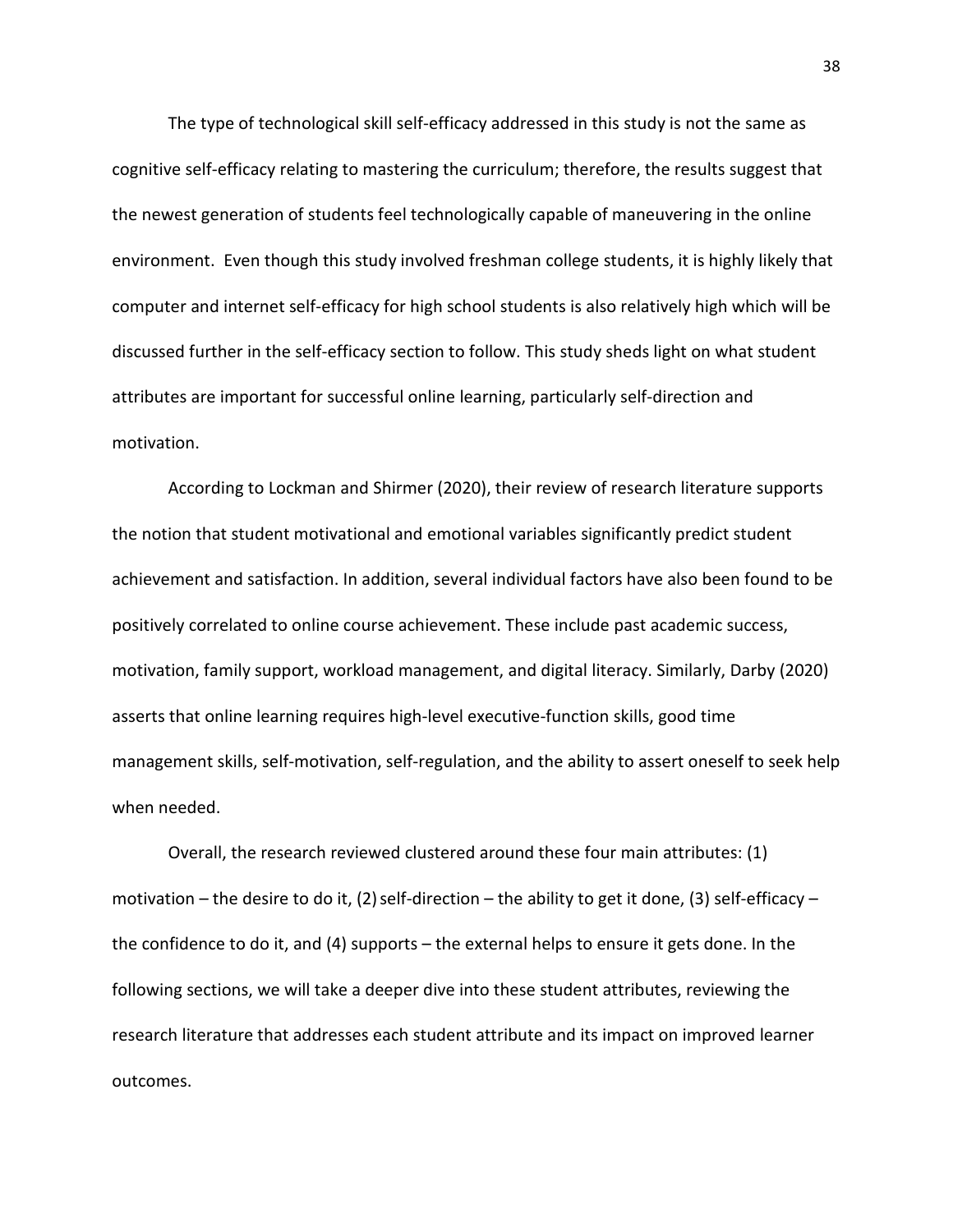### **Motivation**

Student motivation appeared numerous times during the literature review as a factor in online academic success. In Lockman & Shirmer's (2020) synthesis of 104 studies, motivation was commonly linked to online achievement. Before evaluating the impact of motivation, we first need to differentiate between intrinsic and extrinsic motivation. Students who are intrinsically motivated do something for the mere pleasure or personal satisfaction while extrinsic motivation is tied to an external reward or avoidance of a negative consequence or punishment. Intrinsic motivation is the desired attribute discussed in this section as it has a greater chance of sustaining a student's drive to succeed where extrinsic motivations are much more dependent on the external reward or punishment making it difficult to sustain over the long run. Established educational measurements of motivation, such as the Academic Motivation Scale (AMS), and the Motivational Strategies for Learning Questionnaire (MSLQ), were often used in the research studies on motivation as a base foundation for developing the surveys or questionnaires.

Intrinsic motivation was sighted as a factor in online success in a few of the studies reviewed. As noted previously, Curtis and Werth (2015) share their findings regarding the importance of giving feedback to parents after investigating factors for online success for secondary students enrolled at an online charter school located in the southwestern United States. Based on parental responses, of the eleven students, six had negative experiences with the online environment and five were successful. Qualitative methods were used consisting of two interviews each with eight parents representing eleven secondary students. Responses to the interviews were coded to identify themes. Two of the most frequent themes from parental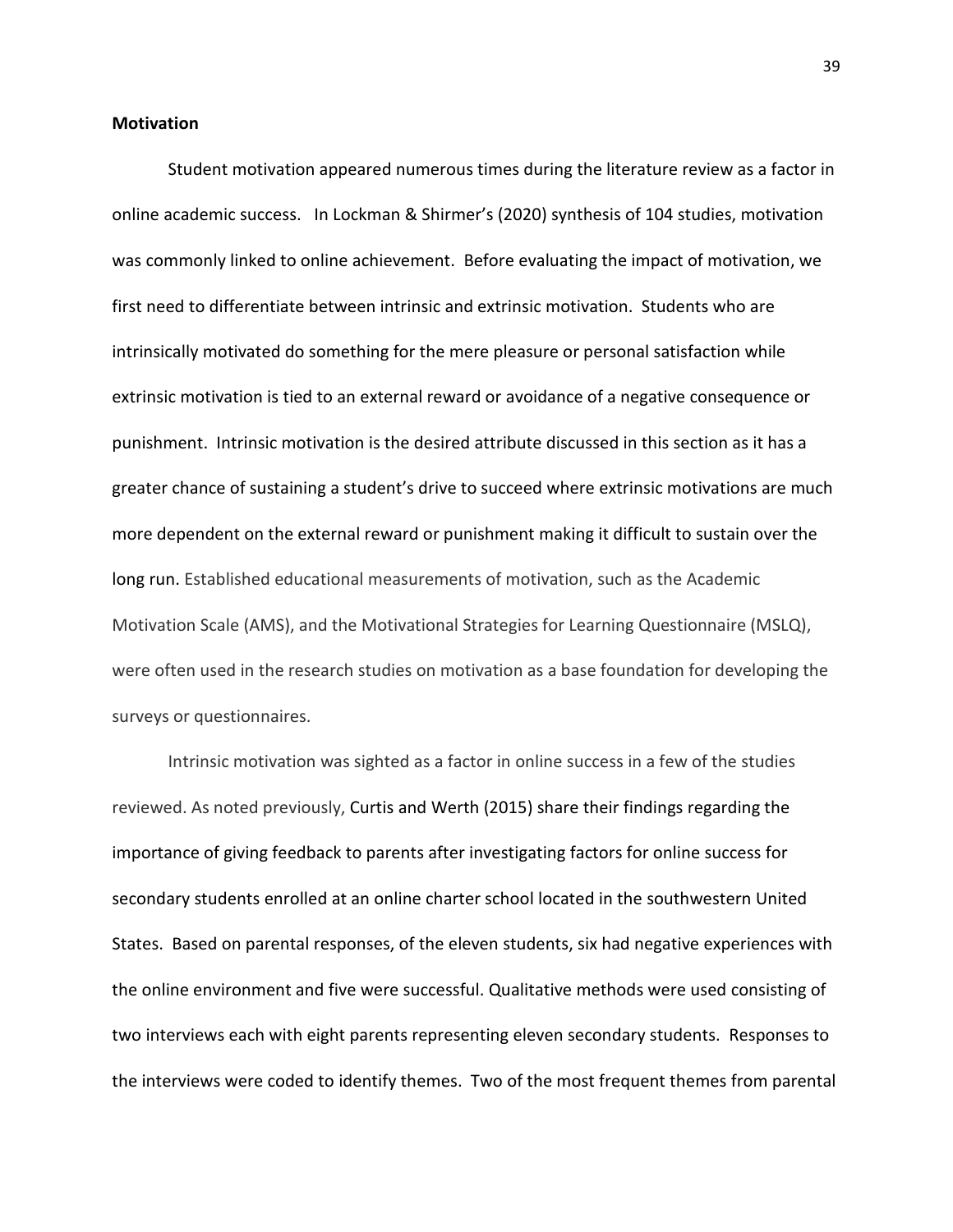responses, regardless if they reported having a negative experience or success with the online school, were "students need to be self-motivated" and "students see relevance of education," (Curtis & Werth, 2015, p. 173).

Motivation was also a factor in the Stacki et al. (2021) study published by a professor and her three graduate students pursuing their Middle Childhood Advanced Certificate. The study involved surveying seven New York public middle school teachers with varying levels of experience ranging from one to over thirty years to collect teacher opinions on the success of online learning during the COVID-19 pandemic. Selection of the teachers was based on relational connections to the graduate students. The qualitative survey was emailed to the teachers and consisted of thirteen questions to understand the teachers' perspectives of their students' learning in the remote environment forced upon them by COVID-19. "During remote learning, most teachers remarked that students who were self-motivated fared better than other students who did not have initiative or support at home," (Stacki et al., 2021, p. 152). Similar to the study performed by Curtis and Werth (2015), this study represented a very small sample (only seven teachers); however, both studies did cite self-motivation as an important attribute for learning.

Positivity was cited as a key to motivation in the Cohen and Magen-Nagar (2016) study. The study examined Israeli high school students' sense of achievement in the online setting and sought to see if the student's learning strategies and motivation played a role. The hypothesis for the study was that higher levels of motivation and learning strategies predicted a higher sense of achievement. Of the 413 students (grades  $8-11<sup>th</sup>$ ) from 14 schools who enrolled in STEM courses, 163 students voluntarily participated in the study. A questionnaire was used to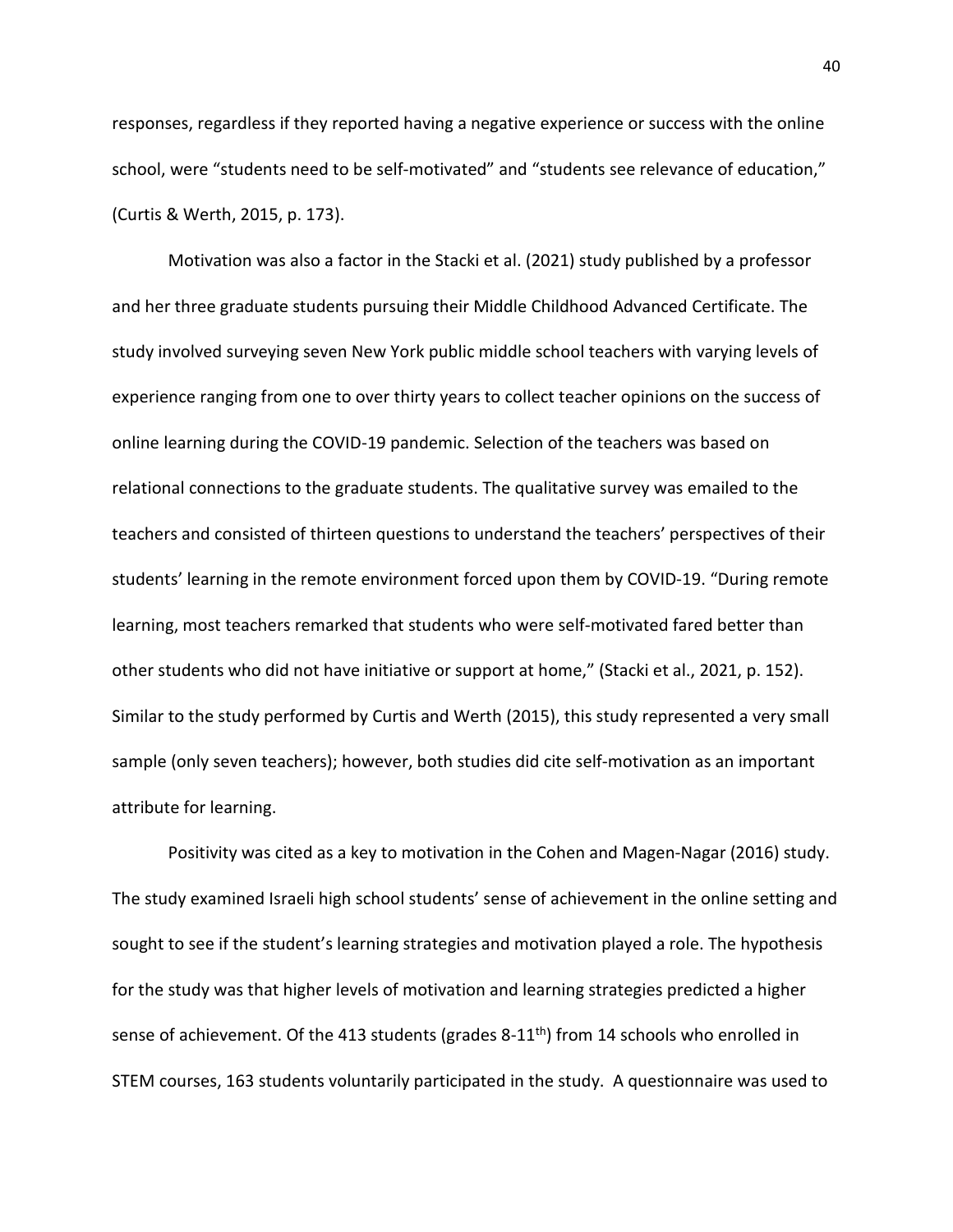obtain the data including twenty-four questions relating to motivation, and forty-three questions relating to learning strategies. In addition, there were five questions relating to a sense of achievement. All responses were reported using a Likert scale of one to five. The results indicated that two motivational orientations were found to be predictors of success. A more positive perception of control over learning was associated with a higher sense of achievement and the more positive beliefs there were, the higher the sense of achievement. Overall, motivation was high and all students participating in the study successfully completed the course. To verify the findings, a broader selection of students from other courses and varying academic achievement levels needs to be studied.

The Raes et al. (2020) study sought to determine if a student's internal motivation decreased in a hybrid or online setting compared to face-to-face teaching and if internal motivation was positively related to learner outcomes. In addition, the study determined if quizzes had a positive impact on internal motivation. The study design compared four learning settings for a high school Economics course taught by the same teacher. Fourteen 12<sup>th</sup> grade students taught by this one teacher were studied over the course of six lectures with the following four learning settings: (1) pure face-to-face where all students were physically present (2 lectures), (2) hybrid – face-to-face experience for half of the class (1 lecture), (3) hybrid – pure virtual experience for half of the class (1 lecture), and (4) pure virtual where all students attend remotely (2 lectures). Each lecture started with an interactive poll and ended with a formative assessment quiz which was used to evaluate learning achievement. Mixed research methods were used including a short survey administered after each learning setting inquiring about their intrinsic motivation and attitude about the quiz. In addition, students were asked to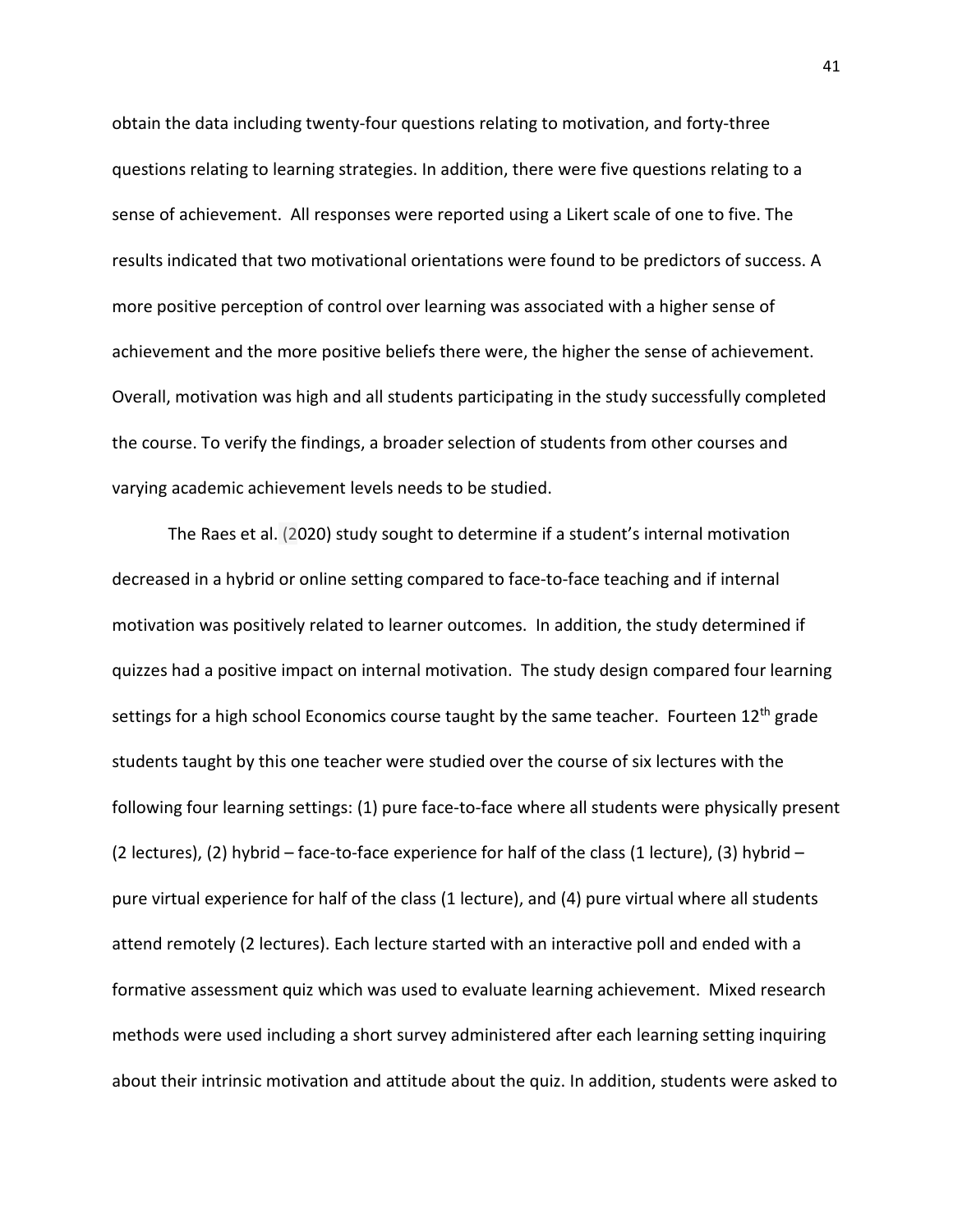respond to a pop-up question, "how engaged are you now?" which was randomly asked every 5-12 minutes during all the lectures. Students answered using a slider scale from zero (no engagement) to two (highly engaged). Qualitative data was collected via open ended questions, a teacher interview, and a student focus group about a month after the last lecture to share findings and obtain feedback. The results showed the highest intrinsic motivation was in the pure face-to-face setting while the lowest was in the hybrid virtual setting. Interestingly, the pure virtual setting had higher motivation scores than the hybrid, indicating that students feel less motivated when some of their peers are in the face-to-face setting, but they are not. The results also indicated there was a significant relationship between intrinsic motivation and learner outcomes. Lastly, the results indicated that the interactive quizzes at the end of the lecture increased motivation and engagement regardless of the learning setting. Feedback from students indicated that more frequent quizzes throughout the lecture would have been welcomed (Raes et al., 2020).

What are some practical ways to increase student motivation? Teachers can motivate learners by providing choice and flexibility. Giving students more autonomy increases the chances that they will engage more deeply in the course as they can choose options that more closely match their interests and personality (Lai, 2017). Utilizing interactive quizzes, polls, and pop-ups can also positively impact motivation. Helping students understand the relevance of the learning to their future goals or aspirations also increases motivation.

### **Self-Direction**

The attribute of self-direction for the purposes of this thesis is a broad term including the student's self-regulated learning processes and learning strategies that enable the student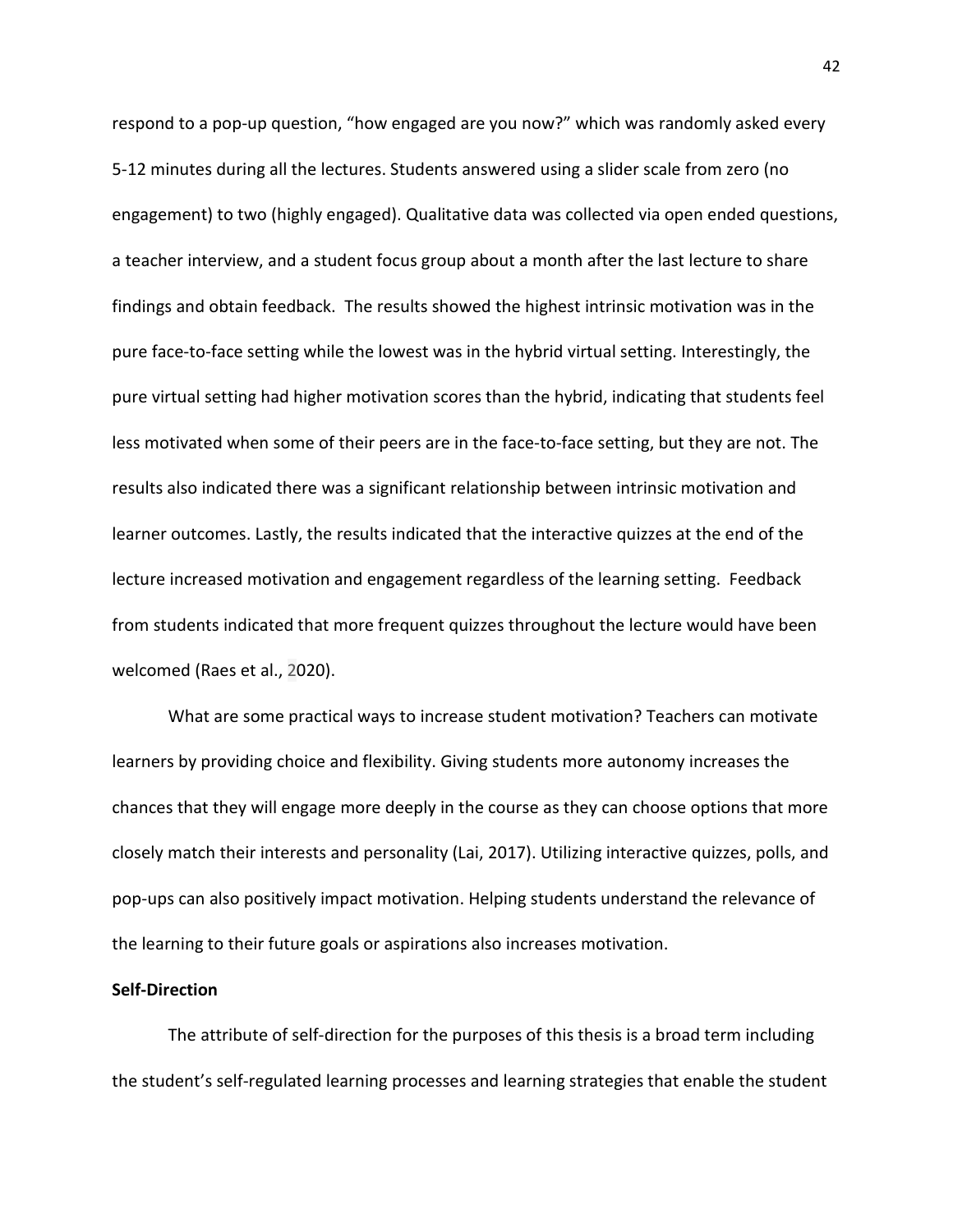to accomplish the learning goal or referred to earlier as "the ability to get it done". Pintrich (2000) identified three components of learning strategies: (1) metacognitive strategies—the students' ability to think about their learning process including planning, monitoring, and regulating learning tasks; (2) cognitive strategies—the students' actual strategies for engaging in the learning process including memorizing, organizing, making inferences, and connecting new information to prior knowledge; (3) resource management strategies—the student's methods for adapting the learning environment to meet their own needs, including help seeking, peer learning, and time management. Students who incorporate these strategies in the learning process tend to be more successful in the online learning environment. According to Curtis & Werth (2015), "parents of successful students described students making their own schedules, setting a daily plan, and doing much of the work independently," (p. 171).

In the Abdullah (2020) study, self-regulation processes and metacognition skills were analyzed to determine what influences a student's metacognitive ability. Metacognition, the ability to think about thinking, has been tied to greater learner outcomes in previous research studies. This study was performed using data from 506 secondary students, ages 13-17 years old, enrolled in three Malaysian schools. The schools were selected randomly from a list of schools identified by the State Education Department as having a high level of online learning. A questionnaire was administered measuring self-efficacy, procrastination, learning strategies, and metacognition skills by utilizing previously established psychological instruments appropriate for secondary school students. Three specific learning strategies were measured: (1) help seeking, (2) task strategies, and (3) time management. A Likert scale ranging from one to five was used to obtain responses (Abdullah, 2020).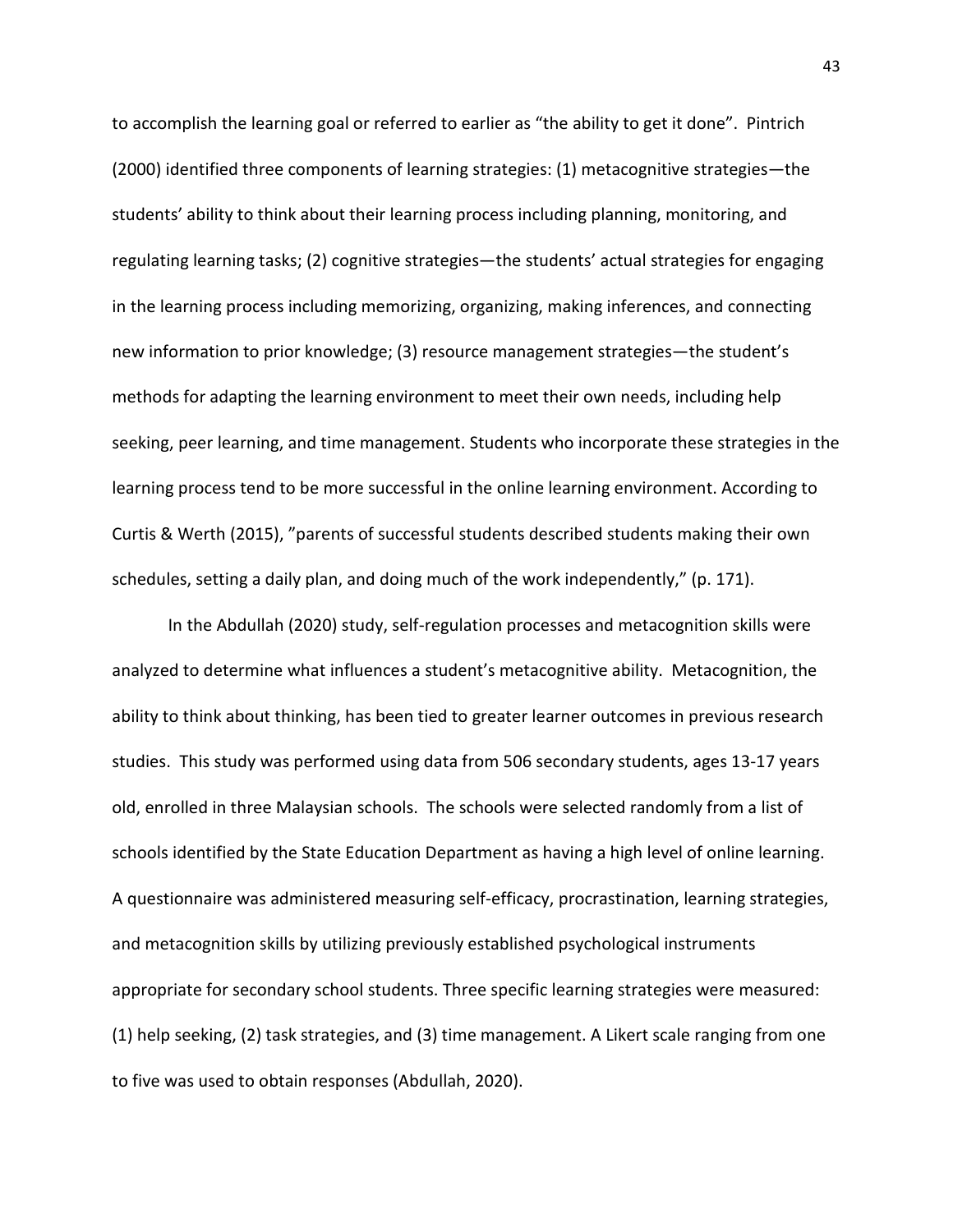The results showed students scoring highest in metacognitive skills and lowest in procrastination. In addition, all measurements were analyzed for relationships to determine interconnectedness. Interestingly, the relationship between learning strategies, particularly help seeking and task strategies, and metacognition skills were found to be statistically significant. Based on the results of the study, Abdullah (2020) shares a practical application "to enhance secondary school students' metacognition in VLEs (virtual learning environments), teachers have to scaffold the students in terms of help seeking, the use of task strategies and time management," (p. 11). All of these skills enhance the student's ability to direct their own learning.

Another study relating to college-aged students provides further evidence of the importance of the self-direction attribute. Hobson and Puruhito (2018) surveyed 409 voluntary participants who were college students (83% female, 17% male) enrolled at a large university located in southwestern United States. The survey included six questions that evaluated the student's perspective of how the course connected to their imagined future, referred to in the study as "connectedness", one question addressing self-efficacy, eight questions relating to self-regulation or self-direction skills, and twelve questions regarding the relevance of the course to the student's future goals. Quantitative methods were used as most responses were recorded on a Likert scale ranging from one to five. The results showed that there was a statistically significant correlation between the student's final grade and their level of selfefficacy and self-direction skills. While there was not a positive correlation with the other attributes and the student's final grade, there was a positive correlation between self-efficacy and self-direction with the other attributes, indicating these other attributes may also play a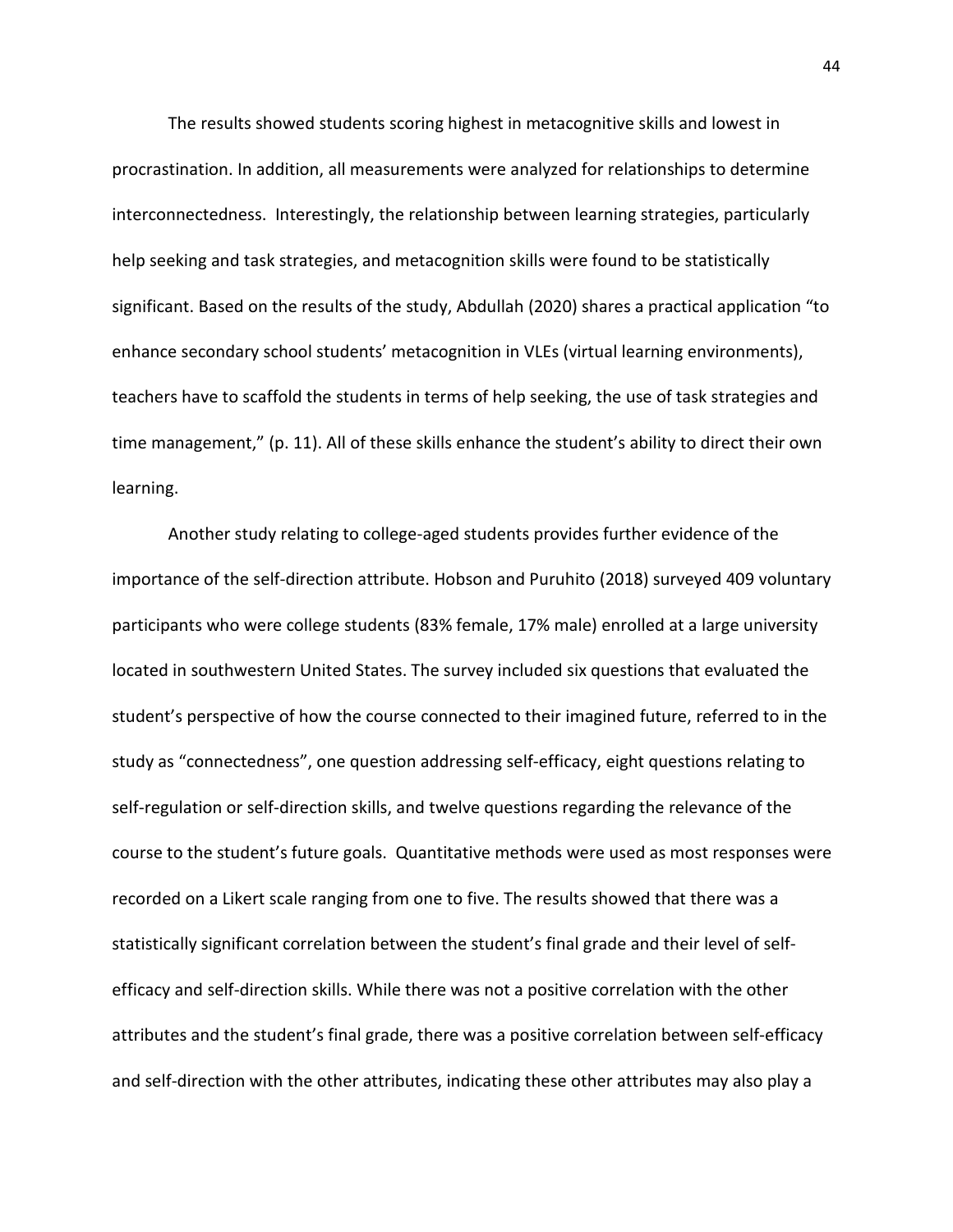role in the student's success (Hobson & Puruhito, 2018). Based on these findings, students who possess the ability to self-direct their learning by seeking help, planning their learning tasks, and managing their time are more likely to succeed in the online learning setting.

## **Self-Efficacy**

As previously discussed, the important attribute to build student self-efficacy through effective teaching strategies gives students the ability to persevere when challenged. Studies often include self-efficacy as a factor in motivation as the two are interrelated. Low self-efficacy does tend to decrease motivation. However, for the purposes of this thesis, self-efficacy merits a place on its own as it has been identified as an attribute for success in numerous studies. Abdullah's (2020) data from secondary students found self-efficacy impacted a student's ability to seek help and manage their time, both important characteristics in self-direction, another attribute of a successful online student. Similarly, according to the Lockman and Shirmer (2020) study, synthesizing the results of 104 research studies, they found self-efficacy to be an attribute found in successful online students. More specifically, correlations were identified between high levels of self-efficacy and high academic achievement measured by the final grade in the course.

Providing further evidence on the importance of self-efficacy is the research study performed by Kim at el. (2015), showing how motivation, self-efficacy and self-regulation are connected. The study targeted secondary students enrolled in various online asynchronous mathematics courses offered by an online U.S. high school. The purpose of the study was to determine how motivation and engagement were related to achievement, and to identify supports that enhance motivation and engagement resulting in improved achievement. The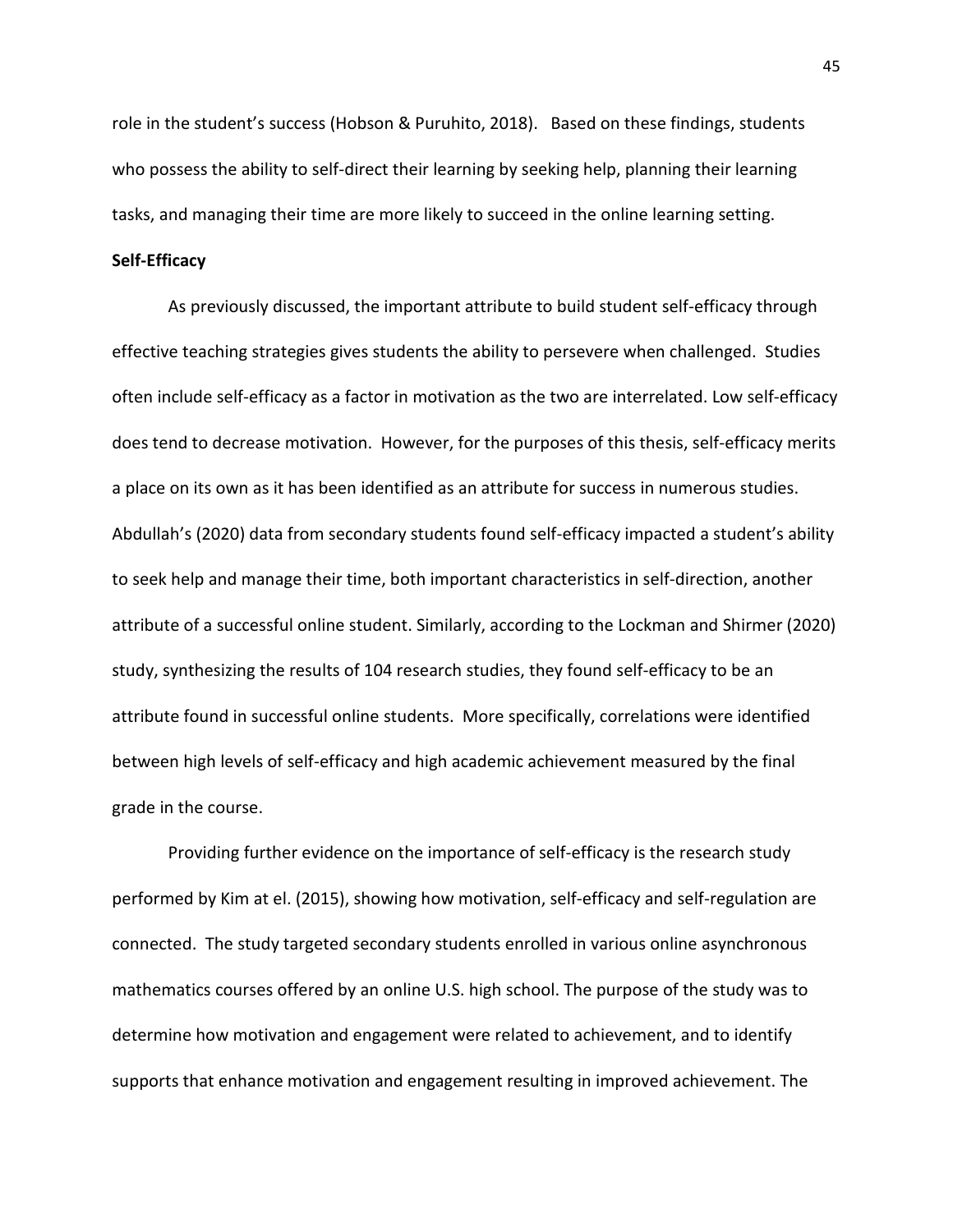underlying hypothesis was that motivation was a precursor to engagement but not a guarantee of engagement. For motivation to translate into engagement, the student needed to have a sense of self-direction.

Kim et al. (2015) analyzed how motivation, self-regulation, and engagement varied between high achievers and low achievers by surveying 100 student participants three times during a semester-long course. The Motivational Strategies for Learning Questionnaire (MSLQ) developed by Pintric and DeGroot (1990) was slightly revised to reflect the online learning environment and was used to measure these three characteristics: (1) motivation - self-efficacy and relevance, (2) regulation - effort and metacognitive skills, and (3) engagement - both emotional and cognitive indicators. In addition, the Achievement Emotion Questionnaire in Mathematics developed by Pekrun, et al. (2005) was also revised for the online setting and used to measure emotional engagement. The students' final grade in the course, determined by factoring in scores from discussions, quizzes, assignments, and tests, was used to measure achievement. Participants (average age of 16) represented a broad range of abilities, including students from basic math, algebra, geometry, pre-calculus, calculus, and statistics. High performers were defined as those receiving an "A" in the course while low performers were those receiving "C" or below (Kim et al., 2015).

The data from the questionnaire showed two attributes that were distinctly different between the two groups – self-efficacy and effort regulation. The low performers' self-efficacy started out lower than the high performers and decreased during the semester while the high performers maintained a consistent level of higher self-efficacy throughout the course. Likewise, effort regulation had a similar pattern. High performers started with a higher level of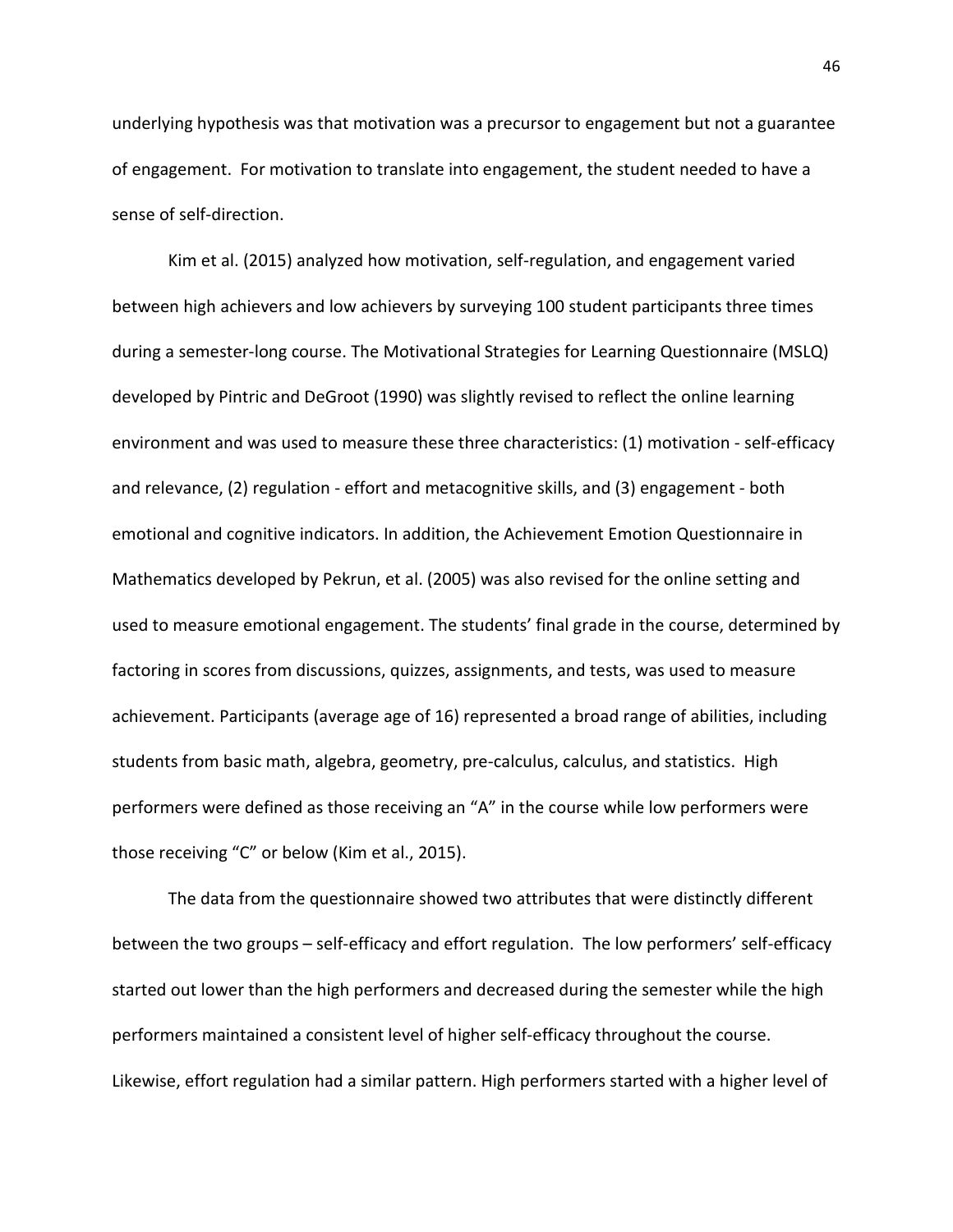effort regulation and maintained this higher level. The study found that higher self-efficacy and higher effort regulation were linked to higher achievement (Kim et al., 2015). It is difficult to determine if self-efficacy is the driver behind effort regulation or vice versa, but it seems logical to conclude that students lacking confidence in their abilities would not exhibit consistent levels of effort. Hence, self-efficacy may be the core component in higher achievement.

These previous studies all relate to cognitive self-efficacy while the next study addresses a student's technological self-efficacy. Computer and internet self-efficacy was the topic of the study by Topolovcan and Matijevic (2014). A survey was given to 184 public school teachers with an average of 15 years of experience and 323 eighth-grade students in Croatia to assess their perceived self-efficacy related to basic computer skills, computer software skills, and webbased skills. Interestingly, the students scored about the same as the teachers regarding basic computer skills self-efficacy, but students had higher self-efficacy scores than the teachers regarding both computer software skills, such as, using programs to create videos, graphic design, and websites; and web-based skills, such as, blogging, using social media platforms, and participating in online learning platforms. These differences may be attributed to the fact that this next generation of learners have grown up with technology. Use of the computer and internet are second nature to them and their perceived self-efficacy regarding their use is relatively high. This is good news for students transitioning from a traditional classroom setting to an online learning environment.

Given the research findings, practical applications to increase self-efficacy may include effective teaching strategies discussed previously, such as giving students encouraging but constructive feedback that recognizes their effort, and scaffolding lessons to ensure students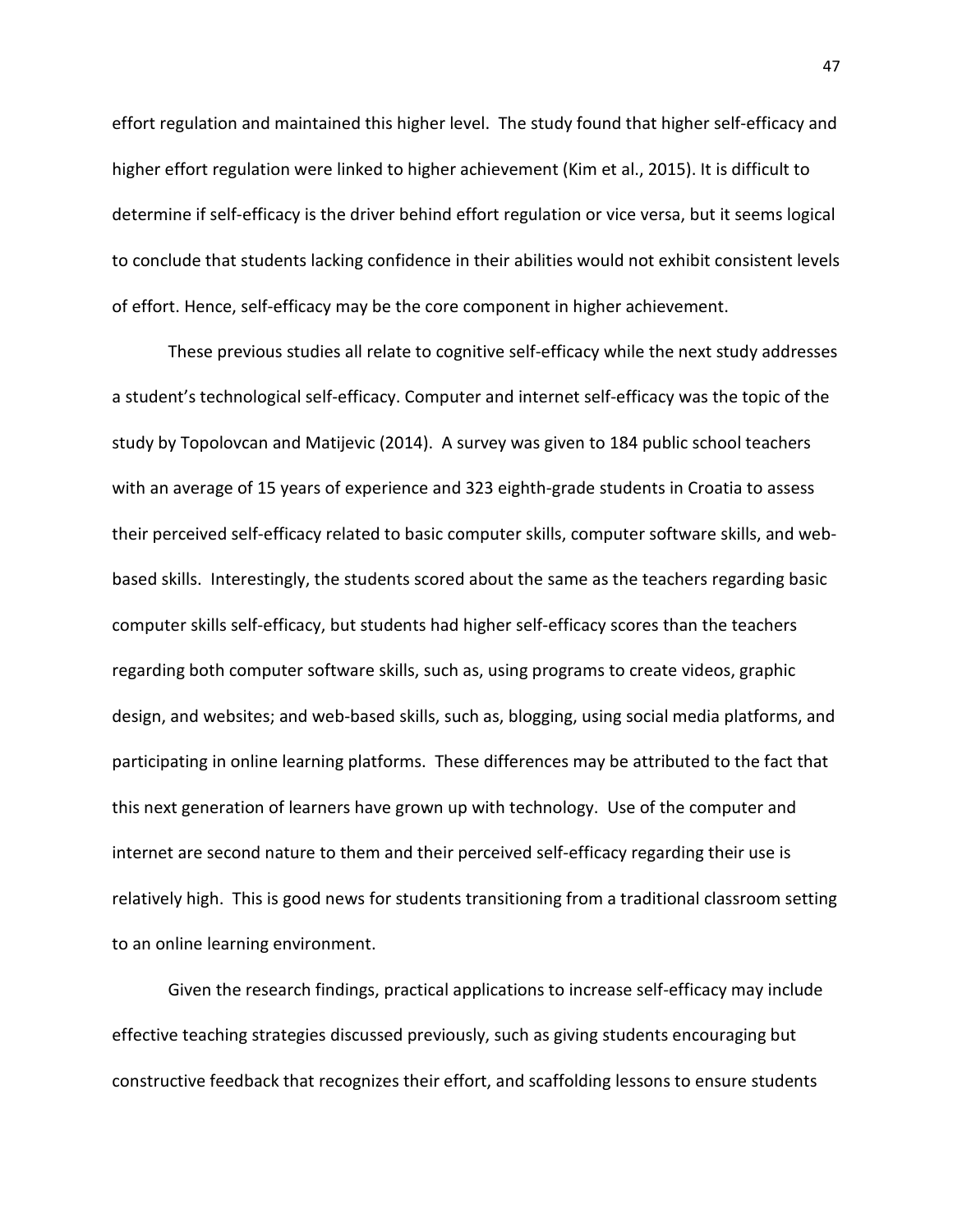are not feeling overwhelmed and potentially experience decreased self-efficacy. Research supports the conclusion that self-efficacy is the glue that holds students together in times of challenge and provides the grit to keep on going when the going gets tough - an essential characteristic of success.

## **Supports**

Several supports were identified while reviewing the literature that impacted the student's ability to achieve their very best in an online setting. These supports, which are not typically controlled by the student, include parental support and technology support. For online learning, access to a computer, laptop, or i-Pad and a consistently reliable internet connection are essential. In addition, the Learning Management Systems (LMS), and social networking platforms are examples of technology supports that impact a student's ability to be successful. In this section we will review the literature that addresses these supports.

Parental support is often cited as a critical component in student success. As previously noted, Keaton and Gilbert (2020) interviewed twelve high school students (grades 9-12) taking an online STEM course. The goal was to understand the type of interactions students had with their teachers and parents, and, secondly, to learn if these interactions contributed to the student's success in the online course. "Parents took on many roles in this setting, including monitoring, motivating, instructing and organizing," (Keaton & Gilbert, 2020, p. 129). According to the study, the role of parents was an important factor in student achievement; however, the degree of parent involvement varied greatly for each student and there was no clear relationship between increased parental involvement and academic success. This finding was not surprising given that the more independent, self-directed student most likely requires little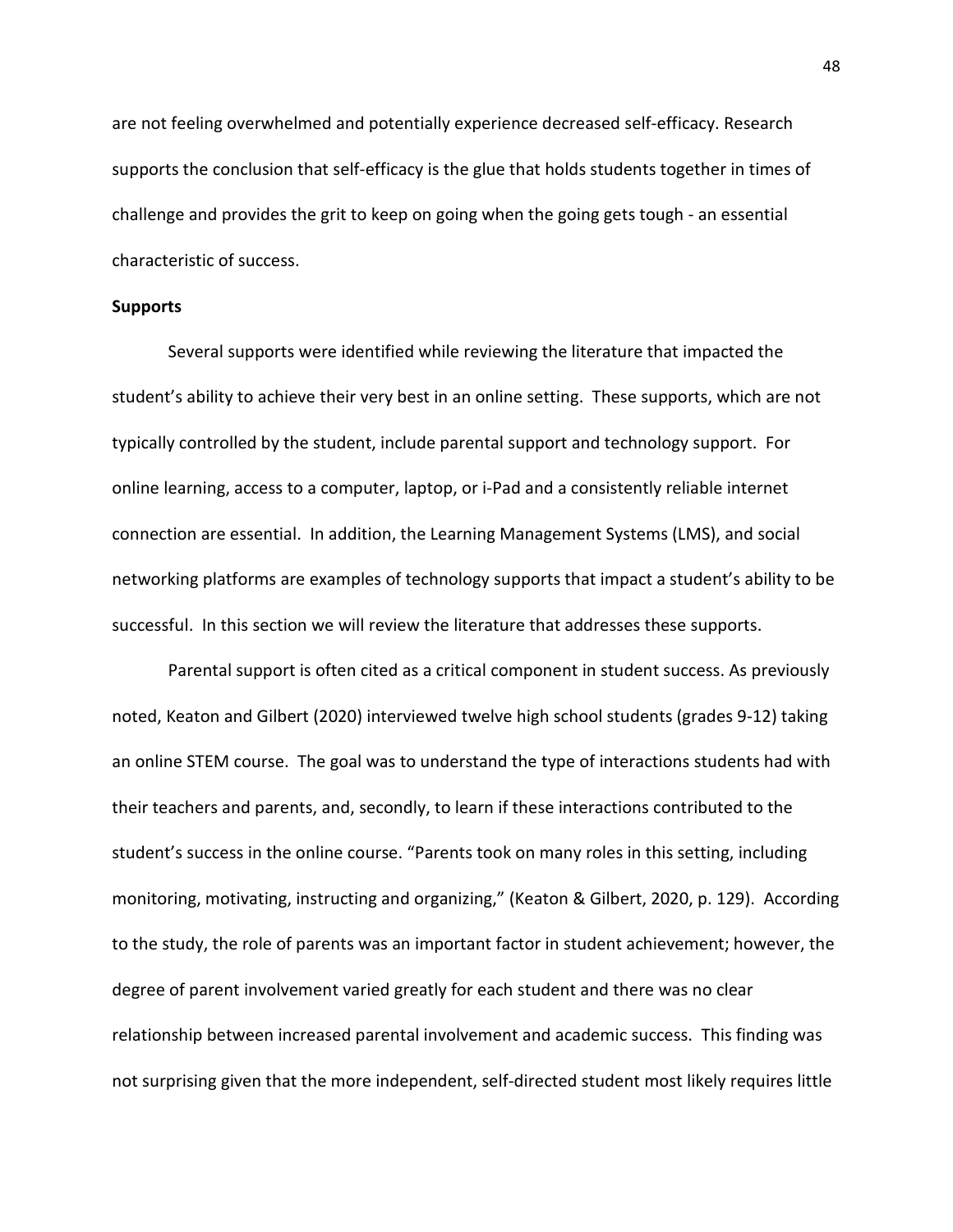parental support, but has high levels of achievement. Meanwhile the struggling student may need parental support to succeed.

Another study reinforcing the role of parental support is the Curtis and Werth (2015) study, discussed previously, where parents were asked about time commitments with their children enrolled at an online school. "Parents reported they spent much more time engaged in learning with their students while they were in an online school than they spent when students were enrolled in a traditional school," (Curtis & Werth, 2015, P. 179). However, the amount of time monitoring students was less for those students with higher levels of success. In addition, parents reported not only monitoring, but also mentoring students by providing immediate feedback to their child. In this way, the parent fills in as the teacher by giving feedback. It is important to note that feedback has already been identified as an important teaching strategy for academic success.

Another role played by the parent is that of a motivator. By helping connect school to their future success and making it relevant, parents were in some cases able to instill a greater sense of self-motivation (Curtis & Werth, 2015). The study was done in a charter school where students tend to have more involved parents than in the public schools simply due to the nature of the school requiring parental involvement to be enrolled. In addition, the parent participants volunteered for the study suggesting that less involved parents most likely were not interviewed. Other limitations of the study include the fact most families were Caucasian and had some level of college education. It would be informative to expand research within the public school and include minorities and varying levels of parental education.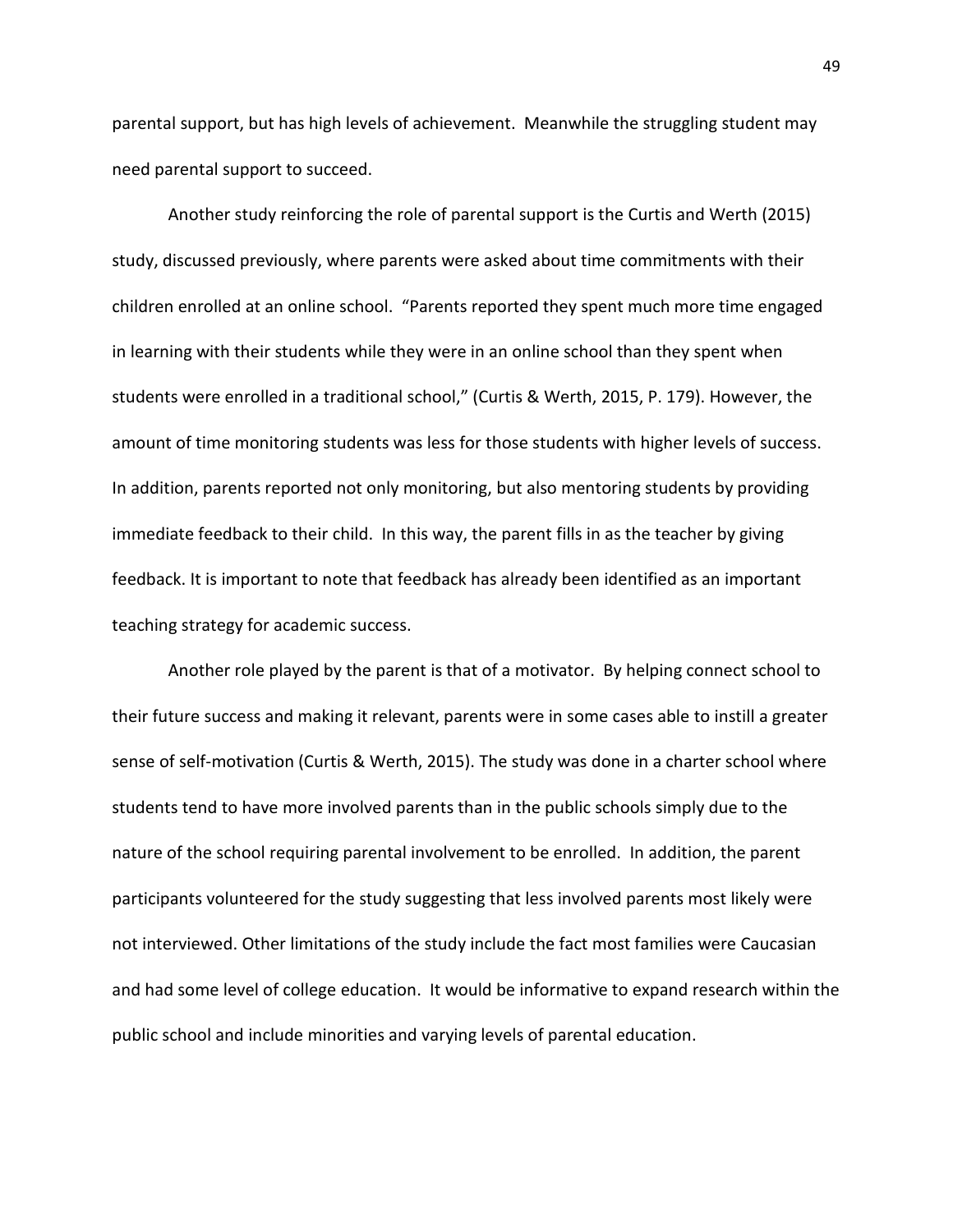In addition to parental support, a technology framework to support student's learning efforts should also be examined . The Curtis and Werth (2015) study brought to light the importance of the transparency and ease of use of the Learning Management System (LMS) as a tool to support the student's learning process. Huckabee (2010) reinforces the importance of this technological tool as well. The Huckabee (2010) study interviewed 30 remedial high school students taking an online summer school course. When asked what components attributed to their success in the online course, 33% of the students' responses related to the "instructional format of online courses" (p. 111). Huckabee (2010) elaborated as follows:

Students specifically stated that the "step-by-step instructional sequence, the audio component that read to them, getting immediate feedback on missed work, and having the study guides and quizzes" as examples of conditions they strongly favored in the online mediated environment. (p. 112)

These findings suggest that an LMS that enables teachers to provide organized, accessible multimedia instructional materials and timely feedback is an essential component to online learning.

In addition to an LMS enabling timely teacher feedback, another factor in learning is the ability to engage in peer feedback and collaboration. A study performed by Yu et al. (2020) involving 468 Chinese high school students (ages 15-16 years old) enrolled in a private online learning platform with no teacher presence provided evidence to support the benefits of social networking in the online environment. Students who connected with other academically likeminded peers were more likely to complete their lessons. Five connections were the optimal number, suggesting that more connections to peers could actually distract the student from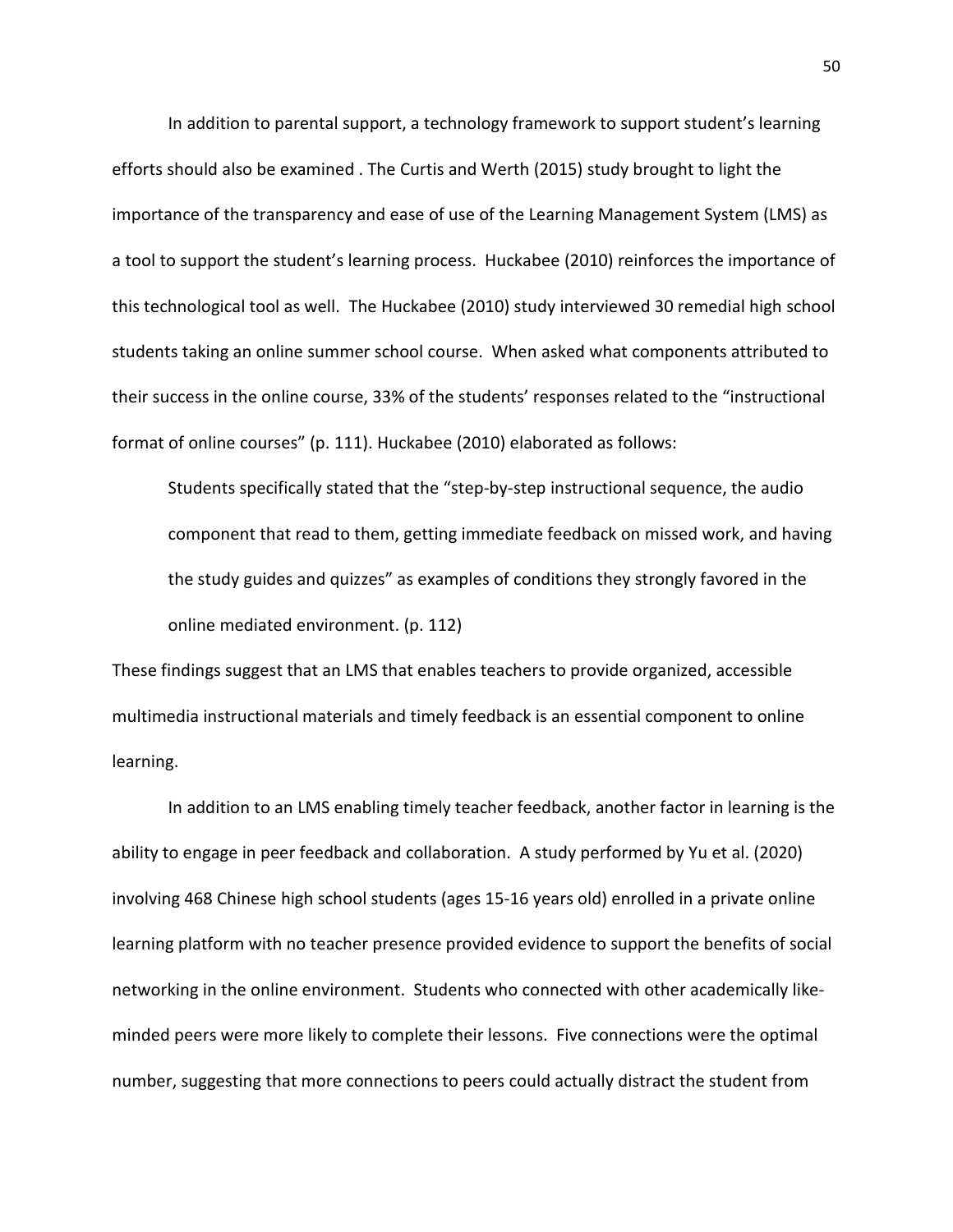learning (Yu et al., 2020). This aligns with the teaching strategy of "getting students to work together", but in this case it is the software platform that is encouraging the collaboration rather than the teacher.

Providing support to the online student can mean the difference between success or failure. According to Curtis and Werth (2015), parents with students identified as being less successful in the online school cited technology issues 22 times as a barrier to learning. School districts would be wise to invest in an LMS that is easy to navigate for both students and parents, enables instructor feedback, provides the ability to store audio and video files, allows for student-to-student interaction, and is flexible enough to allow for the addition of instructor resource materials. In addition, districts may need to provide i-Pads to students along with creative ways to access the internet. Lastly, consideration should be given to training parents in their role of mentor to their child enrolling in an online school environment.

# **Summary of Attributes of Student Success for Online Learning**

To truly optimize online learning, student's motivation, self-direction, self-efficacy, and support systems including technological tools should be taken into consideration. As school districts offer more courses online, it would be beneficial to incorporate a student readiness survey addressing these attributes. The results of such surveys could be used to determine the need for any interventions or training of online students and/or their parents to ensure online academic success.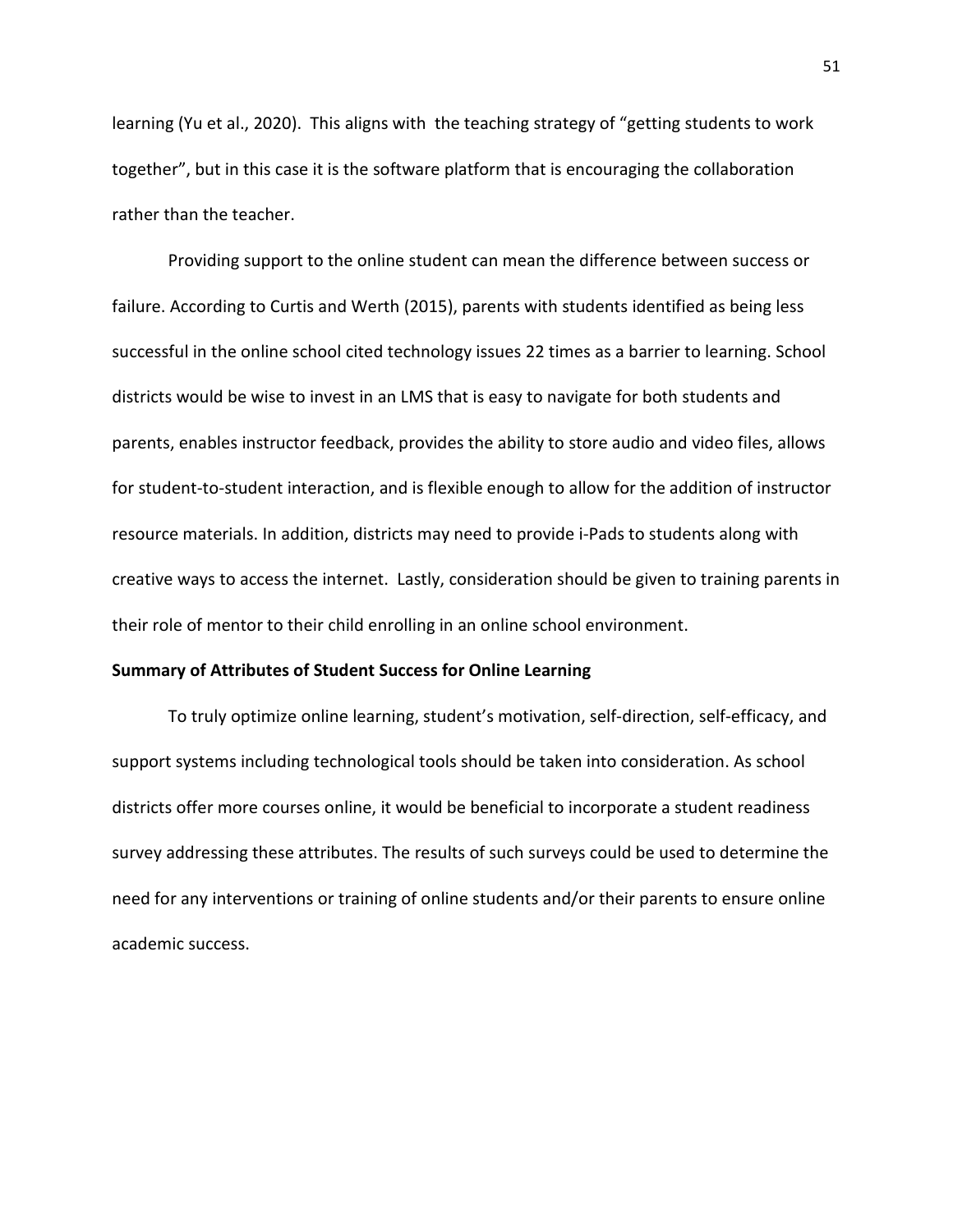### **CHAPTER III: DISCUSSION AND CONCLUSION**

#### **Summary of Literature**

Online education is here to stay. Gathering information to improve methods of online teaching and learning is of utmost importance to our educational future. The findings of approximately 30 research studies were incorporated into this thesis, the majority of which were conducted with K-12 student participants. There is strong research evidence to support the objective of this thesis, answering the question: what are the most effective teaching strategies and essential student attributes that lead to successful online learning outcomes? The literature review was broken down into two sections relating to effective teaching strategies and important student attributes.

The review begins by discussing the role of the teacher. The Hughes et al (2021) study reinforced the importance of the teachers' role in student learning, finding students of higher ranked teachers outperformed students of lower ranking teachers. Based on research done by both Hattie and Marzano, they agree on eight powerful teaching strategies that lead to better learner outcomes (Killian, 2015). Four of these strategies are investigated in this thesis to determine the impact these strategies have in the online setting: (1) get students to engage with the content, (2) give feedback, (3) get students working together, and (4) build students' self-efficacy.

Before delving into the specific teaching strategies, the research on the importance of student engagement for academic success was reviewed. Both the Pazzaglia et al. (2016) study and the Ifenthaler et al. (2018) study found that behavioral engagement (frequency of logins, time on task, etc.) was directly linked to learning performance. The Deng (2020) study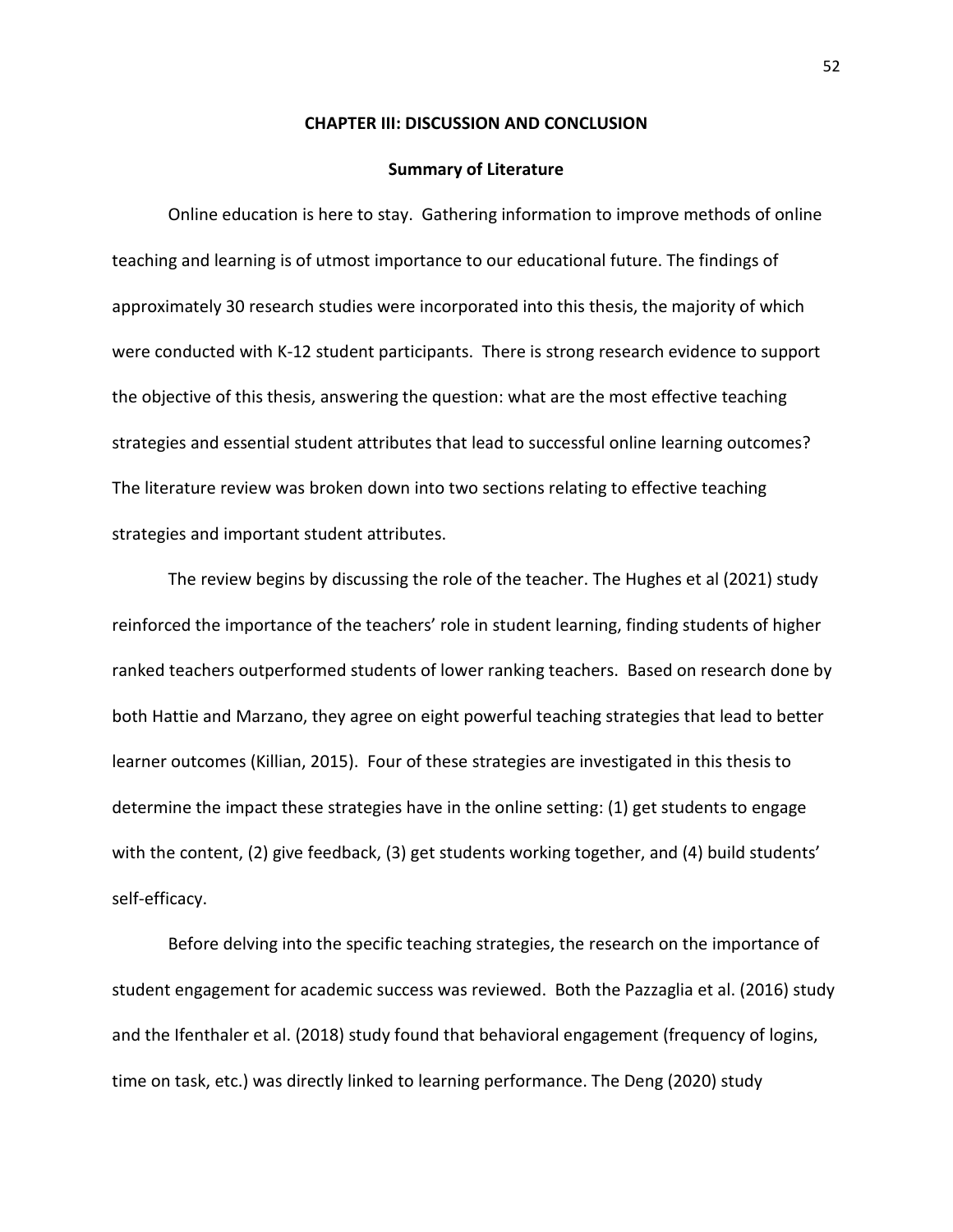broadened the meaning of engagement to include not just behavior but also social, emotional, and cognitive components. Findings suggested that motivational strategies, appropriate rigor and scaffolding, and frequent assessments with feedback positively impact the various aspects of engagement.

Establishing the importance of student engagement connects well to the first effective teaching strategy "get students to engage with content". Research supporting the benefits of getting students engaged with the content provided evidence of increased achievement when interactive and visually stimulating instructional materials were used such as digital comics to illustrate complex concepts (Ilhan, 2021). Blackburn's (2005) study strengthened the evidence on the positive impact visual enhancements have on the learning process by finding that pictorial stories had a positive influence on learning and engagement. In addition, the Ogbonna (2019) study provided evidence that hands-on, active learning using technology platforms improves learning outcomes. Reinforcing these concepts were both the Sung-Hee (2017) study that discussed the positive influence visualization tools have on the learning process and the Bollinger and Armier (2013) study that revealed the hands-on activity of student created audio files increased learning. Lastly, the Peachey et al. (2006) study found that interactive games and quizzes increased social, behavioral, and cognitive engagement which enhances learning. Each of these studies provide ideas on how teachers can get students engaged with the content and in turn improve learning outcomes.

The next teaching strategy discussed was "give feedback". The Dubuclet et al. (2015) study showed the significant role of the teacher's participation in online discussion forums, influencing participation and cognitive engagement. Lockman and Shirmer's study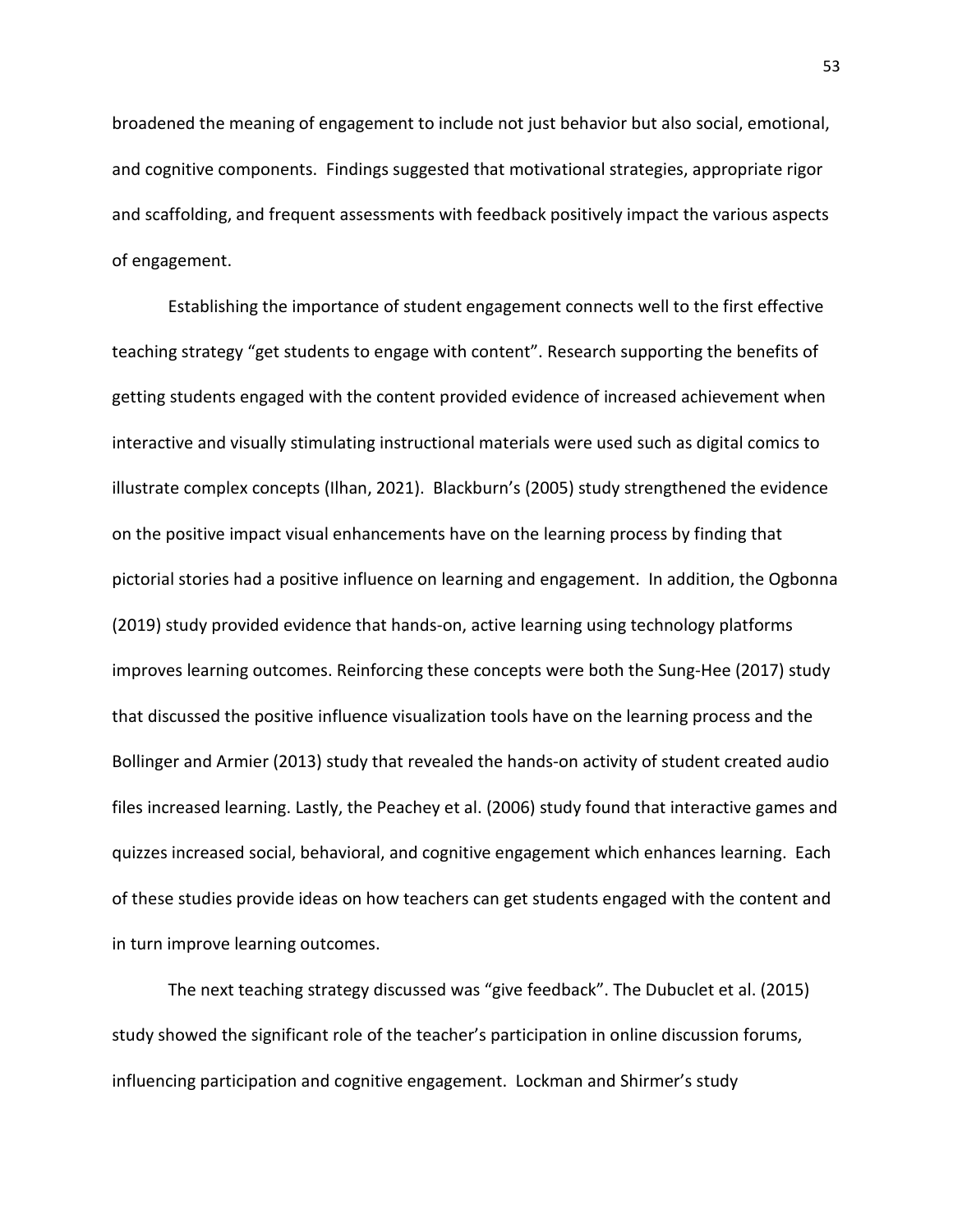incorporating the results of 104 research projects relating to effective teaching strategies found faculty feedback to be the only evidence-based teaching practice within the online setting with promising effectiveness. They also went on to describe effective feedback as being specific regarding praiseworthy accomplishments and needed improvements while respecting and acknowledging the students' efforts. According to the Keaton and Gilbert (2020) study, teacher feedback can increase emotional engagement, creating a sense of connection. Darby's (2020) tips regarding online teaching practices re-emphasizes the importance of the student-teacher relationship in creating a caring online learning environment, and specifically mentions the need for timely feedback. Louwrens and Harnett's (2015) New Zealand study supports the evidence that feedback is an important aspect in engagement, and therefore, impacts learning. Feedback to parents is also an important teaching strategy as evidenced by the Curtis and Wert study where "the most successful students…were those who had parents who communicated with the school regularly," (p. 174). As a result, teachers who provide effective feedback to their students and families will increase learner engagement and achievement.

Collaboration, or getting students to work together, is the third effective teaching strategy discussed. The Louwrens and Harnett (2015) study found that teachers perceived that peer interactions and group activities increased engagement. Online activities encouraging social interactions were noted as being beneficial to the learning process in the Ng et al. (2020) study. The Makani et al. (2016) study synthesized the findings of 500 empirical studies conducted on best practices in the online environment. The results identified conversation as a key component in learning, reinforcing the importance of social interaction and collaboration. The study also suggested that online learning is most effective using Vygotsky's (1978) social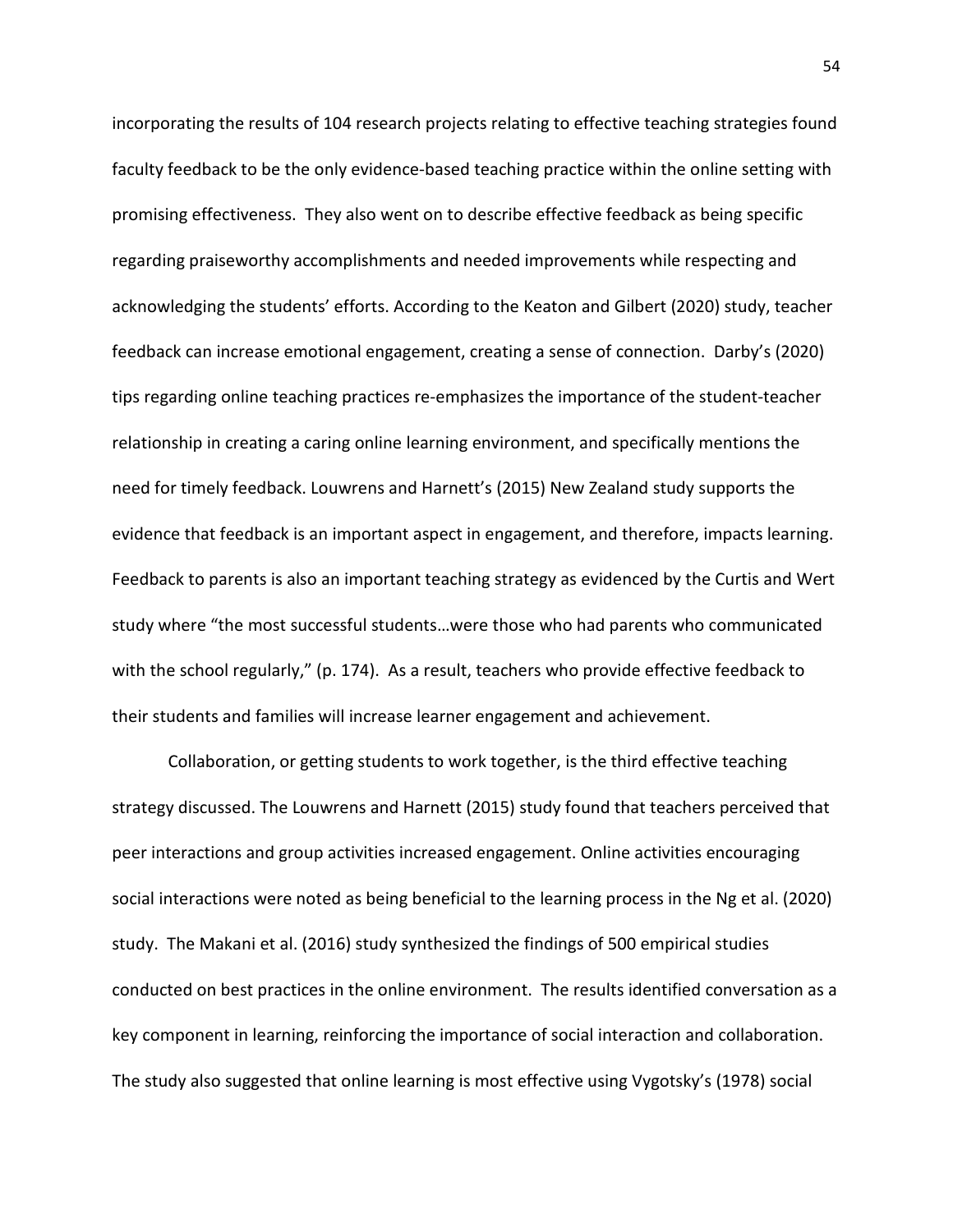constructivist theory. The New Zealand study performed by Lai (2017) showed inquiry-based learning utilizing peer collaboration as an effective teaching strategy. Teachers reported using collaborative networking software to engage students in online discussions and idea sharing. New Zealand's stellar educational track record suggests these teaching strategies work well.

The last teaching strategy discussed was "build students' self-efficacy". Self-efficacy was an underlying theme in many of the studies regarding positive learner outcomes. In the Zeichner (2018) study, self-efficacy most positively impacted students receiving feedback that addressed both their cognitive ability and effort while self-efficacy declined for students receiving cognitive ability feedback only. Students need affirmation for their efforts to maintain confidence in their ability to achieve the desired learning outcomes. The Jeong et al. (2019) study reinforced the idea of the teacher's feedback being critical to self-efficacy. In addition, the study showed interactive instructional materials, "hands-on" activities, and scaffolding increased self-efficacy.

 Even more important than the teacher is the role of the student in promoting their own achievement goals. Considering the online environment has some unique aspects compared to the traditional classroom, four student attributes relating to online learner outcomes were identified and discussed in the second section of Chapter II. These four attributes were: (1) motivation, (2) self-direction, (3) self-efficacy, and (4) supports.

 Student motivation was commonly referred to in the literature as a necessary student attribute for success. In Lockman & Shirmer's (2020) synthesis of 104 studies, motivation was frequently linked to online achievement. Likewise, in the Curtis and Werth (2015) study, one of the most frequent themes from parental responses was, "students need to be self-motivated,"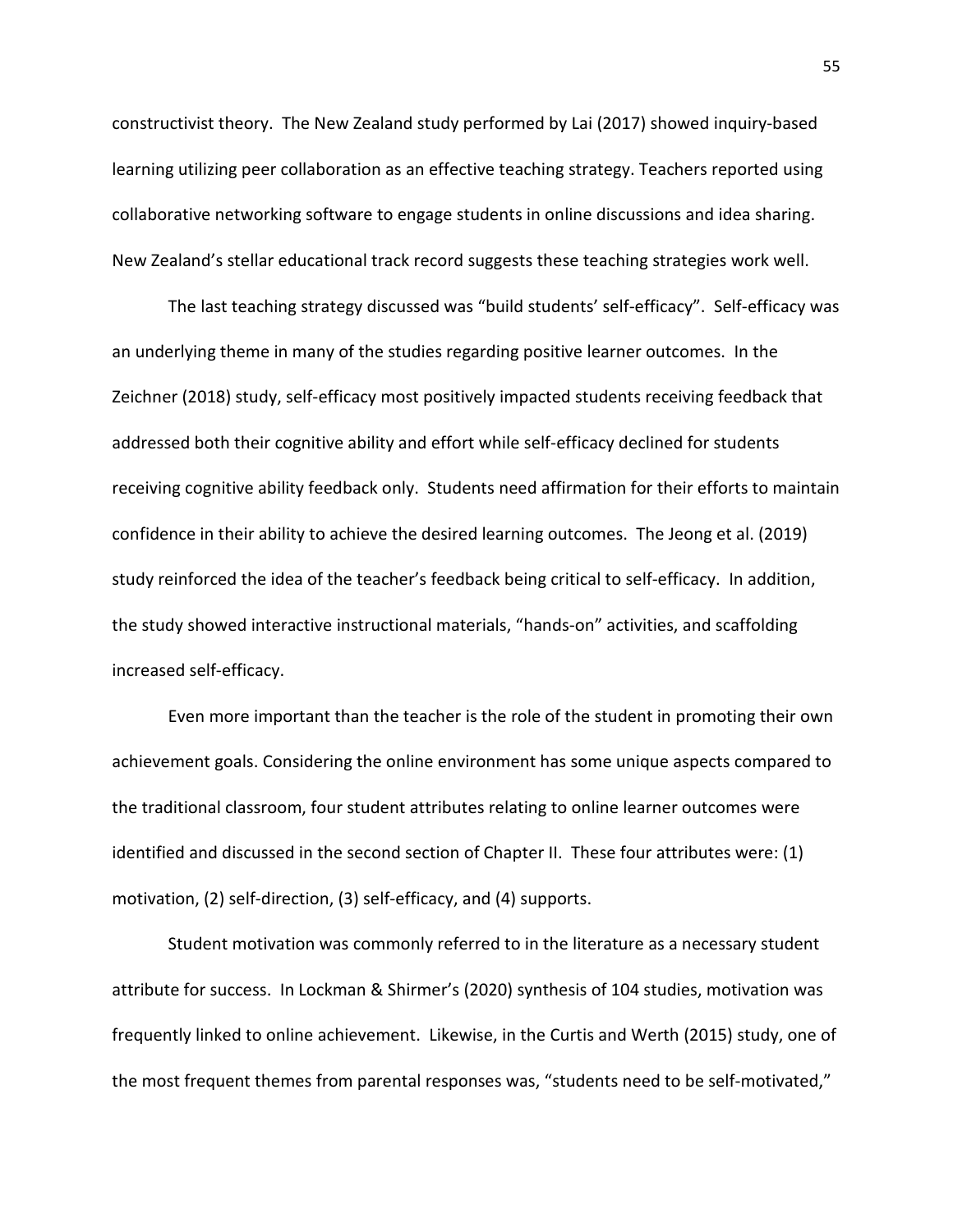(p. 173). In the Stacki et al. (2017) study surveying middle school teachers about their perspectives on their students' online learning during COVID-19, teachers responded, "students who were self-motivated fared better than other students…" (p. 152). Similarly, motivational orientations were found to be a predictor of success in the Cohen and Magen-Nagar (2016) study examining Israeli high school students' sense of online achievement. Reinforcing these findings was the Raes et al. (2020) study comparing face-to-face, hybrid, and virtual settings. The results indicated a significant relationship between intrinsic motivation and learner outcomes. In addition, hybrid students who were attending a class virtually were least motivated while face-to-face students had the highest intrinsic motivation. To increase engagement and motivation, the study found frequent interactive quizzes had a positive effect.

Self-direction was another student attribute associated with online learning success. This attribute includes metacognitive ability, learning strategies, and time management. According to Curtis & Werth (2015), "parents of successful students described students making their own schedules, setting a daily plan, and doing much of the work independently," (p. 171). In the Abdullah (2020) study, secondary students were surveyed to determine what characteristics influence metacognition skills. Results found that learning strategies, particularly help seeking and task strategies increased metacognition. In addition, scaffolding was identified as a teaching strategy to build these skills. A study of college students performed by Hobson and Puruhito (2018) reinforced these concepts finding a correlation between the student's final grade and their level of self-direction skills. The Hobson and Puruhito (2018) study also found a link between self-efficacy and achievement – the next attribute in this review.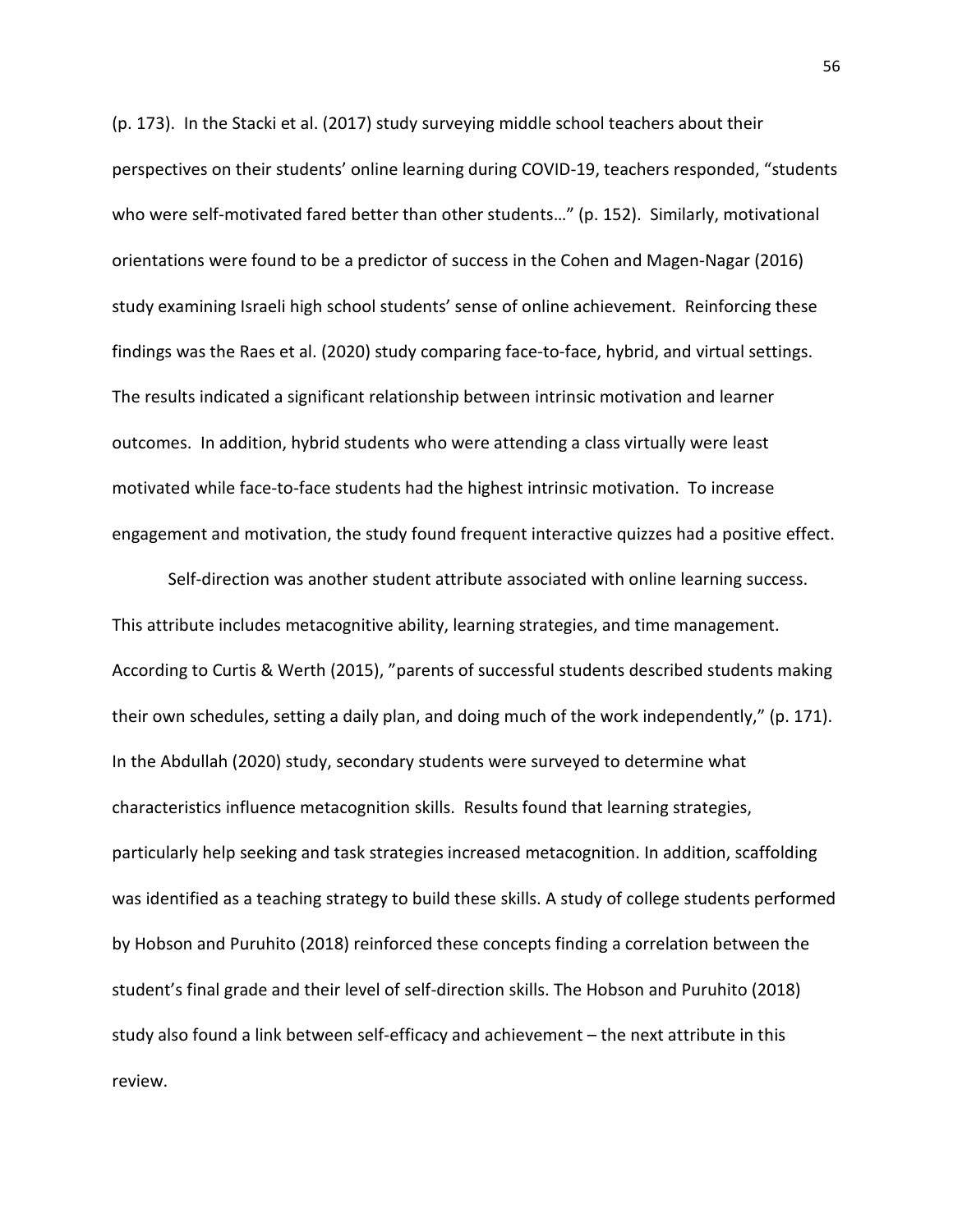Self-efficacy, the student's confidence in their ability to achieve a certain outcome, was found to impact a student's capacity to seek help and manage their time, positive characteristics in developing healthy self-direction (Abdullah, 2020). The Kim at el. (2015) study surveyed secondary students and found higher self-efficacy was linked to higher achievement. In this same study, effort regulation, recognized as a characteristic of self-direction, was also linked to higher achievement reinforcing the idea that self-efficacy is a factor in developing selfdirection skills. Lastly, the Topolovcan and Matijevic (2014) study regarding computer and internet self-efficacy was introduced showing that students have a relatively high self-efficacy regarding technology use. Overall, the research supports the conclusion that self-efficacy is an essential characteristic for student success.

 The last attribute discussed was "supports" which included both parental and technological support. The Keaton and Gilbert (2020) study found that parental support of "monitoring, motivating, instructing, and organizing" was an important factor in student success (p. 129). However, there was no clear relationship between increased parental involvement and academic achievement, suggesting this attribute's importance is dependent on the student's existing motivation, self-direction, and self-efficacy. The Curtis and Werth (2015) study reinforced these same findings and highlighted the importance of the ease of use of the LMS to support student's learning process. The Huckabee (2010) study reiterated the influence the technological format has on the learning process, including the instructional sequence and access to instructional materials. In the Yu et al. (2020) study the social networking platform was also identified as an important technological support tool. Students who connected with other like-minded peers improved their level of participation and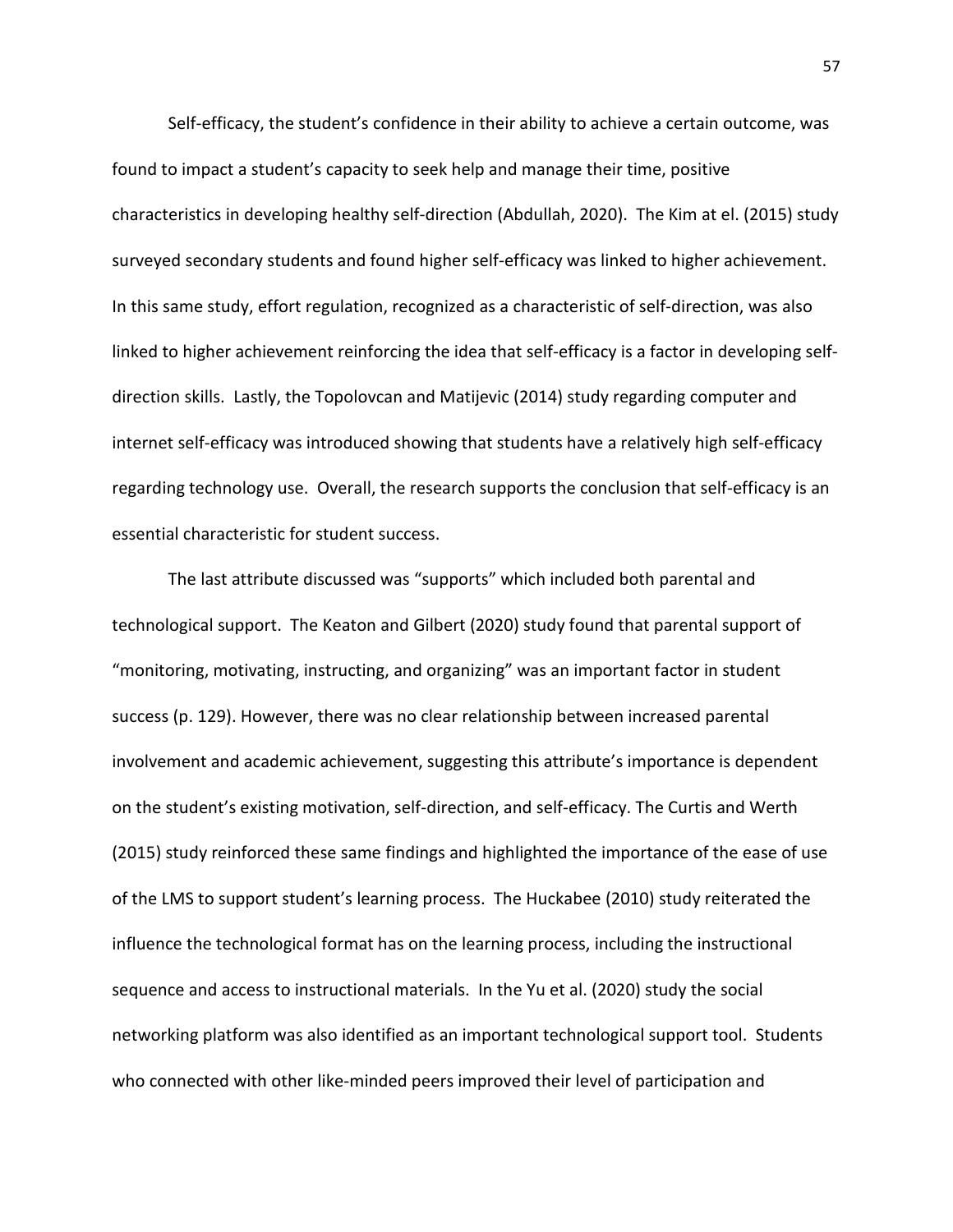engagement. (Yu et al, 2020). This emphasizes the importance of the effective teaching strategy of getting students to work together. In summary, both technological and parental supports can have a positive impact on online learner outcomes.

# **Limitations of the Research**

Initially, the goal was to limit the age of the studies to no more than five years old; however, to find sufficient support for the research questions the age range was expanded. As a result, roughly 70% of the studies are from the last five years while the oldest study dates to 2006. In addition, due to the lack of studies performed within the United States, international research studies were included in the review. Results from foreign studies may not be as applicable to the U.S. educational system due to cultural differences. As the online learning environment and technology advancements continue to develop at a fast pace, the age of some of these studies may not be reflective of the current environment.

There were shortfalls regarding the research studies' representation of the general population within education. Until the most recent COVID-19 pandemic, online education for K-12 was not routinely offered to the public; therefore, the K-12 studies do not reflect the diversity of the student population. Some of the studies specifically mentioned that their sampling was not diverse, such as the Curtis and Werth (2015) study which was conducted on Caucasian families in a charter school. In addition, many of the studies relating to K-12 education collected data from volunteer participants which inherently biases the sampling, omitting those who may be less engaged or disenfranchised with the educational system. There also was a lack of studies performed within the U.S educational system. None of the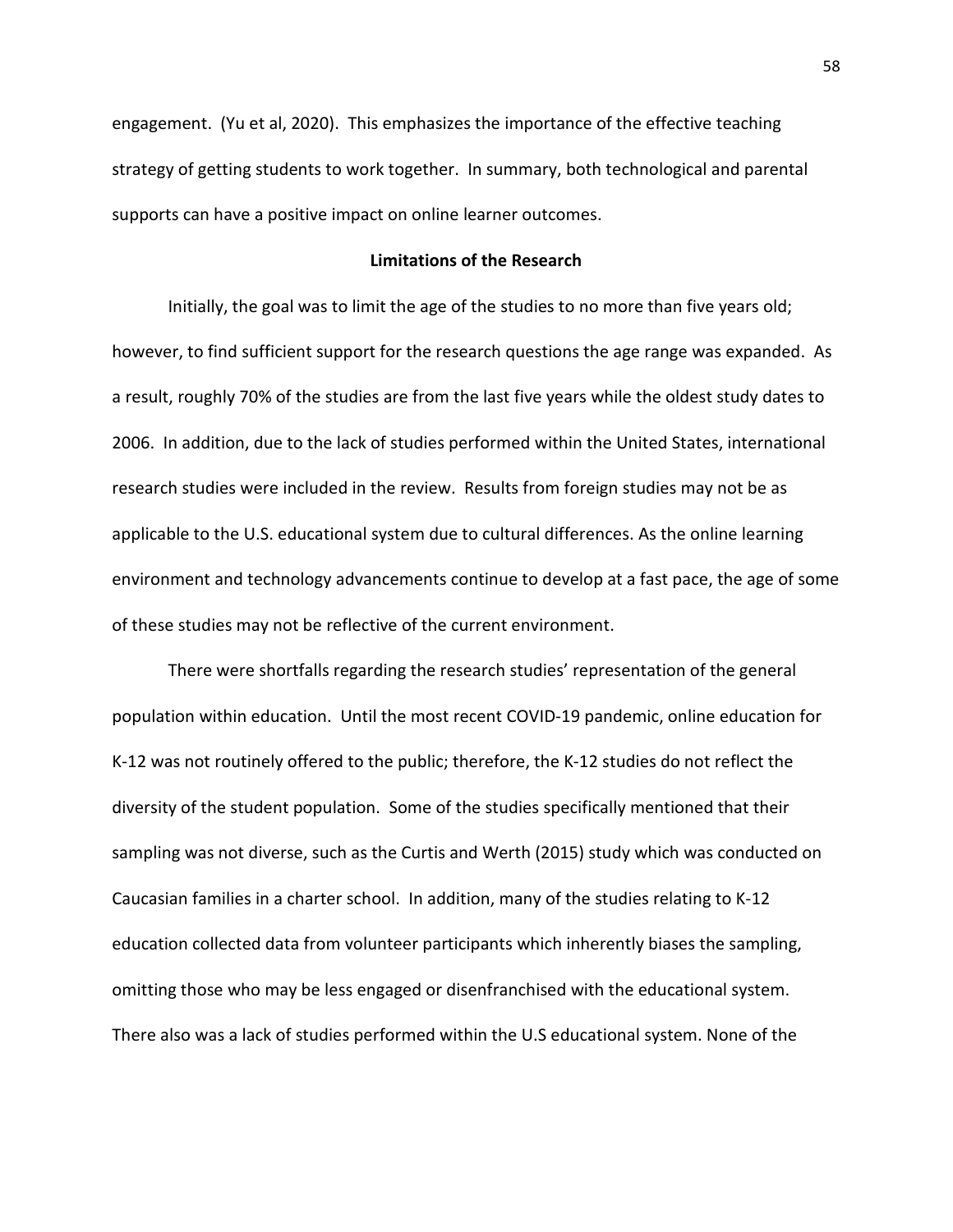studies specifically addressed the unique needs of special education students, minorities, or students from families of lower economic status.

The size of the sample or number of students and their families involved in the collection of data was relatively small. Over 40% of the studies used samples of less than 100 participants, making it difficult to draw statistically valid conclusions. Few studies used a control group and many used interviews and questionnaires that needed to be interpreted and synthesized into categories, increasing the likelihood of varying conclusions due to the subjectiveness. Interestingly, the Lockman and Schirmer (2020) study that reviewed 104 studies attempting to identify effective teaching strategies within the online learning environment found no effective teaching strategies that could be identified as research based.

#### **Implications for Future Research**

As mentioned earlier, the concept of student engagement is difficult to measure as it incorporates multi-dimensional factors of behavioral, cognitive, and emotional engagement. Past studies have mainly focused on behavioral engagement as it is an easier concept to measure. Future studies to further understand the influence of specific aspects of engagement that result in higher achievement would be worthy of pursuing.

More studies need to be performed using research-based methodologies and statistically valid sampling sizes. As stated by Lockman and Schirmer (2020), none of the findings from the 104 studies reviewed were research-based. Many of the studies relating to effective teaching strategies in the online environment were based on subjective responses from teachers and students. Quantifiable data using control groups and true random sampling should be incorporated in future studies. In addition, subsequent research studies should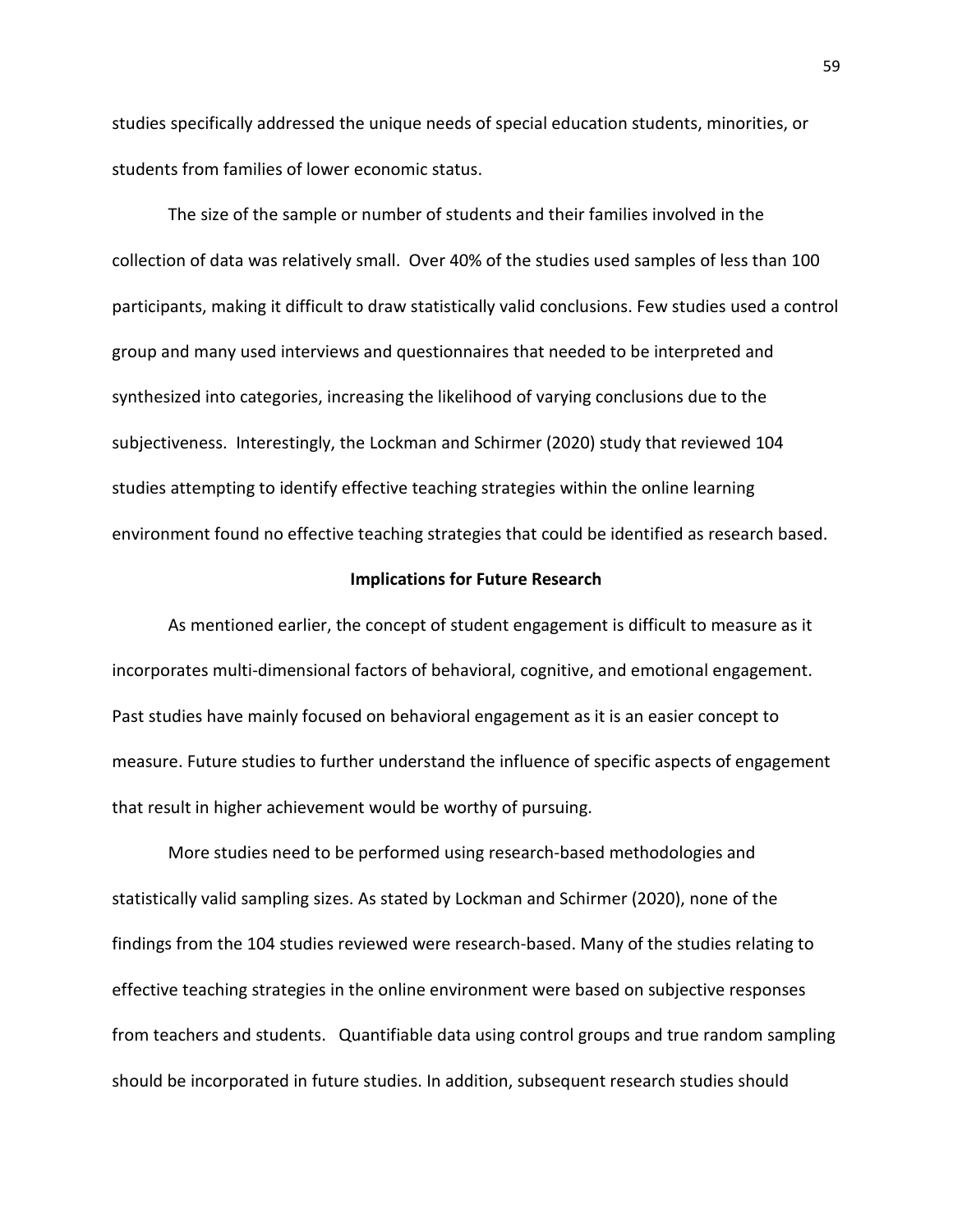include larger samples representing all aspects of the diverse student population. Studies specific to minorities and special needs students would also be important to determine the unique characteristics of these groups.

Most public schools were mandated to offer an online curriculum during the COVID-19 pandemic. With copious amounts of recent data available regarding the online setting, the opportunity to review this data and utilize it for future studies exists. The potential to learn more about the unique aspects of online learning is there, it just needs to be tapped. Hopefully, more studies will be performed to learn more about effective teaching strategies during this transitional time in education and identify those student attributes that lead to positive online learning outcomes. The pace of change within the online environment makes it imperative that we continue to study the best practices to stay relevant.

# **Implications for Professional Application**

The future of education is in transition as more school districts offer online learning as an option for their students. Online learning offers a unique opportunity for educators to tailor their instruction to meet the needs of each individual student. Learning can happen at the pace best matched to the individual student. In the Curtis and Werth (2015) study it was cited that "individualized instruction proved far more important to parents who identified their students as being less successful than those whose students had been successful in the online environment."

The research offered many practical applications relating to implementing effective teaching strategies to increase student engagement and improve learning outcomes. Some of these teaching strategies include the following: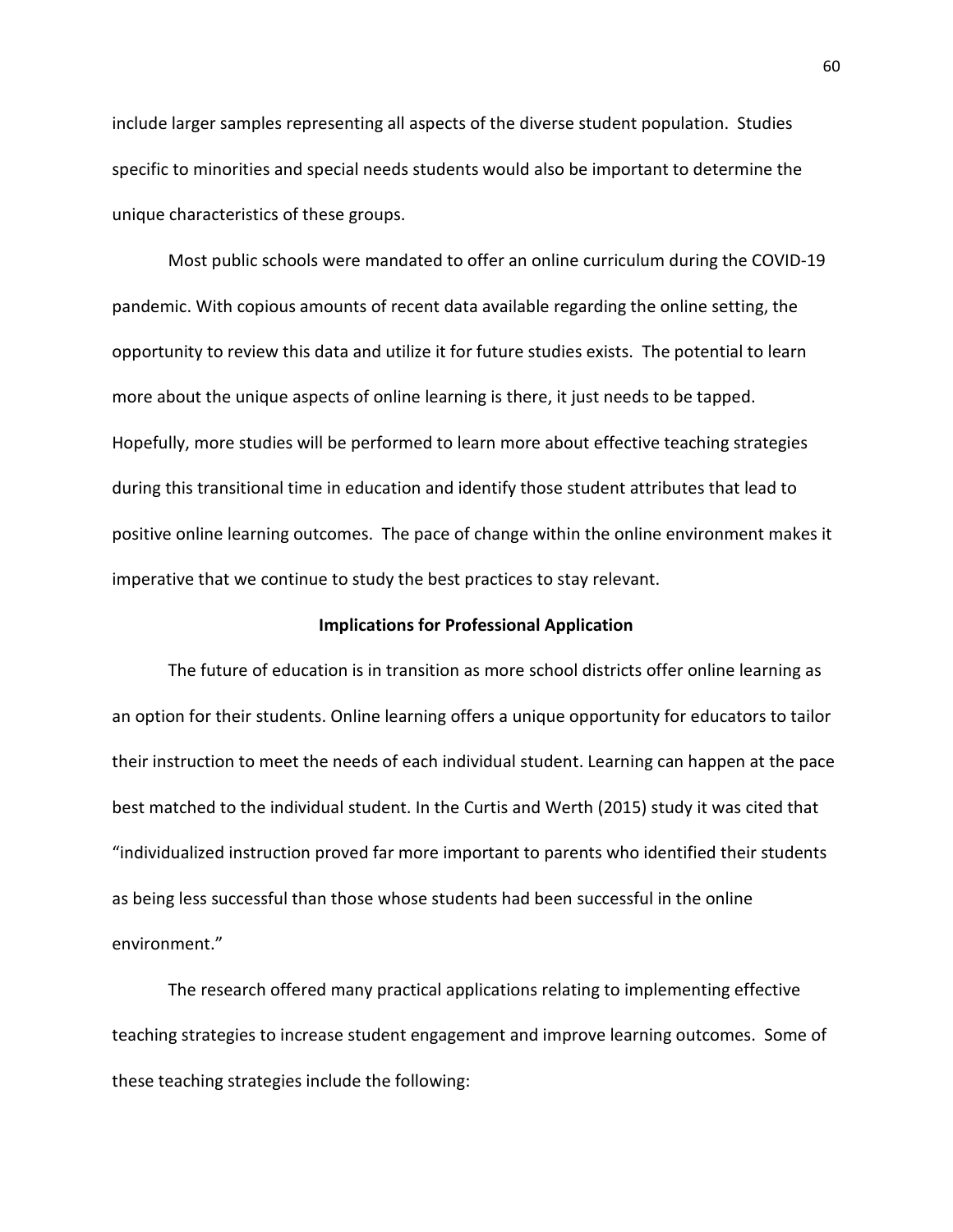- Encourage student engagement with the content by utilizing stimulating visualization tools, relevant discussion forums requiring higher level thinking skills, and interactive games and activities.
- Provide timely, honest, constructive feedback, recognizing student effort to build student self-efficacy.
- Create a caring online learning environment to build trust between student and teacher by communicating office hours, publishing weekly announcements, and responding timely to students' questions and concerns.
- Keep parents informed with weekly communications.
- Implement inquiry-based learning where students are encouraged to work together, sharing ideas and questioning concepts.
- Scaffold the learning process to help the student feel competent to master the content and build self-efficacy.
- Administer meaningful and frequent assessments, including self-assessment strategies to increase engagement.
- Provide an appropriate level of rigor to challenge students.
- Guide students in how to seek help, use task strategies, and improve time management to strengthen self-direction skills and increase self-efficacy.

Not only do these teaching strategies improve learner outcomes, but they also tend to develop positive student attributes needed for success: motivation, self-direction, and self-efficacy. In addition, teachers can help connect the learning to the students' lives to increase its relevance by providing choice and flexibility – all factors which increase student motivation.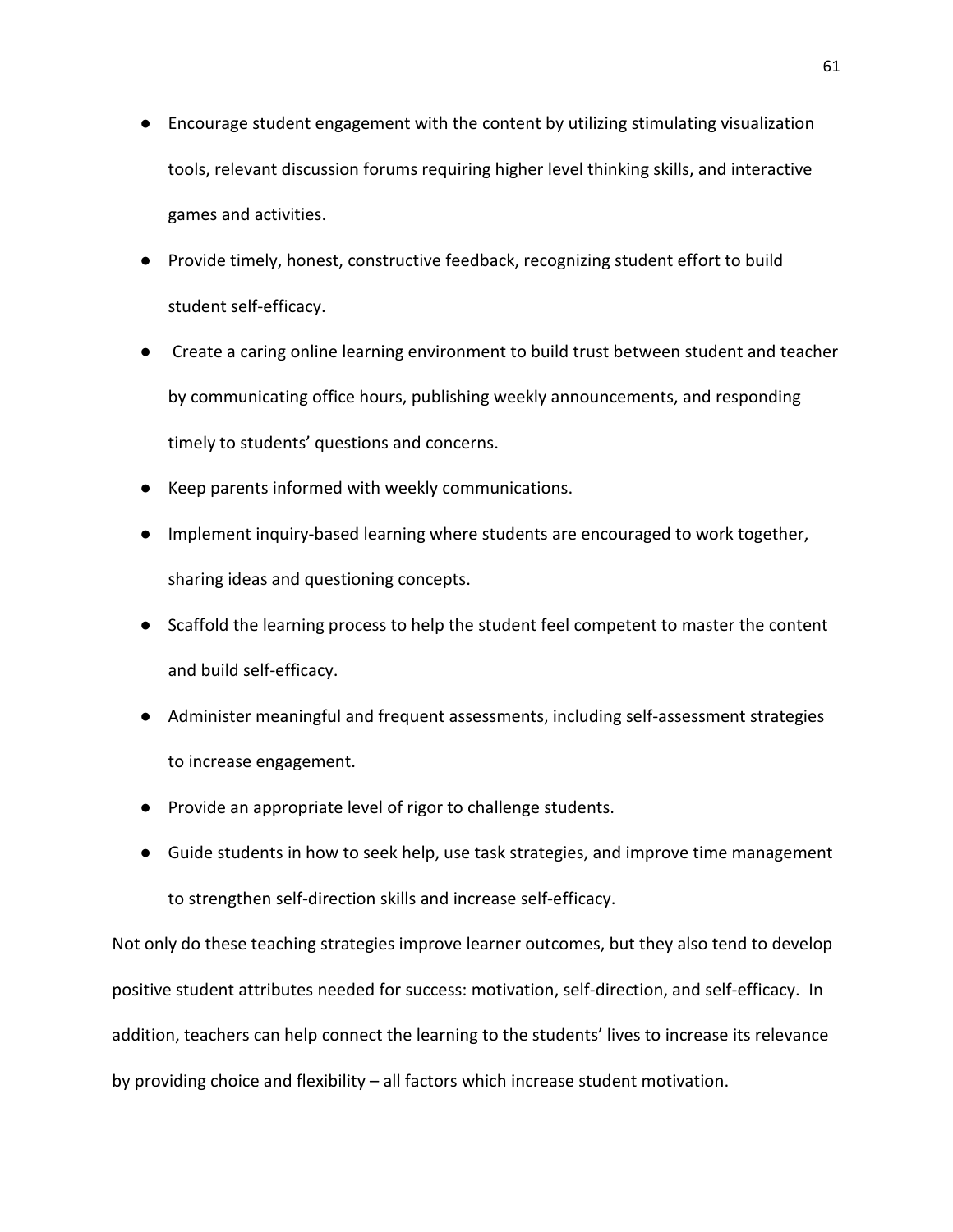Another practical application is the development of teachers who focus on and specialize in teaching online students only. During the pandemic, teachers were expected to simultaneously teach both online and face-to-face in a hybrid model. Research shows that students attending the hybrid sessions online had very low engagement rates. Therefore, it makes sense to not mix online and face-to-face instruction within the same course. This would increase engagement and enable the teacher to hone their skills for their specific setting.

To provide the necessary support to online students, school districts would be wise to invest in an LMS that is easy to navigate for both students and parents, enables instructor feedback, provides the ability to store audio and video files, allows for student-to-student interaction, and is flexible enough to allow for the addition of instructor resource materials. In addition, districts may need to provide i-Pads or computers to students along with creative and consistent ways to access the internet. To enlist and encourage parental support, school districts should consider training parents in their role of mentor to their children enrolling in an online school environment.

As online education becomes a more readily available option within public education, the ability to screen students before enrolling in online education to determine their level of elearning readiness and development of attributes for success is of paramount importance. This type of screening could help identify students who need more guidance or scaffolding to be successful. In this way, students' chances for success in the online environment would increase.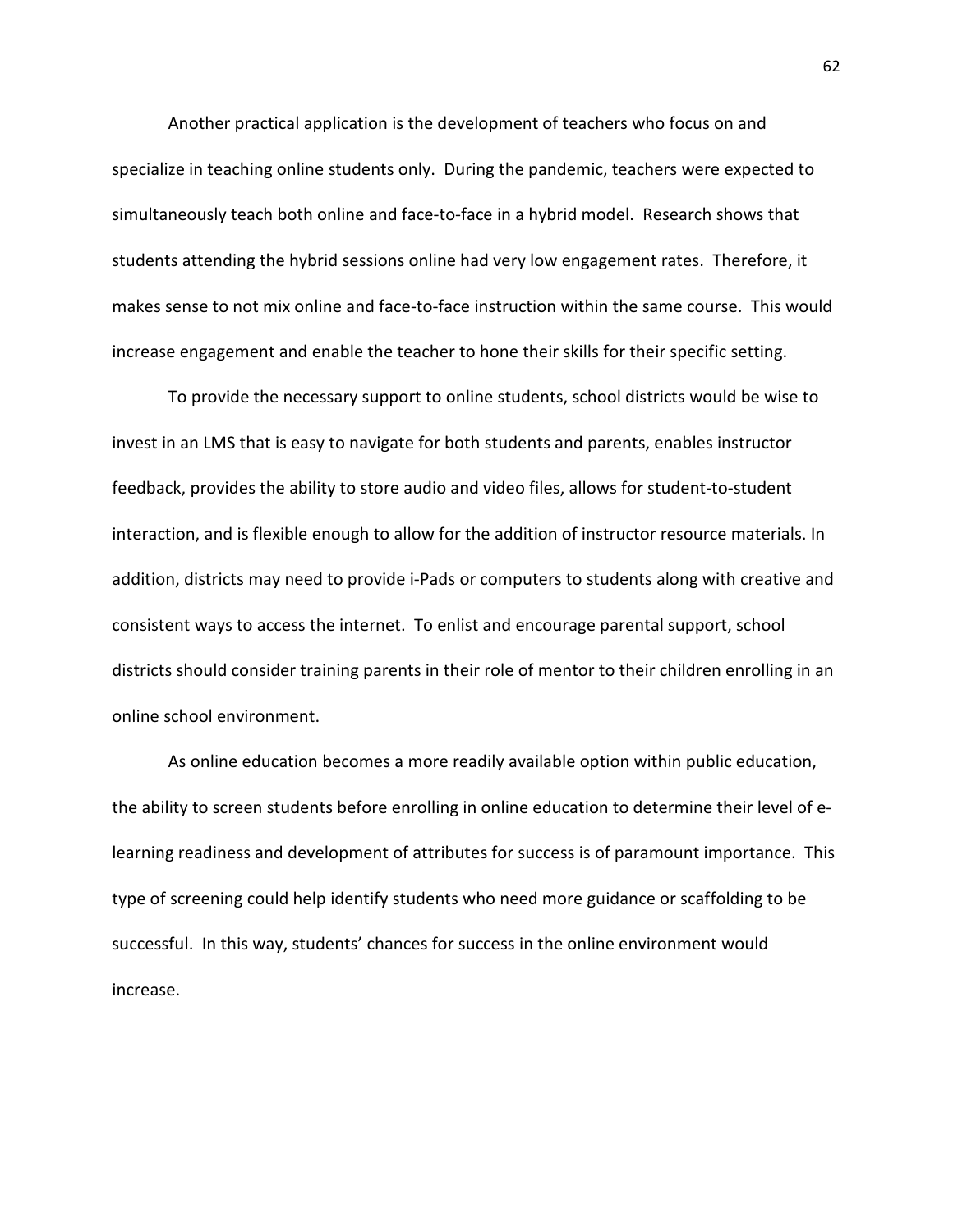## **Conclusion**

With the ever-increasing use of online teaching and learning in public education it is imperative to learn the best and most effective teaching strategies to enhance learner outcomes in the online environment. Coupled with effective teaching strategies is the importance of student attributes that lead to online learning success. The purpose of this thesis was to identify these effective teaching strategies and student attributes. Based on the review of research studies, evidence supports these four effective teaching strategies for online learning: (1) get students to engage with content, (2) give feedback, (3) get students working together, and (4) build students' self-efficacy. Implementation of these teaching strategies improve student engagement in the learning process and result in higher levels of academic achievement. In addition, the research centered around these four student attributes for online success: (1) motivation, (2) self-direction, (3) self-efficacy, and (4) supports. Students who possess or have access to these attributes will have a greater chance of succeeding within the online learning environment. As educators, our goal is for our students to reach their highest potential. For the future success of online learning, utilizing effective teaching strategies and developing students' attributes for online learning will promote this goal and ensure the online learning environment continues to be a worthy, relevant, and essential component of education.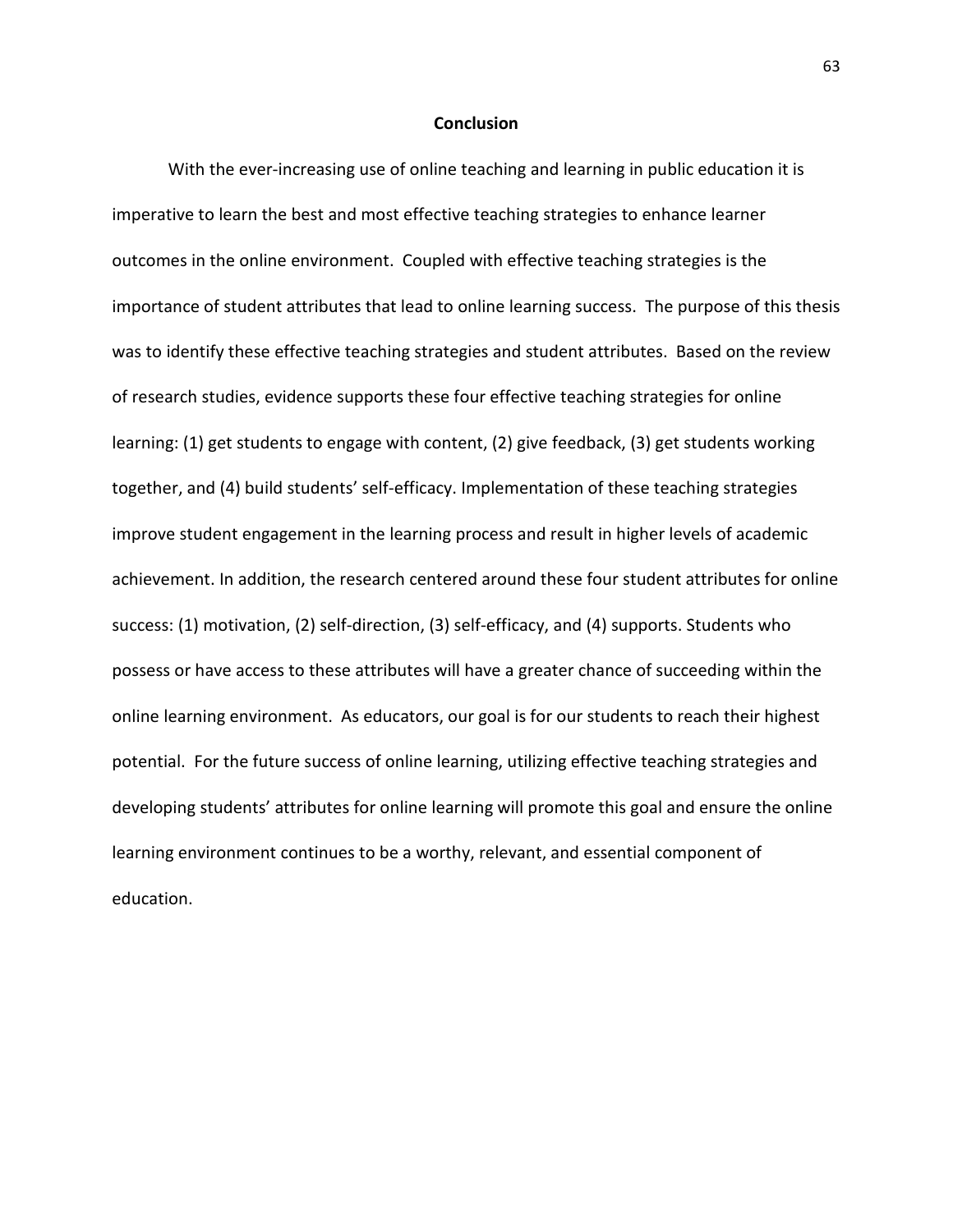## **References**

Abdullah, Melissa Ng Lee Yen. (2020). The influence of self-regulation processes on metacognition in a virtual learning environment. *Educational Studies, 46*(1), 1-17.

<http://dx.doi.org/10.1080/03055698.2018.1516628>

- Blackburn, G. (2015). Effectiveness of eLearning in statistics: Pictures and stories. *E-Learning and Digital Media, 12(5-6), 459-480*.<https://doi.org/10.1177/2042753016653704>
- Bolliger, D. U., & Armier, D. D., Jr. (2013). Active learning in the online environment: The integration of student-generated audio files. *Active Learning in Higher Education, 14*(3), 201-211. <http://dx.doi.org/10.1177/1469787413498032>
- Curtis, H., & Werth, L. (2015). Fostering student success and engagement in a K-12 online school. *Journal of Online Learning Research, 1*(2), 163- 190. [https://ezproxy.bethel.edu/login?url=https://search.ebscohost.com/login.aspx?direc](https://ezproxy.bethel.edu/login?url=https://search.ebscohost.com/login.aspx?direct=true&db=eric&AN=EJ1148836&site=ehost-live&scope=site)

[t=true&db=eric&AN=EJ1148836&site=ehost-live&scope=site](https://ezproxy.bethel.edu/login?url=https://search.ebscohost.com/login.aspx?direct=true&db=eric&AN=EJ1148836&site=ehost-live&scope=site)

- Cohen, L., & Magen-Nagar, N. (2016) Self-regulated learning and a sense of achievement in MOOCs among high school science and technology students. *American Journal of Distance Education,* 30(2), 68-79. <https://doi.org/10.1080/08923647.2016.1155905>
- Darby, F. (2020). How to be a better online teacher. Chronicle of Higher Education [Advice Guide]. <https://www.chronicle.com/interactives/advice-online-teaching>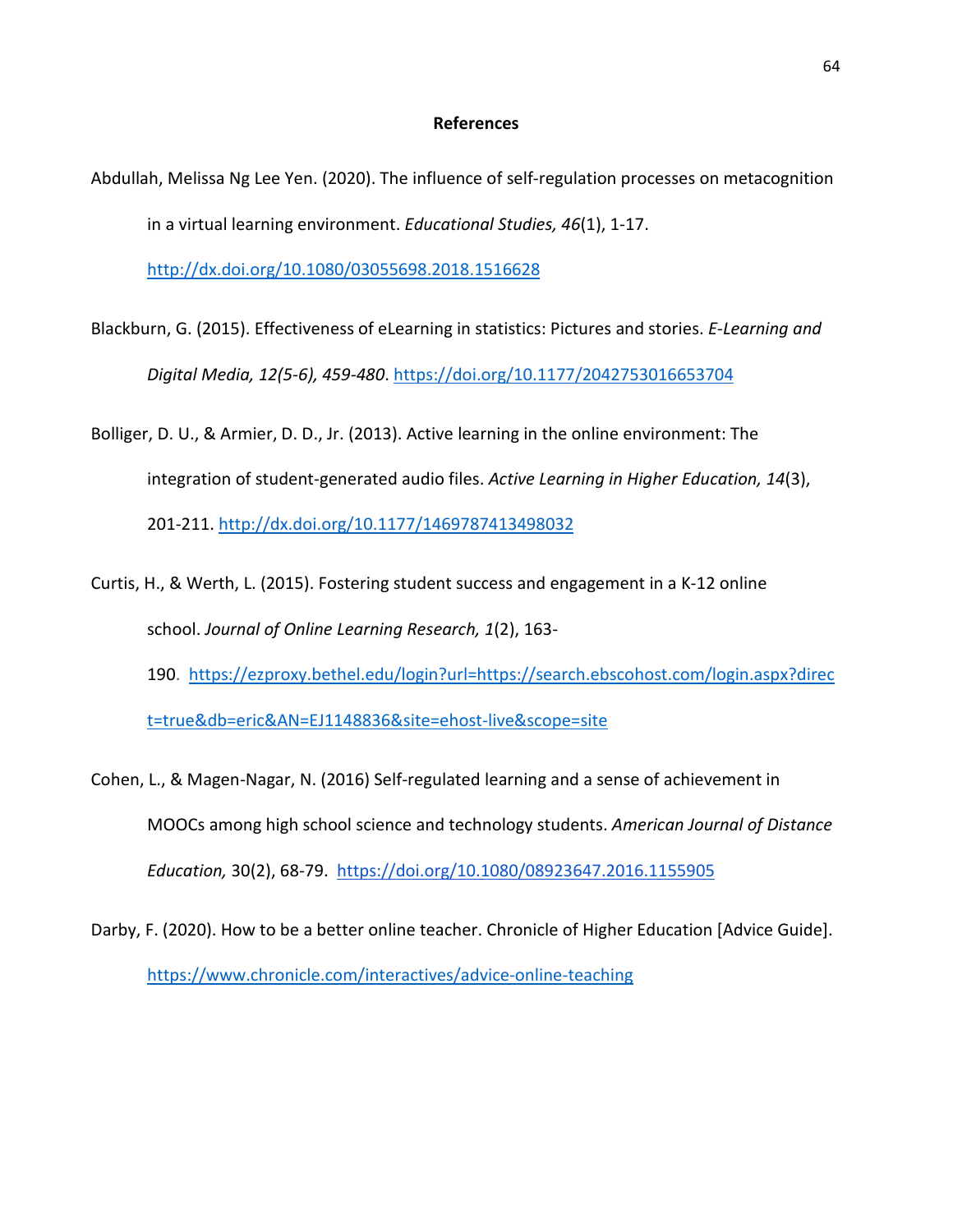- Deng, R., Benckendorff, P., & Gannaway, D. (2020a). Linking learner factors, teaching context, and engagement patterns with MOOC learning outcomes. *Journal of Computer Assisted Learning. 36*(5), 688-708. <https://doi.org/10.1111/jcal.12437/v2/response1>
- Dubuclet, K. S., Lou, Y., & MacGregor, K. (2015). Design and cognitive level of student dialogue in secondary school online courses. *American Journal of Distance Education, 29*(4), 283- 296. <http://dx.doi.org/10.1080/08923647.2015.1085722>
- Hattie, J. (2003). Teachers make a difference: What is the research evidence? Paper presented at the Australian Council for Educational Research Annual Conference on Building Teacher Qualify, Melbourne. [https://www.educationalleaders.govt.nz/Pedogogy-and](https://www.educationalleaders.govt.nz/Pedogogy-and-assessment/Building-effective-learning-environments/Teachers-make-a-difference-What-is-the-research-evidence)[assessment/Building-effective-learning-environments/Teachers-make-a-difference-What](https://www.educationalleaders.govt.nz/Pedogogy-and-assessment/Building-effective-learning-environments/Teachers-make-a-difference-What-is-the-research-evidence)[is-the-research-evidence](https://www.educationalleaders.govt.nz/Pedogogy-and-assessment/Building-effective-learning-environments/Teachers-make-a-difference-What-is-the-research-evidence)
- Hobson, T. D., & Puruhito, K. K. (2018). Going the distance: Online course performance and motivation of distance learning students. *Online Learning, 22*(4), 129-140. [https://ezproxy.bethel.edu/login?url=https://search.ebscohost.com/login.aspx?direct=true](https://ezproxy.bethel.edu/login?url=https://search.ebscohost.com/login.aspx?direct=true&db=eric&AN=EJ1202357&site=ehost-live&scope=site) [&db=eric&AN=EJ1202357&site=ehost-live&scope=site](https://ezproxy.bethel.edu/login?url=https://search.ebscohost.com/login.aspx?direct=true&db=eric&AN=EJ1202357&site=ehost-live&scope=site)
- Huckabee, Sheila B., (2010). Environmental and psychological factors contributing to student achievement in a high school online mediated credit recovery program. *Education Dissertations and Projects.* 96. [https://digitalcommons.gardner](https://digitalcommons.gardner-webb.edu/education_etd/96)[webb.edu/education\\_etd/96](https://digitalcommons.gardner-webb.edu/education_etd/96)
- Hughes, J., Kisa, Z., Sharp, D., National Center for Education Evaluation and Regional Assistance, (ED), Regional Educational Laboratory Southeast, (ED), & Florida, State University. (2021).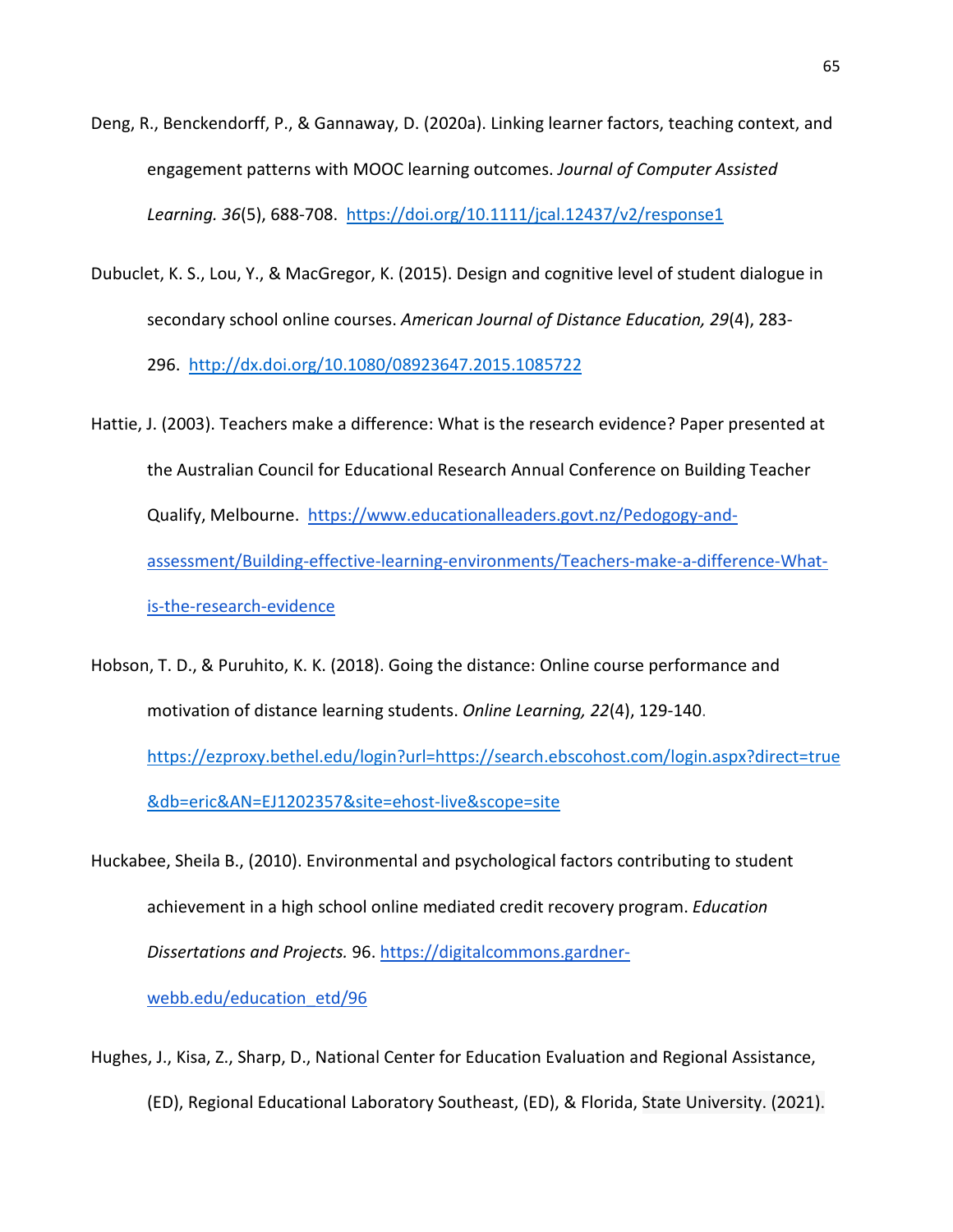Exploring teachers' influence on student success in an online biology course*. REL 2021-056. In Regional Educational Laboratory Southeast.* 

[https://ezproxy.bethel.edu/login?url=https://search.ebscohost.com/login.aspx?direct=true](https://ezproxy.bethel.edu/login?url=https://search.ebscohost.com/login.aspx?direct=true&db=eric&AN=ED609863&site=ehost-live&scope=site) [&db=eric&AN=ED609863&site=ehost-live&scope=site](https://ezproxy.bethel.edu/login?url=https://search.ebscohost.com/login.aspx?direct=true&db=eric&AN=ED609863&site=ehost-live&scope=site)

Ifenthaler, D., Gibson, D., & Zheng, L. (2018). Attributes of engagement in challenge-based digital learning environments. In P. Isaias, D. G. Sampson, & D. Ifenthaler (Eds.), *Online teaching and learning in higher education* (pp. 81–91). Cham: Springer.

*[https://doi.org/10.1007/978-3-030-48190-2\\_5](https://doi.org/10.1007/978-3-030-48190-2_5)*

- Ilhan, G. O., Kaba, G., & Sin, M. (2021). Usage of digital comics in distance learning during covid-19. *International Journal on Social and Education Sciences, 3*(1), 161- 179. [https://ezproxy.bethel.edu/login?url=https://search.ebscohost.com/login.aspx?direc](https://ezproxy.bethel.edu/login?url=https://search.ebscohost.com/login.aspx?direct=true&db=eric&AN=EJ1282522&site=ehost-live&scope=site) [t=true&db=eric&AN=EJ1282522&site=ehost-live&scope=site](https://ezproxy.bethel.edu/login?url=https://search.ebscohost.com/login.aspx?direct=true&db=eric&AN=EJ1282522&site=ehost-live&scope=site)
- Jeong, J.S., González-Gómez, D., Cañada-Cañada, F., Gallego-Picó, A., & Bravo, J.C. (2019). Effects of active learning methodologies on the students' emotions, self-efficacy beliefs and learning outcomes in a science distance learning course. *Journal of Technology and Science Education,* 9(2), 217-227[. https://doi.org/10.3926/jotse.530](https://doi.org/10.3926/jotse.530)
- Keaton, W., & Gilbert, A. (2020). Successful online learning: What does learner interaction with peers, instructors and parents look like? *Journal of Online Learning Research, 6*(2), 129- 154. [https://ezproxy.bethel.edu/login?url=https://search.ebscohost.com/login.aspx?direct](https://ezproxy.bethel.edu/login?url=https://search.ebscohost.com/login.aspx?direct=true&db=eric&AN=EJ1273659&site=ehost-live&scope=site) [=true&db=eric&AN=EJ1273659&site=ehost-live&scope=site](https://ezproxy.bethel.edu/login?url=https://search.ebscohost.com/login.aspx?direct=true&db=eric&AN=EJ1273659&site=ehost-live&scope=site)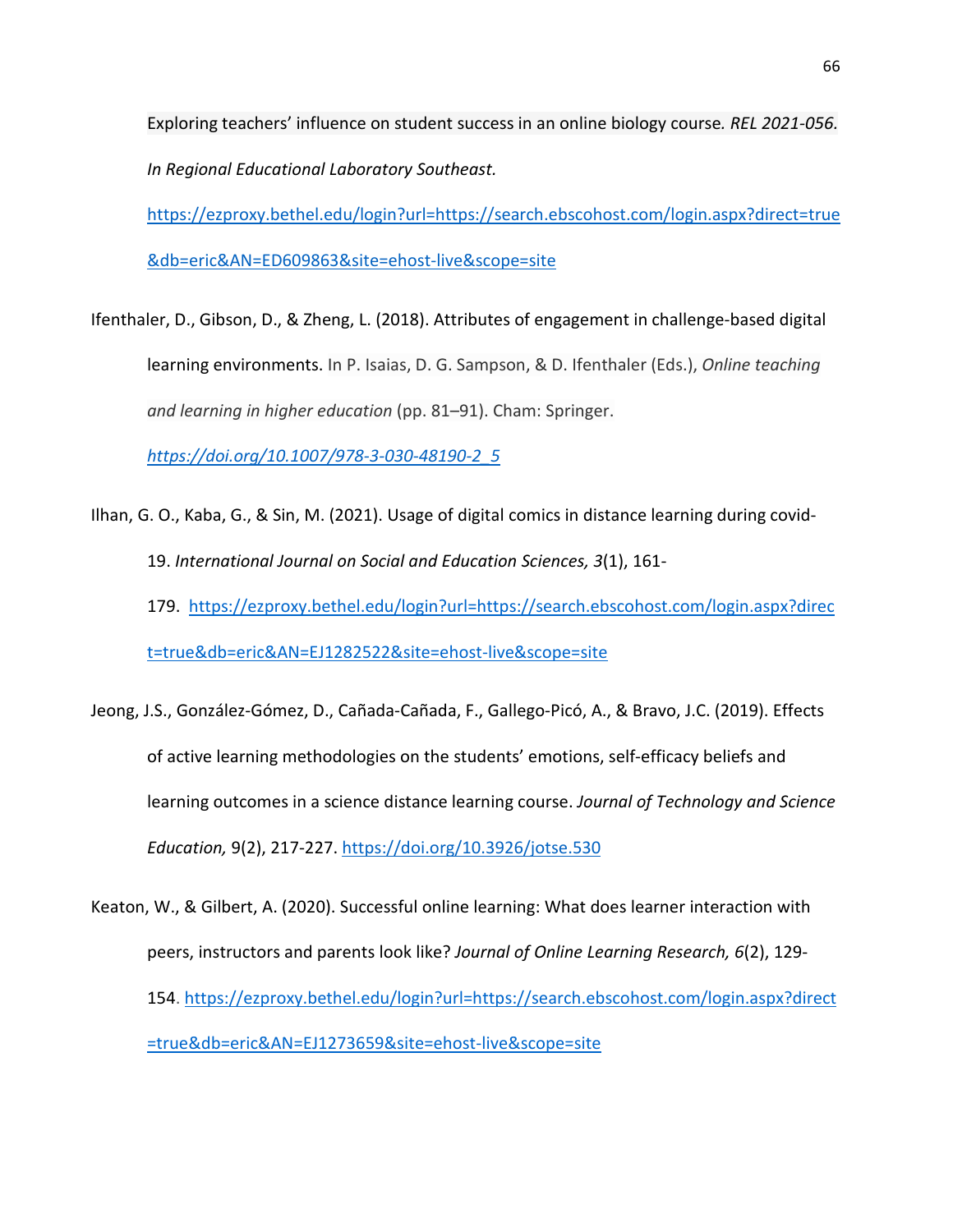- Killian, S. (2015, June 27). *8 Strategies Robert Marzano & John Hattie Agree On.* Evidence Based Teaching.<https://www.evidencebasedteaching.org.au/robert-marzano-vs-john-hattie/>
- Kim, C., Park, S. W., Cozart, J., & Lee, H. (2015). From motivation to engagement: The role of effort regulation of virtual high school students in mathematics courses. *Educational Technology & Society, 18*(4), 261-272.

[https://ezproxy.bethel.edu/login?url=https://search.ebscohost.com/login.aspx?direct=true](https://ezproxy.bethel.edu/login?url=https://search.ebscohost.com/login.aspx?direct=true&db=eric&AN=EJ1078270&site=ehost-live&scope=site) [&db=eric&AN=EJ1078270&site=ehost-live&scope=site](https://ezproxy.bethel.edu/login?url=https://search.ebscohost.com/login.aspx?direct=true&db=eric&AN=EJ1078270&site=ehost-live&scope=site) <http://www.ifets.info/>

- Lai, K. (2017). Pedagogical practices of NetNZ teachers for supporting online distance learners. *Distance Education, 38*(3), 321-
	- 335. <http://dx.doi.org/10.1080/01587919.2017.1371830>
- Lockman, A. S., & Schirmer, B. R. (2020). Online Instruction in higher education: Promising, research-based, and evidence-based practices. *Journal of Education and E-Learning Research, 7*(2), 130-152.

[https://ezproxy.bethel.edu/login?url=https://search.ebscohost.com/login.aspx?direct=true](https://ezproxy.bethel.edu/login?url=https://search.ebscohost.com/login.aspx?direct=true&db=eric&AN=EJ1258655&site=ehost-live&scope=site) [&db=eric&AN=EJ1258655&site=ehost-live&scope=site](https://ezproxy.bethel.edu/login?url=https://search.ebscohost.com/login.aspx?direct=true&db=eric&AN=EJ1258655&site=ehost-live&scope=site)

Louwrens, N., & Hartnett, M. (2015). Student and teacher perceptions of online student engagement in an online middle school. *Journal of Open, Flexible and Distance Learning, 19*(1), 27-

44. [https://ezproxy.bethel.edu/login?url=https://search.ebscohost.com/login.aspx?direct=](https://ezproxy.bethel.edu/login?url=https://search.ebscohost.com/login.aspx?direct=true&db=eric&AN=EJ1068364&site=ehost-live&scope=site) [true&db=eric&AN=EJ1068364&site=ehost-live&scope=site](https://ezproxy.bethel.edu/login?url=https://search.ebscohost.com/login.aspx?direct=true&db=eric&AN=EJ1068364&site=ehost-live&scope=site)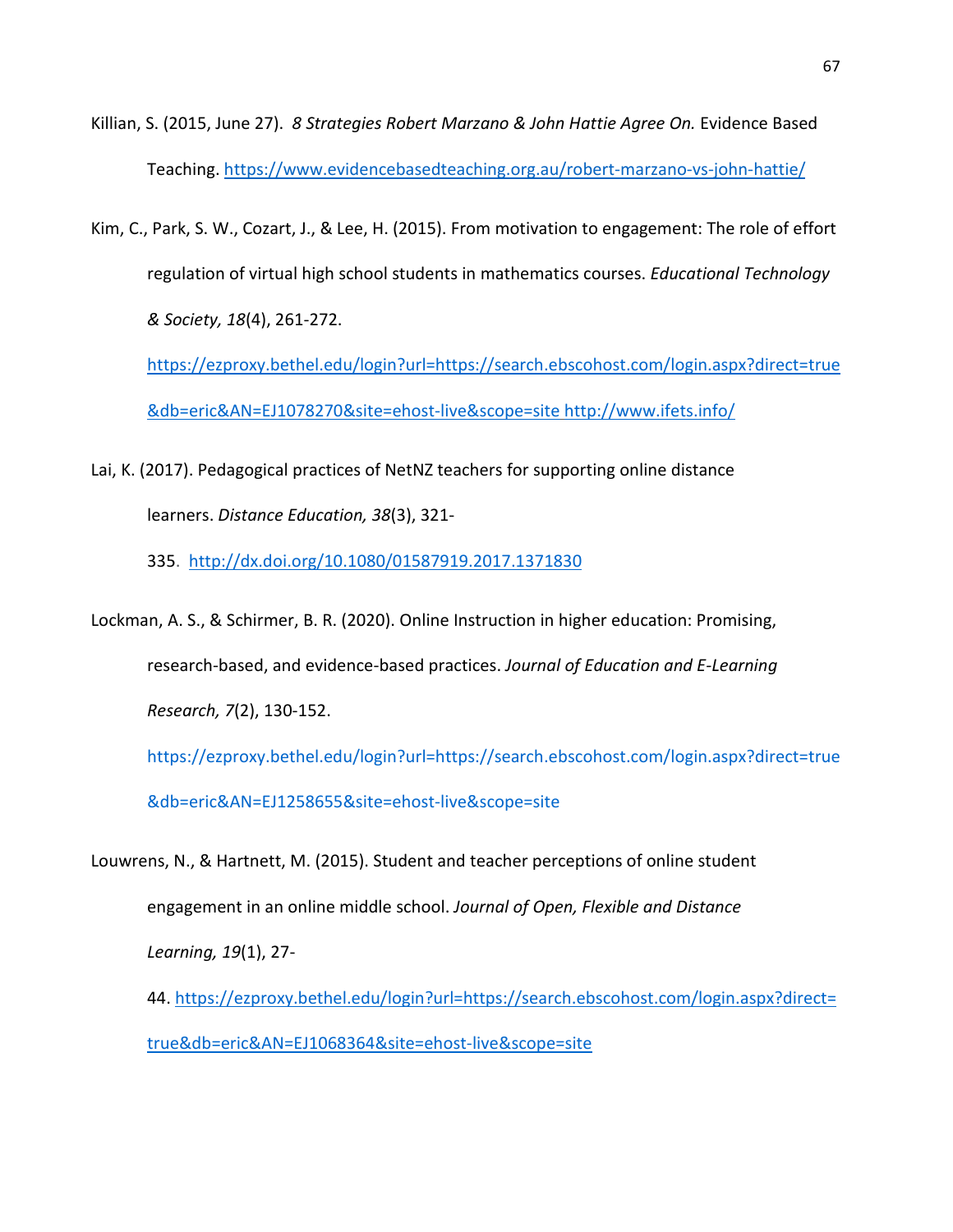Makani, J., Durier-Copp, M., Kiceniuk, D., & Blandford, A. (2016). Strengthening deeper learning through virtual teams in e-learning: A synthesis of determinants and best practices. *International Journal of E-Learning & Distance Education, 31*(2). [https:](https://search.proquest.com/docview/1863562628)//searchebscohostcom.ezproxy.bethel.edu/login.aspx?direct=true&db=eric&AN=EJ1117868&site=ehost-

live&scope=site

Marzano, R. J., Pickering, D., & Heflebower, T. (2013). *The highly engaged classroom*. No Publisher.

- Morgan, H. (2020) Best practices for implementing remote learning during a pandemic. *The Clearing House,* 93(3), 135-141.<https://doi.org/10.1080/00098655.2020.1751480>
- NetNZ. (2017, June 8). *Summary highlights in 2016: 2016 NetNZ statement of service performance.*  NetNZ. <https://hail.to/netnz/publication/OIf6d4e/article/wigvo42>
- Ng, T. K., Reynolds, R., Chan, M. Y., Li, X. H., & Chu, S. K. W. (2020). Business (teaching) as usual amid the COVID-19 pandemic: A case study of online teaching practice in Hong Kong. *Journal of Information Technology Education: Research, 19*, 775-
	- 802. <https://doi.org/10.28945/4620>

Ogbonna, C. G., Ibezim, N. E., & Obi, C. A. (2019). Synchronous versus asynchronous e-learning in teaching word processing: An experimental approach. *South African Journal of Education, 39*(2). https://search-ebscohostcom.ezproxy.bethel.edu/login.aspx?direct=true&db=eric&AN=EJ1220064&site=ehost-

live&scope=site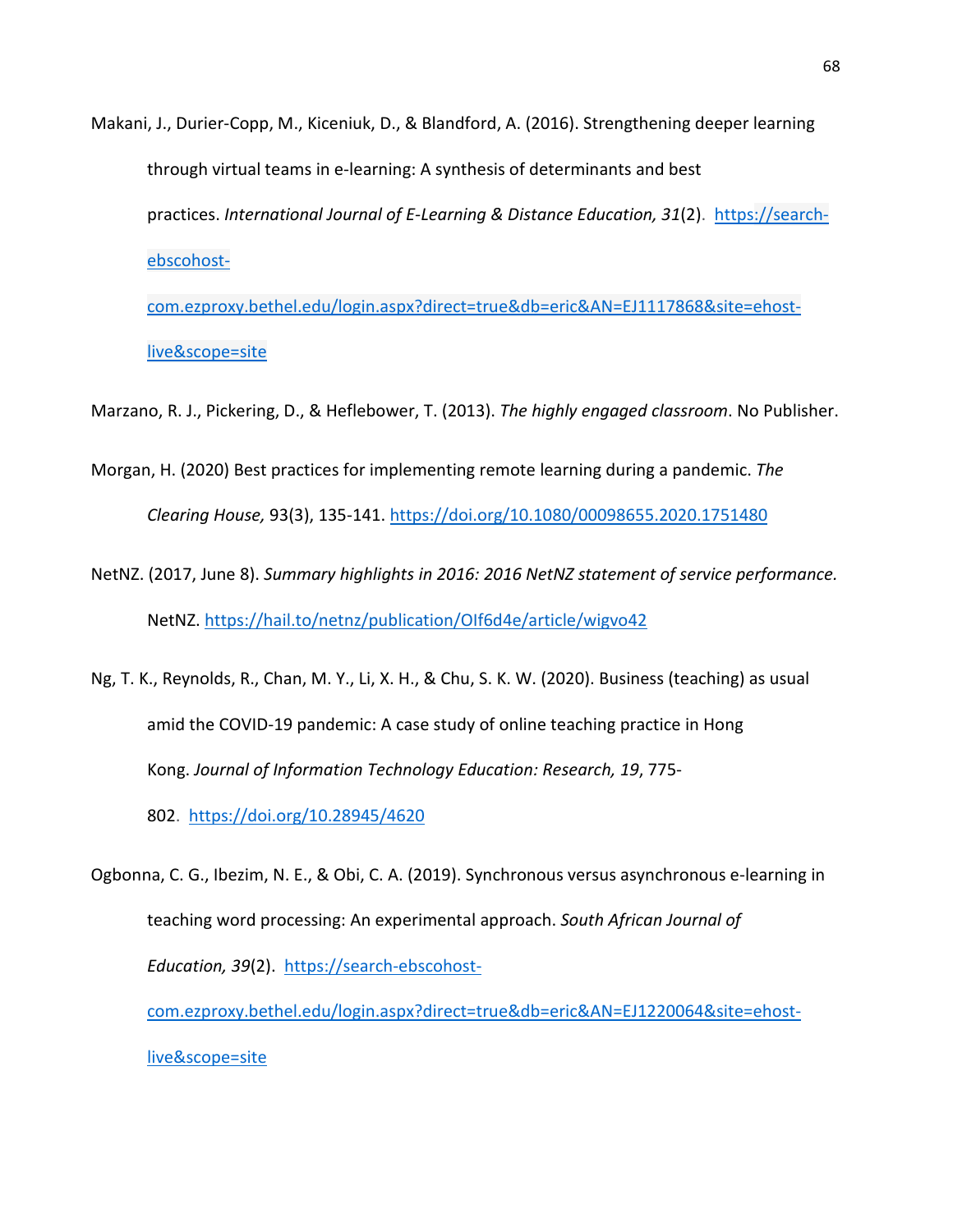- Page, L., Hullett, E.M., & Boysen, S. (2020) Are you a robot? Revitalizing online learning and discussion boards for today's modern learner. *The Journal of Continuing Higher Education,*  68(2), 128-136[. https://doi.org/10.1080/07377363.2020.1745048](https://doi.org/10.1080/07377363.2020.1745048)
- Pazzaglia, A. M., Clements, M., Lavigne, H. J., & Stafford, E. T., Regional Educational Laboratory Midwest (ED), American Institutes for Research (AIR), National Center for Education Evaluation and Regional Assistance (ED), & Regional Educational Laboratory Midwest, E. M. V. E. R. A. (2016). *An analysis of student engagement patterns and online course outcomes in Wisconsin.* REL 2016– 147. Regional Educational Laboratory Midwest.

[https://ezproxy.bethel.edu/login?url=https://search.ebscohost.com/login.aspx?direct=true](https://ezproxy.bethel.edu/login?url=https://search.ebscohost.com/login.aspx?direct=true&db=eric&AN=ED566960&site=ehost-live&scope=site) [&db=eric&AN=ED566960&site=ehost-live&scope=site](https://ezproxy.bethel.edu/login?url=https://search.ebscohost.com/login.aspx?direct=true&db=eric&AN=ED566960&site=ehost-live&scope=site) 

- Peachey, P., Jones, P., & Jones, A. (2006). Encouraging student participation in an on-line course using "pull" initiatives. *Electronic Journal of E-Learning, 4*(1), 67-78. [https://ezproxy.bethel.edu/login?url=https://search.ebscohost.com/login.aspx?direct=true](https://ezproxy.bethel.edu/login?url=https://search.ebscohost.com/login.aspx?direct=true&db=eric&AN=EJ1099175&site=ehost-live&scope=site) [&db=eric&AN=EJ1099175&site=ehost-live&scope=site](https://ezproxy.bethel.edu/login?url=https://search.ebscohost.com/login.aspx?direct=true&db=eric&AN=EJ1099175&site=ehost-live&scope=site)
- Pekrun, R., Goetz, T., Titz, W., & Perry, R. P. (2002). Academic emotions in students' self-regulated learning and achievement: A program of quantitative and qualitative research. *Educational Psychologist,* 37, 91-106.

[http://dx.doi.org.ezproxy.bethel.edu/10.1207/S15326985EP3702\\_4](http://dx.doi.org.ezproxy.bethel.edu/10.1207/S15326985EP3702_4)

Pintrich, P. R. (2000). The role of orientation in self-regulated learning. In M. Boekaerts, P. R. Pintrich, and M. Zeidner (Eds.), *Handbook of self-regulation. (pp.* 451–502). San Diego, CA: Academic Press.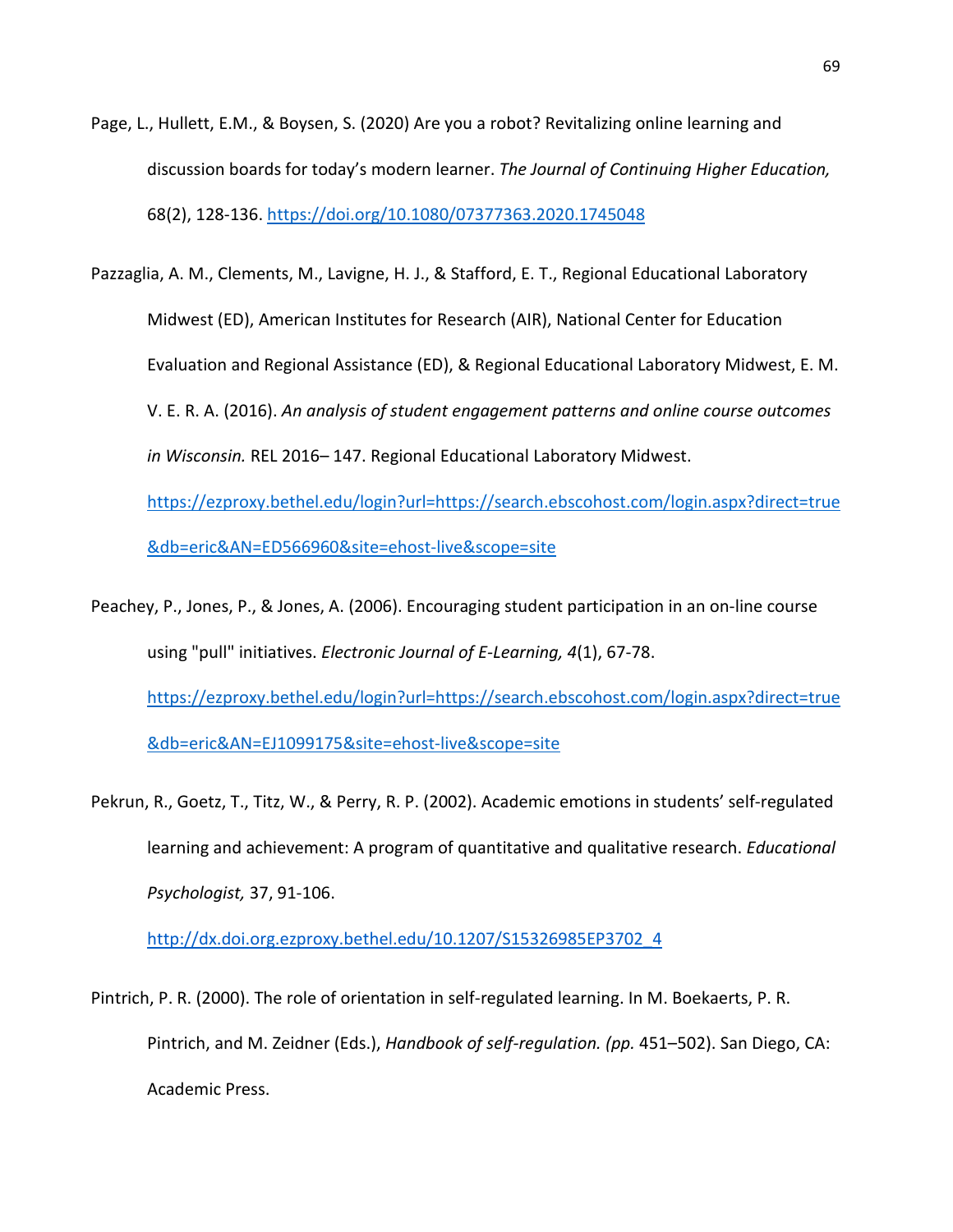- Pintrich, P. R., & de Groot, E. V. (1990). Motivational and self-regulated learning components of classroom academic performance. *Journal of Educational Psychology, 82*(1), 33–40. [https://doi.org/10.1037/0022-0663.82.1.33](https://psycnet.apa.org/doi/10.1037/0022-0663.82.1.33)
- Raes, A., Vanneste, P., Pieters, M., Windey, I., Van Den Noortgate, W., & Depaepe, F. (2020). Learning and instruction in the hybrid virtual classroom: An investigation of students' engagement and the effect of quizzes. *Computers & Education, 143*, 103682[.](https://doi-org.ezproxy.bethel.edu/10.1016/j.compedu.2019.103682) [https://doi.org/10.1016/j.compedu.2019.103682](https://doi-org.ezproxy.bethel.edu/10.1016/j.compedu.2019.103682)
- Stacki, S. L., Bay, Z., FlynnDavis, A., & Hermann, J. (2021). Twenty-first century middle schooling in New York: Teachers share experiences and perspectives on remote teaching and learning early in the global pandemic. *Leadership in Teaching and Learning*, 13 (2), 143-159. https://doi.org/10.14305/ jn.19440413.2021.13.2.05 CCBY.
- Sung-Hee Jin. (2017). Using visualization to motivate student participation in collaborative online learning environments. *Journal of Educational Technology & Society, 20*(2), 51-62. https://search-ebscohost-

com.ezproxy.bethel.edu/login.aspx?direct=true&db=aph&AN=122353859&site=ehostlive&scope=site

Torun, E. D. (2020). Online distance learning in higher education: e-learning readiness as a predictor of academic achievement. *Open Praxis, 12*(2), 191-208. https://searchebscohost-

com.ezproxy.bethel.edu/login.aspx?direct=true&db=eric&AN=EJ1266989&site=ehostlive&scope=site